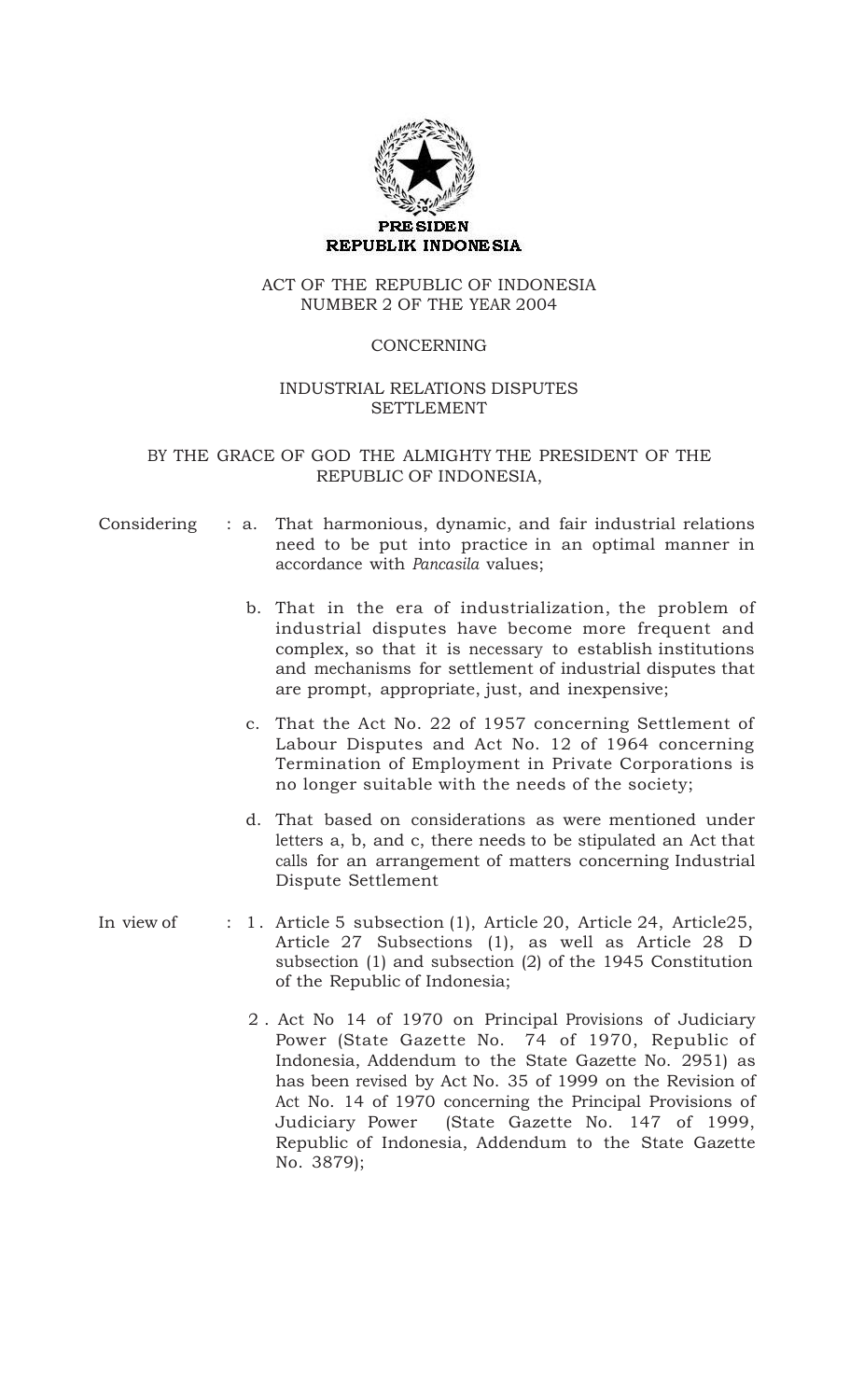- 3 . Act No. 14 of 1985 on the Supreme Court (State Gazette No. 73 0f 1985, Republic of Indonesia, Addendum to the State Gazette No. 3316);
- 4 . Act No. 2 of 1986 on the General Judiciary (State Gazette No 20 of 1986, Republic of Indonesia, Addendum to the State Gazette No. 3327);
- 5 . Act No 21 of 2000 on Workers/Labour Unions (State Gazette No. 131 of 2000, Republic of Indonesia, Addendum to the State Gazette No. 3989);
- 6 . Act No. 13 of 2003 on Manpower (State Gazette No. 39 of 2003, Republic of Indonesia, Addendum to the State Gazette No. 4279);

By the joint approval between

THE HOUSE OF REPRESENTATIVES OF THE REPUBLIC OF INDONESIA

AND

#### THE PRESIDENT OF THE REPUBLIC OF INDONESIA

#### DECIDE :

To stipulate : ACT CONCERNING INDUSTRIAL RELATIONS DISPUTES SETTLEMENT CHAPTER I GENERAL PROVISIONS.

#### ARTICLE 1

Under this Act, the following definitions shall apply :

- 1. An Industrial Relations Dispute is a difference of opinion resulting in a dispute between employers or an association of employers with workers/labourers or trade unions due to a disagreement on rights, conflicting interests, a dispute over termination of employment, or a dispute among trade unions within one company.
- 2. Dispute over rights is a dispute arising over the nonfulfillment of rights, as a result of differences in implementation or interpretation concerning the laws and regulations, work agreements, company regulations, or the collective labour agreement.
- 3. Dispute over interest is a dispute arises in the work relationship due to non-convergence of opinions in the drawing up of, and/or changes in the work requirements as stipulated in the working agreement, or company regulations, or collective labour agreement.
- 4. A dispute over termination of employment is a dispute arising from the lack of convergence of opinions regarding the termination of employment as conducted by one of the parties.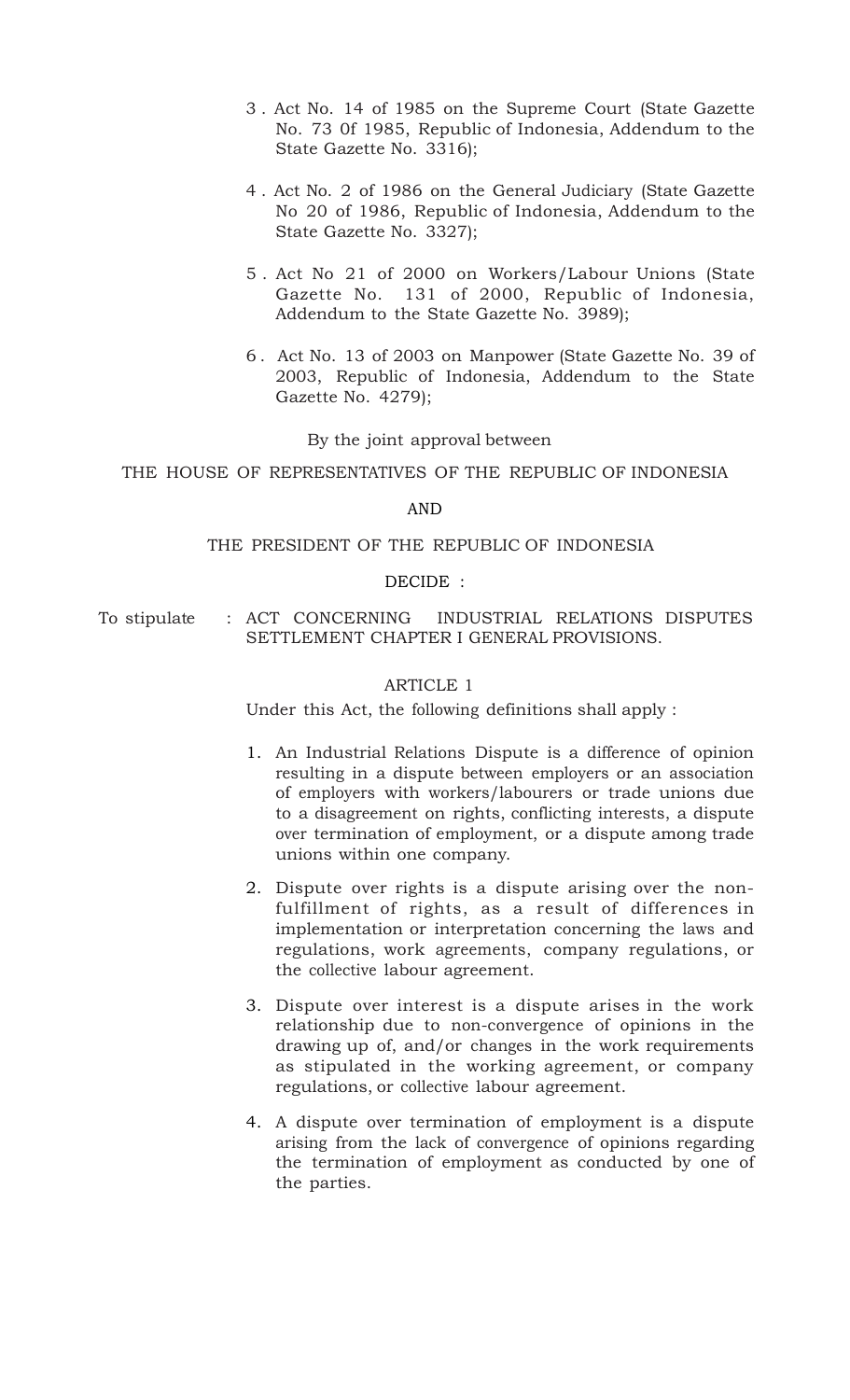- 5. A dispute among trade unions is dispute between one trade union and another trade union within one company, due to the fact there is non-convergence regarding membership, implementation of rights, and obligations to the union.
- 6. An entrepreneur is :
	- a. An individual, a partnership or a legal entity that operates a self-owned enterprise;
	- b. An individual, a partnership or a legal entity that independently operates a non-self-owned enterprise;
	- c. An individual, a partnership or a legal entity located in Indonesia and representing an enterprise as mentioned under point a and point b that is domiciled outside the territory of Indonesia.
- 7. An enterprise is :
	- a. Every form of business, which is either a legal entity or not, which is owned by an individual, a partnership or a legal entity that is either privately owned or state owned, which employs workers/ labourers by paying them wages or other forms of remuneration;
	- b. Social undertakings and other undertakings with officials in charge and which employ people by paying the wages or other forms of remuneration.
- 8. A trade union/labour union is an organization that is formed from, by and for workers/ labourers either within an enterprise or outside of an enterprise, which is free, open, independent, democratic, and responsible in order to strive for, defend and protect the rights and interests of the worker/ labourer and increase the welfare of the worker/ labourer and their families.
- 9. A worker/labourer is any person who works and receives wages or other forms of remuneration.
- 10. Bipartite bargaining is meeting between the workers/ labourers or trade unions and the employers to resolve disputes in industrial relations.
- 11. Industrial Relations Mediation that hereinafter referred as to mediation is the settlement of disputes over rights, conflict over interests, disputes over termination of the work relationship, and disputes between worker/labour unions within one company only through deliberations that are interceded by one or more mediators who are neutral.
- 12. An Industrial Relations Mediator that hereinafter referred as to a mediator is a government agency employee responsible for the manpower field who meet the requirements as a mediator, and is appointed by the Minister for the duty of carrying out mediation and has an obligation to provide a written recommendation to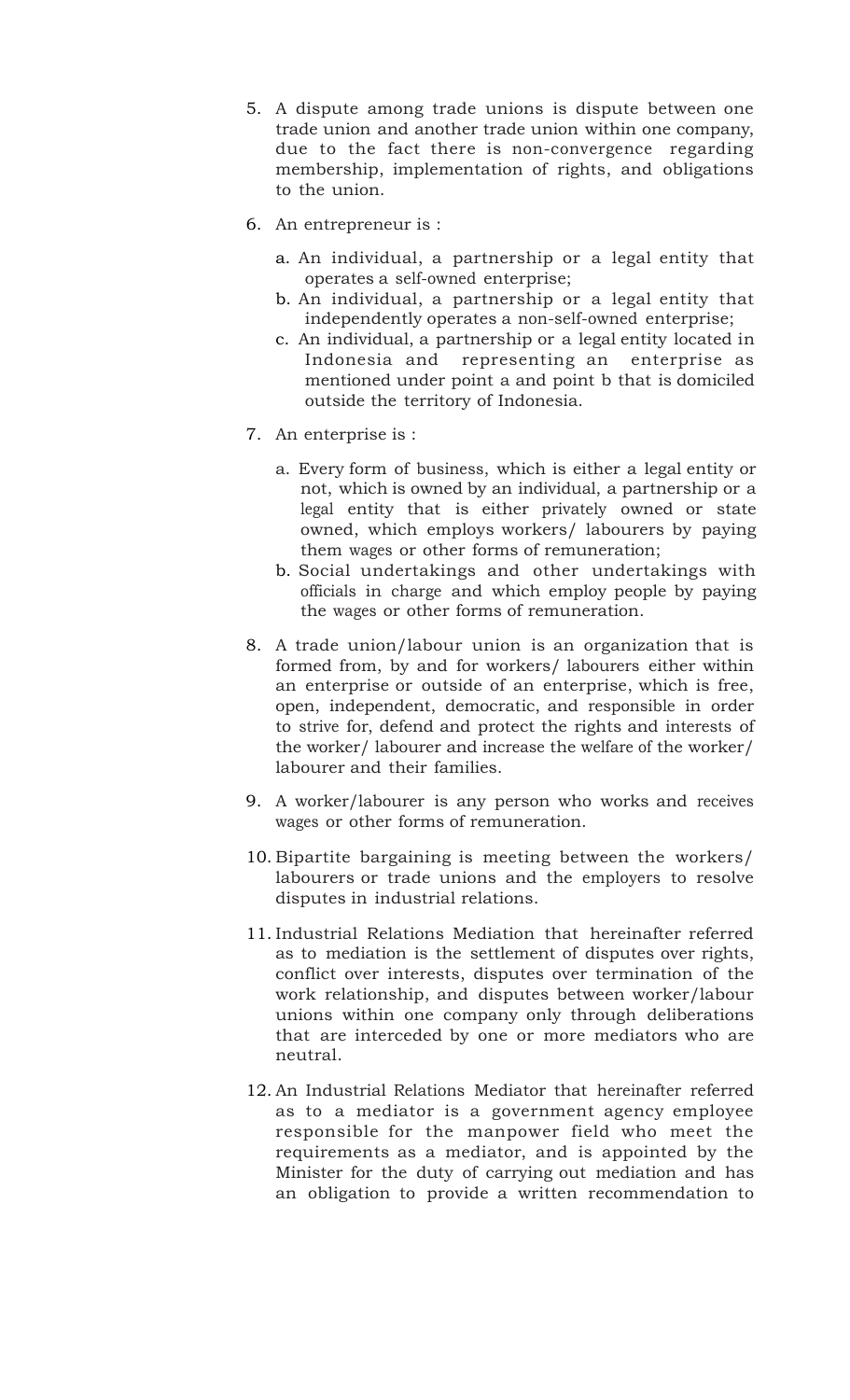the parties in dispute in order to resolve disagreements over rights, conflict over interests, disputes over termination of working relationships, and disputes between trade unions within one company.

- 13. Industrial Relations Conciliation that hereinafter referred as to conciliation is the settlement of disputes over interests disagreements over termination of work relationships, or disputes between trade unions within one company only, through deliberations interceded by one or more neutral conciliators.
- 14. An Industrial Relations Conciliator who hereinafter referred as to a conciliator is one or more persons who meet the requirements as a conciliator and is appointed by the Minister, who is assigned to carry out conciliation and is obliged to give a written recommendation to the parties in dispute to resolve the disagreements over interests, dispute over termination of the work relationship, or a dispute between the trade unions within a single company.
- 15. Industrial Relations Arbitration that hereinafter referred as to arbitration is the resolution of a dispute over interests, and disputes between trade unions within one company only, outside the Industrial Relations Court through a written agreement from the parties in dispute who agree to submit the settlement of the dispute to an arbiter whose decision is binding on the parties involved and is final.
- 16. An Industrial Relations Arbiter who hereinafter referred as to an arbiter is one or more persons selected by the parties in dispute from a list of arbiters named by the Minister to provide a decision on disputes over interests, and disputes between trade unions within one company only, with the settlement handed over to arbitration where the decision is binding on the parties and is final.
- 17. An Industrial Relations Court is a special court established within the aegis of the District Court that has the authority to review, bring to court and provide a verdict concerning an industrial relations dispute.
- 18. A Judge is a District Court Career Judge who is assigned to the Industrial Relations Court.
- 19. Ad Hoc Judges are ad-hoc judges at the Industrial Relations Court and ad-hoc judges at the Supreme Court whose appointments are upon the proposal of the trade unions and the employer's organization.
- 20. Supreme Court Judges are Judges and Ad-Hoc Judges at the Supreme Court who have the authority to review, bring to court, and produce a verdict on industrial relations disputes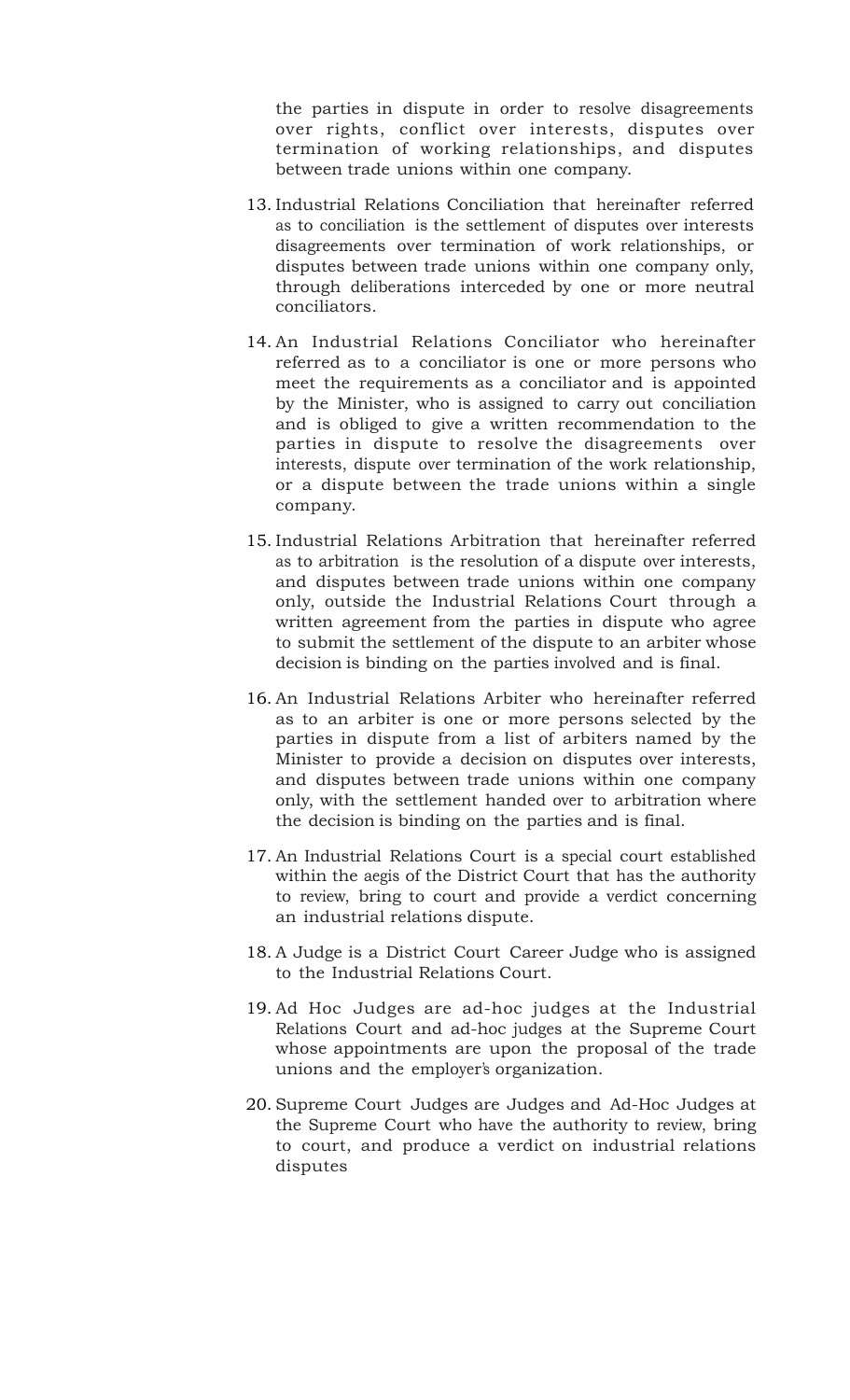21. Minister is the minister responsible for manpower affairs.

### ARTICLE 2

The types of Industrial Relations Disputes cover :

- a. disputes of rights;
- b. disputes of interests;
- c. disputes over termination of employment; and
- d. disputes among trade unions within one company.

## CHAPTER II PROCEDURES ON SETTLEMENT OF INDUSTRIAL RELATIONS DISPUTES

#### ARTICLE 3

- (1) Industrial relations disputes are required to be resolved first through bipartite bargaining in deliberation to reach consensus.
- (2) Settlement of disputes through bipartite mechanism as stipulated in subsection (1) must be settled at the latest within 30 (thirty) working days from the commencement of negotiations.
- (3) In the event that within a time frame of 30 (thirty) days as stipulated in subsection (2), one party refuses to continue negotiations or there had been bargaining which did not result in agreement, then the bipartite meetings will be considered to have failed.

- (1) In the event the bipartite bargaining failed as stipulated in Article 3 subsection (3), then one or both of the parties can file their dispute to the local authorized manpower offices, and attaching proof that efforts to resolve the dispute through bipartite bargaining have been conducted.
- (2) In the event the proofs as stipulated in subsection (1) were not attached, then the authorized manpower offices will return the dossier to be made complete at the latest within 7 (seven) working days from the date the dossier was returned.
- (3) After receiving a written report from one or both parties, the local authorized manpower offices is required to offer to both parties a Collective Agreement to select a settlement through conciliation or arbitration.
- (4) In the event the parties do not select settlement through conciliation or arbitration within 7 (seven) working days, then the authorized manpower offices will transfer settlement of the dispute to a mediator.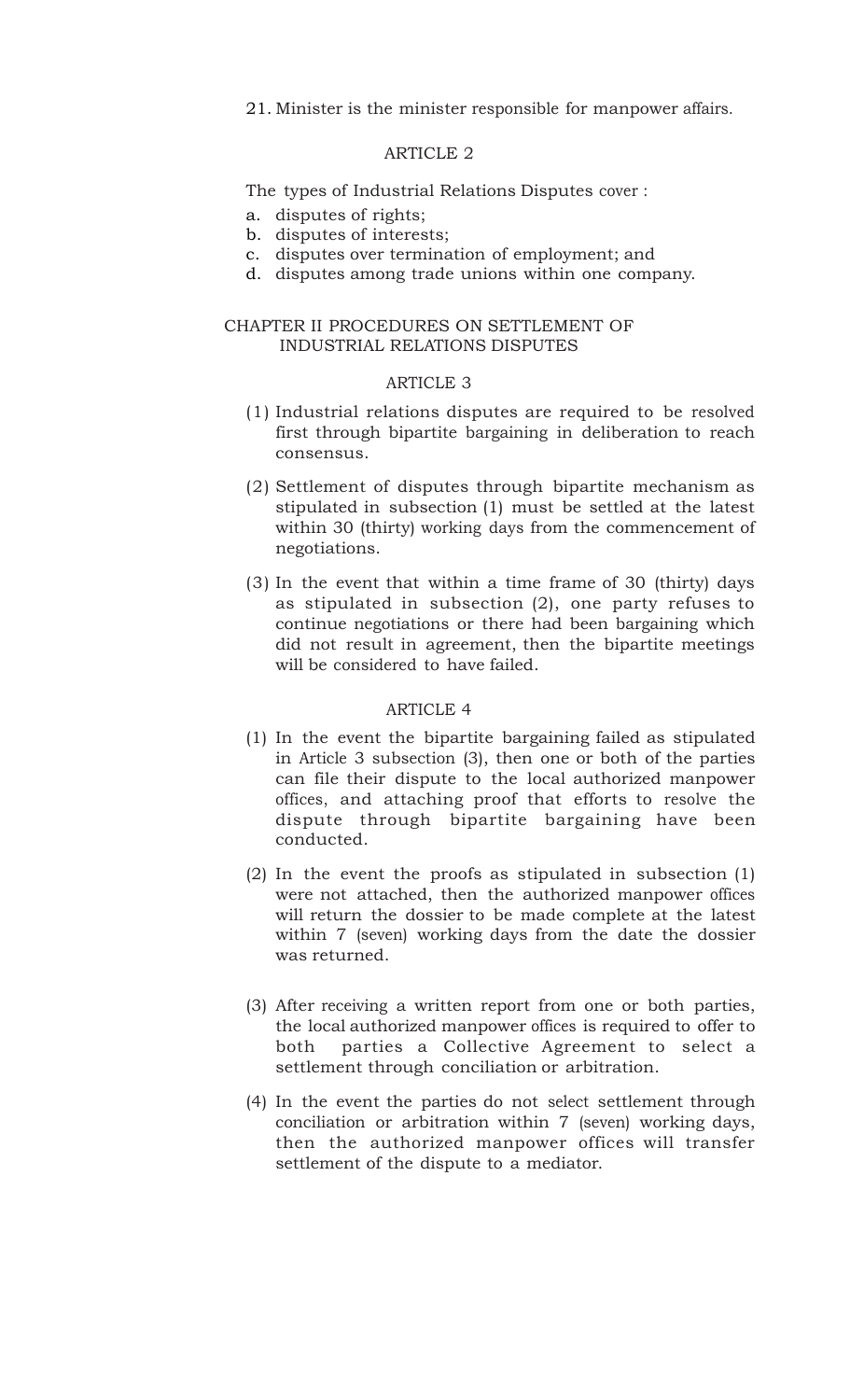- (5) Settlement through conciliation is conducted for resolution of disputes over interests, disputes on termination of work relationships, or disputes among trade unions.
- (6) Settlement through arbitration is conducted for resolution of disputes over interest or disputes among trade unions.

In cases where an attempt at settlement through conciliation or mediation does not result in agreement, then one of the parties can file a legal petition to the Industrial Relations Court.

### SETION ONE

# SETTLEMENT THROUGH THE BIPARTITE MECHANISM

#### ARTICLE 6

- (1) Every bargaining as meant in Article 3 must be evidenced by a minutes signed by the parties.
- (2) The minutes of the bargaining as mentioned in subsection (1) must at the least contain :
	- a. full names and addresses of the parties;
	- b. date and venue of the bargaining;
	- c. agenda or reasons underlying the dispute;
	- d. the positions of each party;
	- e. a summary or results of the bargaining; and
	- f. date and signatures of the parties involved in the bargaining.

- (1) In the event that the bargaining as stipulated in Article 3 reach an agreement for settlement, then a Collective Agreement is drawn up and signed by the parties.
- (2) The Collective Agreement as stipulated in subsection (1) is binding and become the law and must be performed by the parties.
- (3) The Collective Agreement as stipulated in subsection (1) is required to be registered by the parties to the Industrial Relations Court at the local District Court where the parties conducted the Collective Agreement.
- (4) The Collective Agreement that has been registered as mentioned in subsection (3) will be provided with a Collective Agreement registration deed that will be an inseparable part of the Collective Agreement.
- (5) In the event that the Collective Agreement as mentioned under subsection (3) and subsection (4) is not implemented by one of the parties, then the party suffering injury can file a petition for execution to the Industrial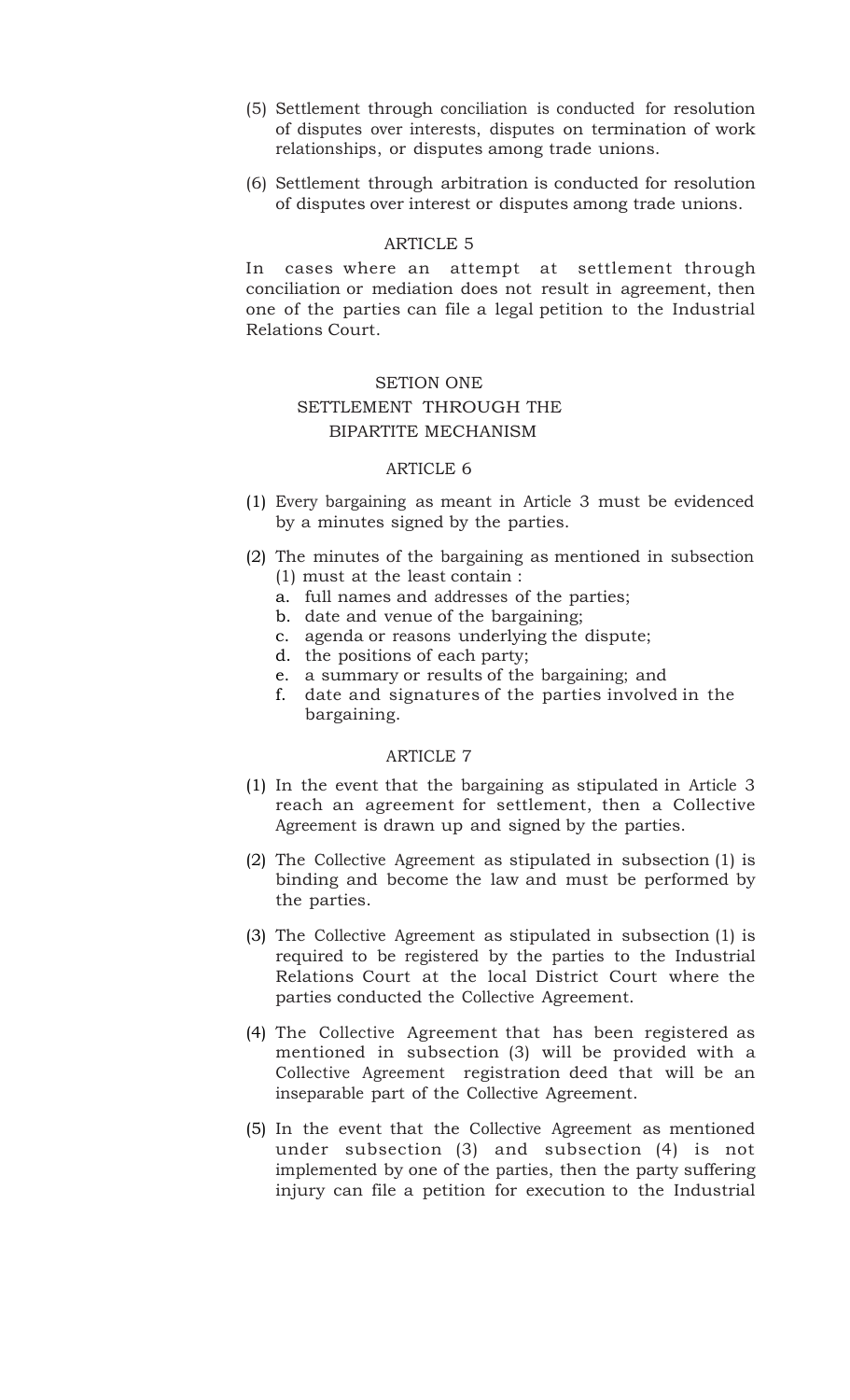Relations Court at the local District Court where the Collective Agreement was registered, in order to obtain an order for execution.

(6) In the case the petitioner for execution is domiciled outside the jurisdiction of the District Court where the Collective Agreement was registered as mentioned in subsection (3), then the petitioner can submit a request for court order through the Industrial Relations Court in the District Court at the domicile of the petitioner to be forwarded to an Industrial Relations Court in the District Court having the competency to conduct the execution.

# SECTION TWO

## SETTLEMENT THROUGH MEDIATION

#### ARTICLE 8

Settlement of a dispute through mediation is carried out by a mediator which present at each manpower office at the District/City level.

### ARTICLE 9

A mediator as meant by Article 8 must meet the following requirements :

- a. believe and subservient to God Almighty;
- b. Indonesia citizen;
- c. physically healthy according to a doctor's certificate;
- d. mastering manpower laws and regulations;
- e. has dignity, honesty, fair and good reputation;
- f. has a level of education of at least university or bachelor degree (S1); and
- g. other requirements as determined by the Minister.

#### ARTICLE 10

At the latest within 7 (seven) working days of receiving the transfer of responsibility for settlement of the dispute, the mediator must have conducted an investigation of the case and immediately prepare a mediation hearing.

- (1) The mediator may summon witnesses or expert witnesses to attend the mediation hearing to request and hear the information.
- (2) The witness or expert witness that fulfills the summons has a right to receive compensation for transport and accommodation costs with the amount to be determined by a Ministerial Decision.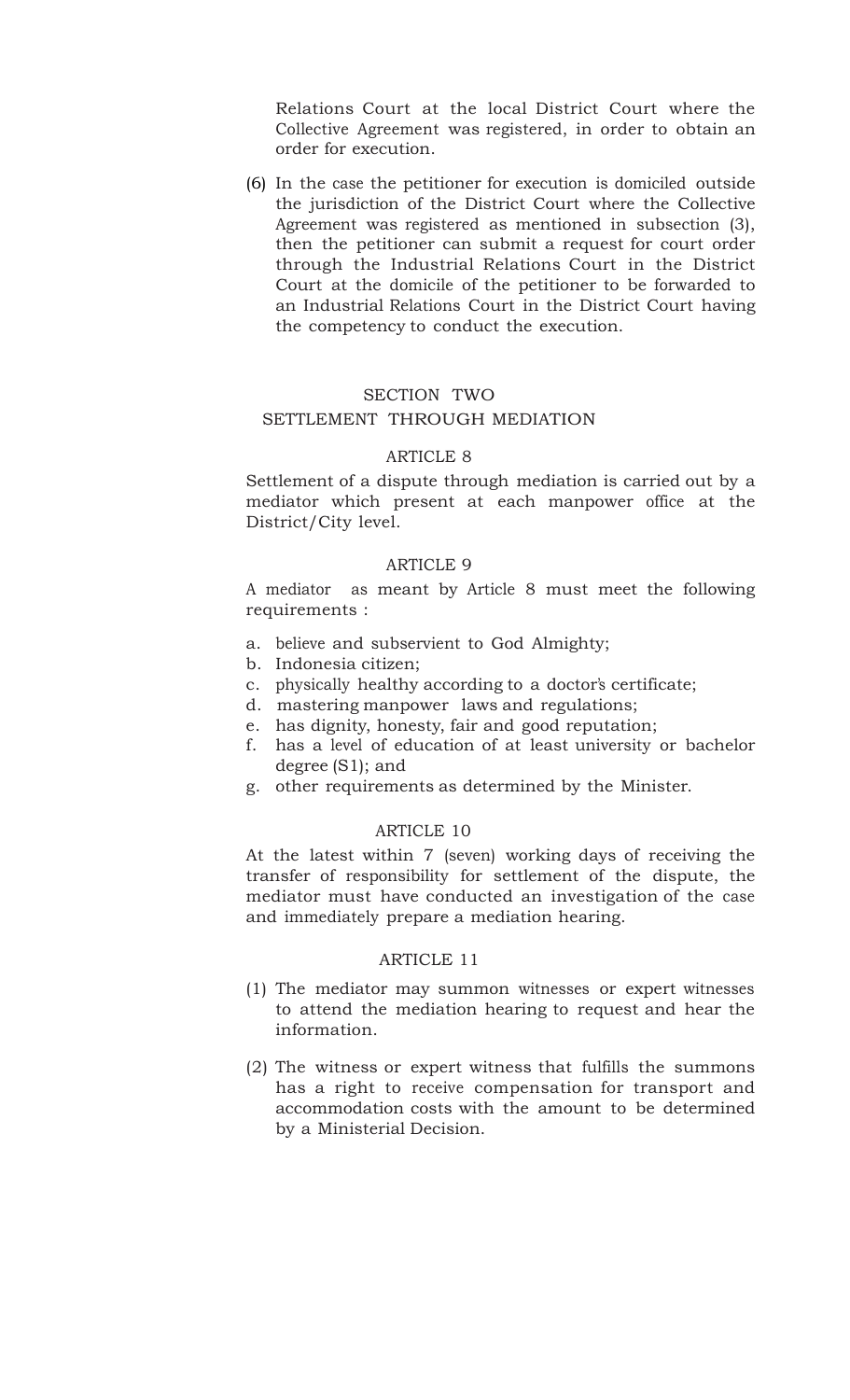- (1) The witness or expert witness that fulfills the summons has a right to receive compensation for transport and accommodation costs with the amount to be determined by a Ministerial Decision.
- (2) Any person who is asked for information by the mediator for the purpose of settlement of an industrial dispute based on this Act, has the obligation to provide information including opening the books and showing necessary documents.
- (3) The mediator must preserve the confidentiality of all information requested as meant under subsection (1).

- (1) In the event an agreement to settle industrial relations dispute through mediation is reached, then a Collective Agreement shall be drawn up and signed by the parties and witnessed by the mediator, as well as being registered at the Industrial Relations Court in the District Court within the jurisdiction where the parties conducting the Collective Agreement, in order to obtain a registration deed.
- (2) In the event no agreement is reached on settlement of the industrial dispute through mediation, then:
	- a. the mediator will issue a written recommendation;
	- b. the written recommendation as mentioned under letter a, at the latest within 10 (ten) working days after the first mediation session was held, must be conveyed to both parties;
	- c. the parties should have provided a written answer to the mediator with the contents indicating whether they accept or reject the written recommendation at the latest within 10 (ten) working days after receiving the written recommendation;
	- d. any party not providing an opinion as meant in letter c, will be considered to have rejected the written recommendation;
	- e. in the case of the parties accepting the written recommendation as meant within letter a, then at the latest within 3 (three) working days of the written recommendation being agreed upon, the mediator must have completed work in assisting the parties to draw up a Collective Agreement and register at the Industrial Relations Court in the District Court within the jurisdiction where the parties conducted their Collective Agreement in order to obtain a registration deed.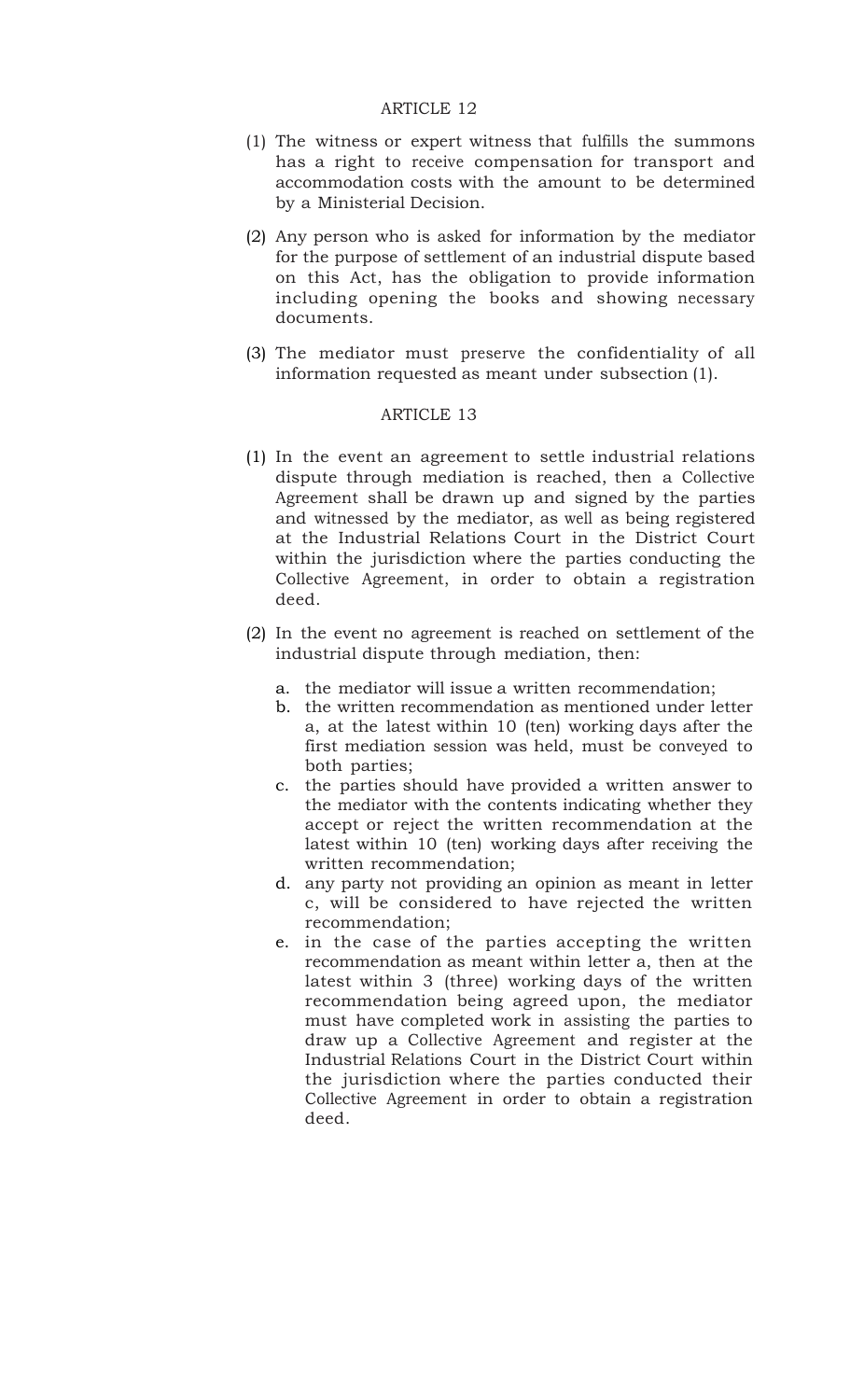- (3) The registration of the Collective Agreement at the Industrial Relations Court in the District Court as mentioned in subsection (1) and subsection (2), letter e, will be carried out as follows :
	- a. The Collective Agreement that has been registered will be given a proof of registration deed and constitutes an inseparable part of the Collective Agreement;
	- b. in the case of the Collective Agreement as mentioned in subsection (1) and subsection (2), letter e, not being performed by one of the parties, then the party suffering injury may submit a petition for execution to the Industrial Relations Court in the local District Court where the Collective Agreement was registered in order to obtain an order for execution;
	- c. in the event of the petitioner for court action is domiciled outside the jurisdiction of the Industrial Relations Court at the District Court where the Collective Agreement was registered, then the petitioner may submit the petition through the Industrial Relations Court in the District Court at the domicile of the petitioner, to be forwarded to the Industrial Relations Court in the District Court having competence in conducting the execution.

- (1) In the case of the written recommendation as meant in Article 13, subsection (2), letter a, being rejected by one or both of the parties, then the parties or one of the parties may continue to file settlement of the dispute to the Industrial Relations Court in the local District Court.
- (2) The settlement of the dispute as mentioned in subsection (1) is conducted through a petition by one of the parties to the Industrial Relations Court in the local District Court.

# ARTICLE 15

The mediator must complete his duties at the latest within 30 (thirty) working days from the time the transfer of responsibility for settlement of the dispute is received, as mentioned in Article 4 subsection (4).

#### ARTICLE 16

The provisions concerning the procedures for appointment and termination of the mediator and the work procedures of mediation shall be regulated with a Ministerial Decision.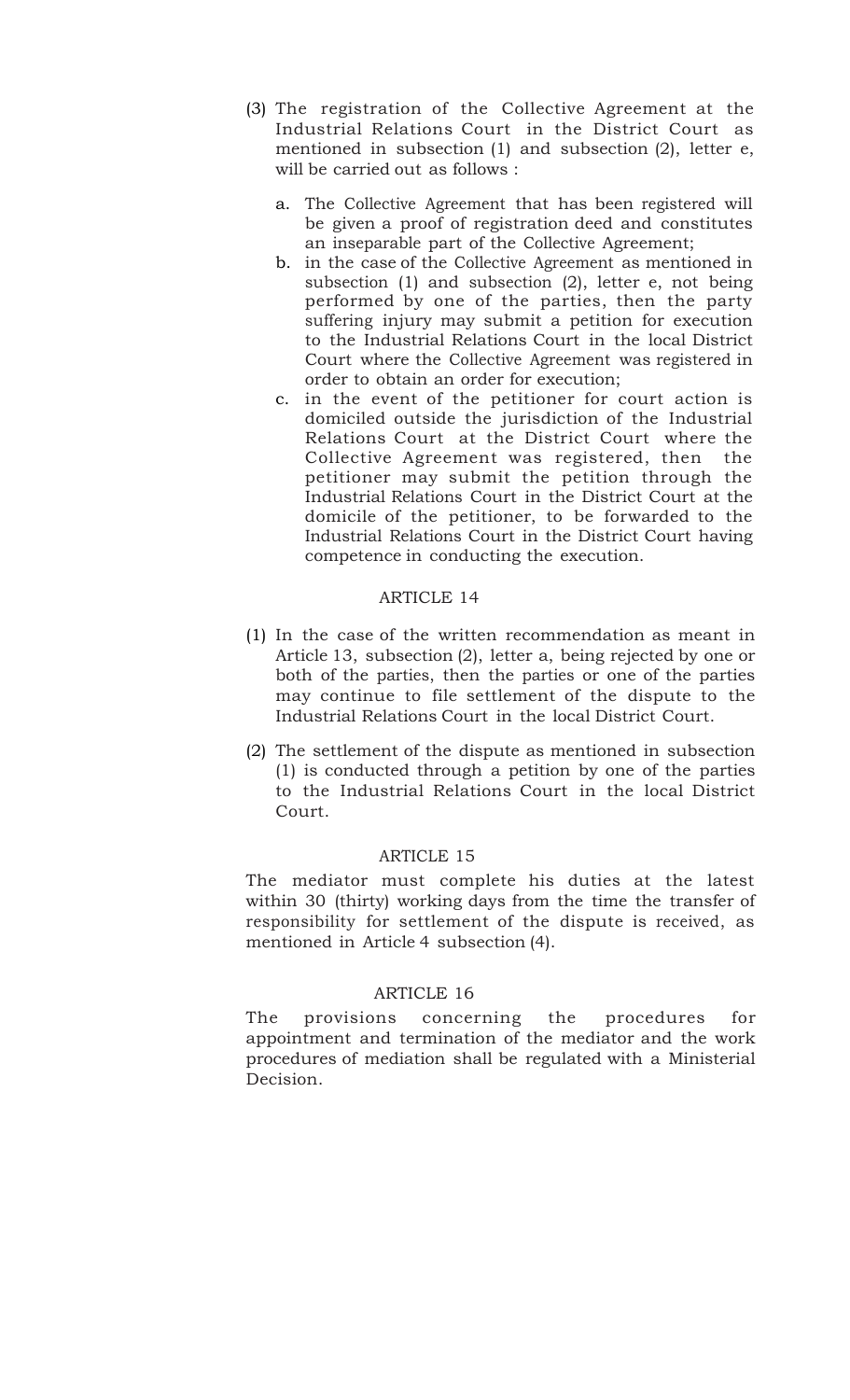### SECTION THREE SETTLEMENT THROUGH CONCILIATION

# ARTICLE 17

Settlement of a dispute through conciliation is conducted by a conciliator registered at the manpower offices at the District/City level.

## ARTICLE 18

- (1) Settlement of disputes over interests, disputes over termination of employment or disputes between trade unions within one company, through conciliation is carried out by a conciliator whose work area covers the place of work of the workers/labourers.
- (2) Settlement by a conciliator as mentioned in subsection (1) is conducted after the parties submit a request for settlement in a written to a conciliator appointed and agreed by the parties.
- (3) The parties may know the name of the chosen and agreed conciliator from a list of conciliators' names posted and announced at the local Government office responsible for manpower affairs.

- (1) The conciliator, as mentioned in Article 17, must meet these requirements:
	- a. believe and subservient to God Almighty.
	- b. Indonesia citizen;
	- c. minimal 45 years of age;
	- d. has a level of education of at least university or bachelor degree (S1);
	- e. physically healthy according to a doctor's certificate;
	- f. has dignity, honesty, fair, and good reputation;
	- g. has experience in the industrial relations field for at least 5 (five) years;
	- h. Mastering manpower laws and regulations; and
	- i. other requirements as determined by the Minister.
- (2) The registered conciliators as mentioned in subsection (1) will be given a legitimization by the Minister or the authorized official on manpower affairs.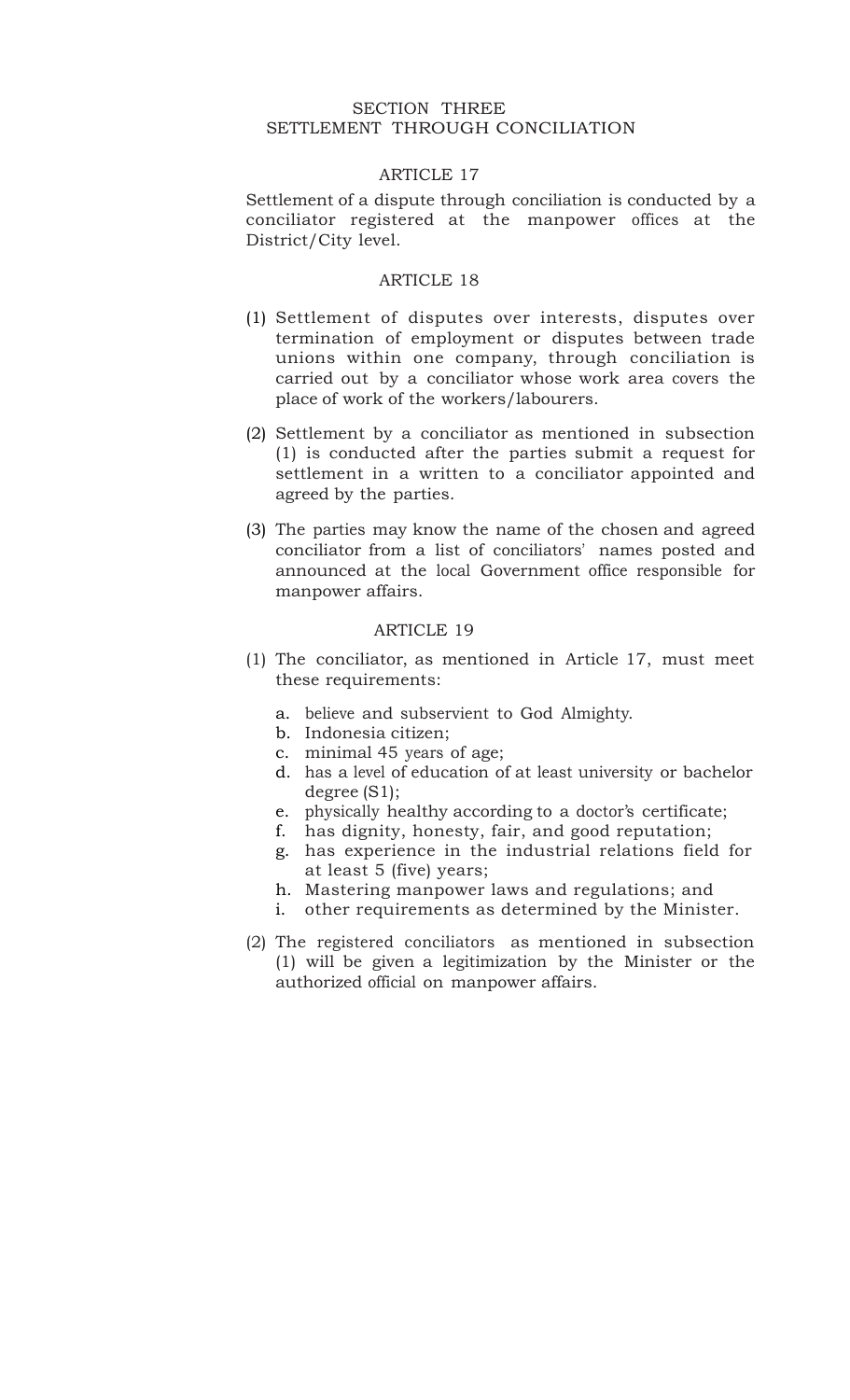Within maximum of 7 (seven) working days after receiving the request for dispute settlement in written, the conciliator must have conducted an investigation regarding the case and at the latest by the eighth working day, the first conciliation session must have been held.

#### ARTICLE 21

- (1) The conciliator may summon witnesses or expert witnesses to attend the mediation hearing to request and hear the information.
- (2) The witness or expert witness that fulfills the summons has a right to receive compensation for transport and accommodation costs with the amount to be determined by a Ministerial Decision.

## ARTICLE 22

- (1) Any person who is asked for information by the conciliator for the purpose of settlement of an industrial dispute based on this Act, has the obligation to provide information including opening the books and showing necessary documents.
- (2) In cases where the information needed by the conciliator has some connection with someone who due to his position must preserve confidentiality, then procedures must be undertaken as arranged under the prevailing laws and regulations.
- (3) The conciliator must preserve the confidentiality of all information requested as meant under subsection (1).

- (1) In the event an agreement to settle industrial relations dispute through conciliation is reached, then a Collective Agreement shall be drawn up and signed by the parties and witnessed by the conciliator, as well as being registered at the Industrial Relations Court in the District Court within the jurisdiction where the parties conducting the Collective Agreement, in order to obtain a registration deed.
- (2) In the event no agreement is reached on settlement of the industrial dispute through conciliation, then:
	- a. the conciliator will issue a written recommendation;
	- b. the written recommendation as mentioned under letter a, at the latest within 10 (ten) working days after the first conciliation session was held, must be conveyed to both parties;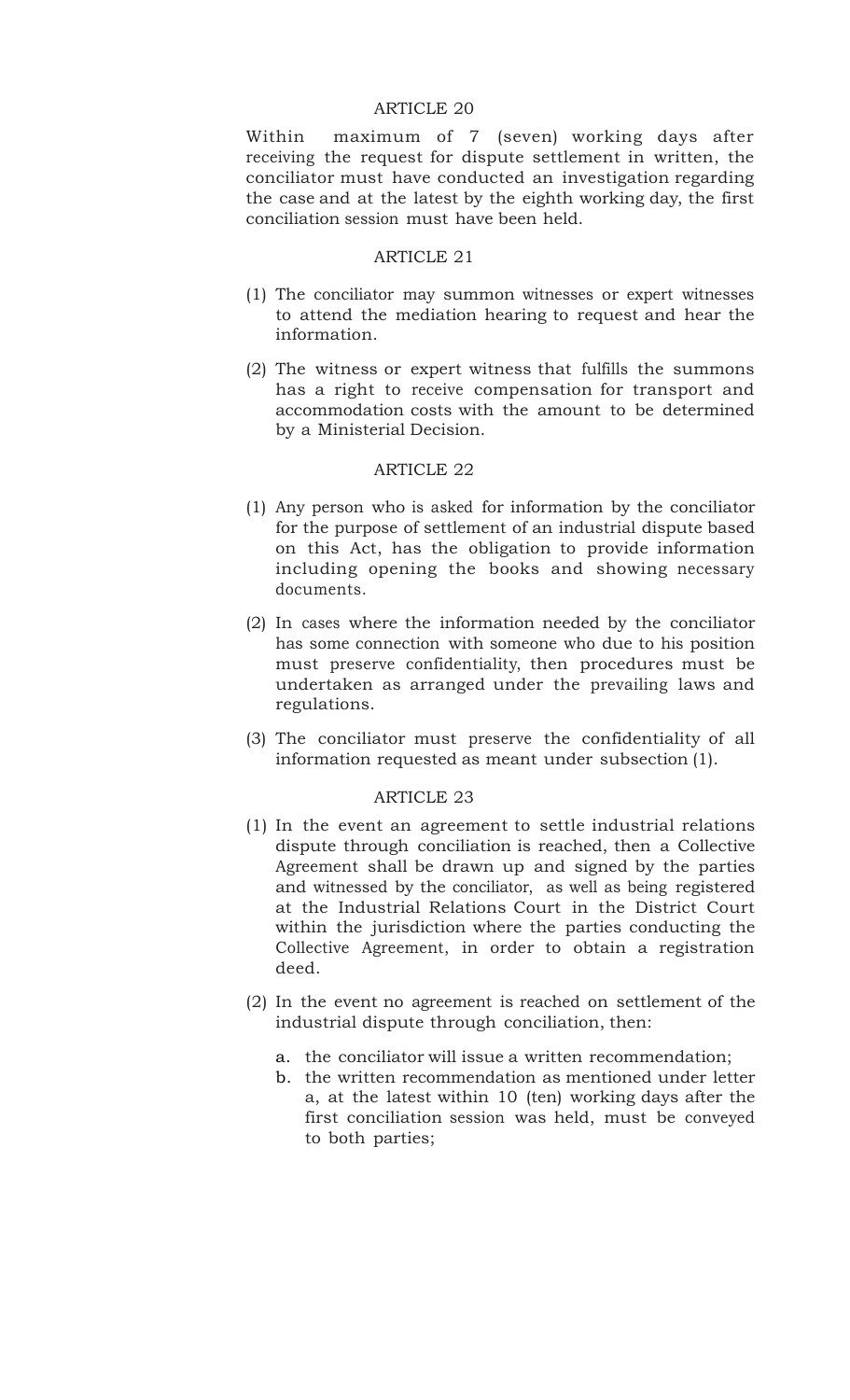- c. the parties should have provided a written answer to the conciliator with the contents indicating whether they accept or reject the written recommendation at the latest within 10 (ten) working days after receiving the written recommendation;
- d. any party not providing an opinion as meant in letter c, will be considered to have rejected the written recommendation;
- e. in the case of the parties accepting the written recommendation as meant within letter a, then at the latest within 3 (three) working days of the written recommendation being agreed upon, the conciliator must have completed work in assisting the parties to draw up a Collective Agreement and register at the Industrial Relations Court in the District Court within the jurisdiction where the parties conducted their Collective Agreement in order to obtain a registration deed.
- (3) The registration of the Collective Agreement at the Industrial Relations Court in the District Court as mentioned in subsection (1) and subsection (2), letter e, will be carried out as follows :
	- a. The Collective Agreement that has been registered will be given a proof of registration deed and constitutes an inseparable part of the Collective Agreement;
	- b. in the case of the Collective Agreement as mentioned in subsection (1) and subsection (2), letter e, not being performed by one of the parties, then the party suffering injury may submit a petition for execution to the Industrial Relations Court in the local District Court where the Collective Agreement was registered in order to obtain an order for execution;
	- c. in the event of the petitioner for court action is domiciled outside the jurisdiction of the Industrial Relations Court at the District Court where the Collective Agreement was registered, then the petitioner may submit the petition through the Industrial Relations Court in the District Court at the domicile of the petitioner, to be forwarded to the Industrial Relations Court in the District Court having competence in conducting the execution.

- (1) in the case of the written recommendation as meant in Article 23 subsection (2) letter a being rejected by one or both of the parties, then one or both parties may continue to settle the dispute to the Industrial Relations Court in the local District Court.
- (2) Settlement of the dispute as mentioned in subsection (1) is implemented through a petition by one of the parties.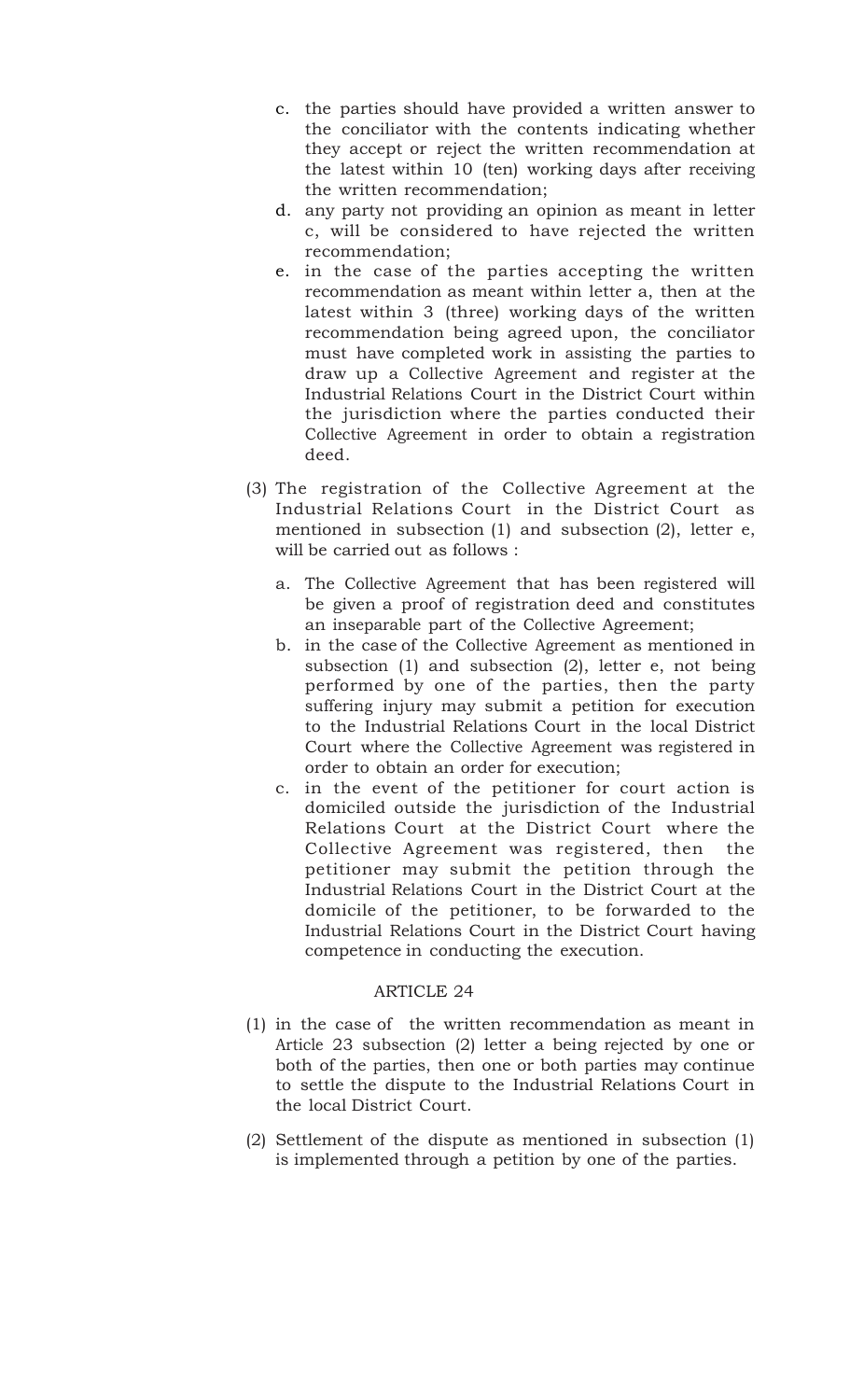The conciliator must complete his duties at the latest within 30 (thirty) working days from the time the transfer of responsibility for settlement of the dispute is received.

#### ARTICLE 26

- (1) The conciliator is entitled to receive honorarium for services rendered based on dispute settlement to be borne by the state.
- (2) The amount of honorarium as mentioned in subsection (1) will be determined by the Minister.

#### ARTICLE 27

The conciliator's performance within a certain period will be monitored and assessed by the Minister or government official on manpower affairs.

#### ARTICLE 28

The procedures for candidate registration, appointment and revocation of conciliator license, and work procedures of conciliation will be regulated with a Ministerial Decision.

# SECTION FOUR SETTLEMENT THROUGH ARBITRATION

# ARTICLE 29

Settlement of industrial relations dispute through arbitration will include disputes over interests and disputes among workers /labour unions within one company.

### ARTICLE 30

- (1) The arbiter with authority to settle industrial relations disputes must be an arbiter who has been determined by the Minister.
- (2) Work area of the arbiter covers the entire territory of the Republic of Indonesia.

- (1) In order to be appointed as arbiter as mentioned in Article 30 subsection (1) the person must meet the following requirements :
	- a. Believe and subservient to God Almighty;
	- b. Competent to do legal action;
	- c. Indonesia citizen;
	- d. has a level of education of at least university or bachelor degree (S1);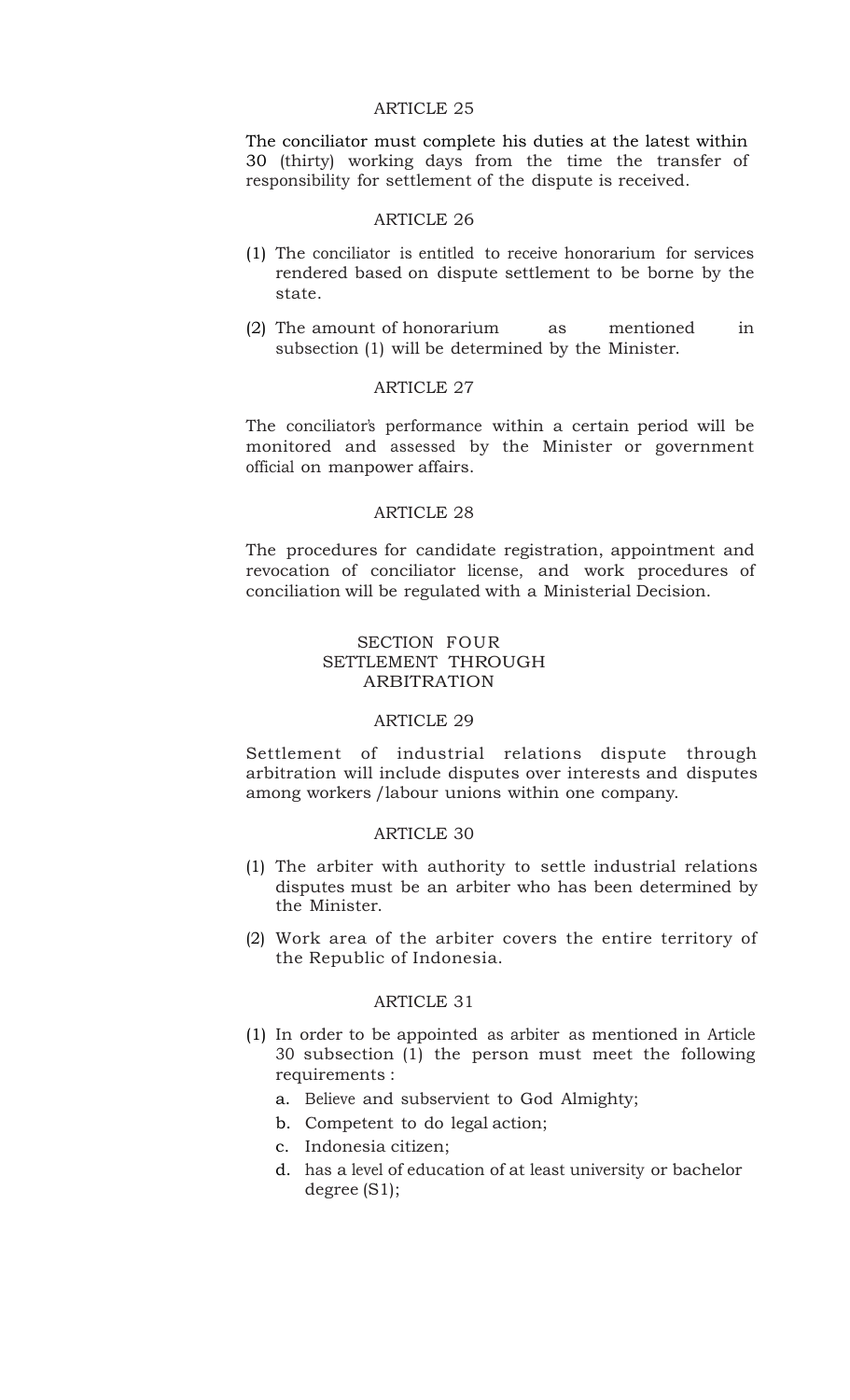- e. at least forty-five (45) years of age;
- f. physically healthy according to a doctor's certificate;
- g. mastering manpower laws and regulations as proven by a certificate or proof of passing an arbitration examination; and
- h. has at least five (5) years experience in the field of industrial relations.
- (2) Provisions concerning examination and procedures for arbiter registration will be regulated with a Ministerial Decision.

- (1) The settlement of an industrial relations dispute through an arbiter will be performed on the basis of agreement by the disputing parties.
- (2) Agreement of the parties as meant in subsection (1) will be declared in writing through a letter of arbitration agreement, made in three (3) copies wherein each party is to receive one (1) copy with the same legal power.
- (3) The arbitration agreement as meant in subsection (2) at the least contain:
	- a. full names and addresses or domicile of the disputing parties;
	- b. main issues underlying the dispute to be handed over to arbitration for settlement;
	- c. number of arbiters agreed upon;
	- d. a statement of the disputing parties to comply with and implement the arbitration decision; and
	- e. the place and date of drawing up the agreement and signatures of the disputing parties.

- (1) In the event of the parties having signed the arbitration agreement as mentioned in Article 32 subsection (3), the parties are entitled to choose an arbiter from a list of arbiters determined by the Minister.
- (2) The disputing parties may designate a single arbiter or several arbiters (council) of an odd number of at least three (3) persons.
- (3) In the event that the parties agree to designate a single arbiter, the parties must reach an agreement at the latest within seven (7) working days on the name of the arbiter.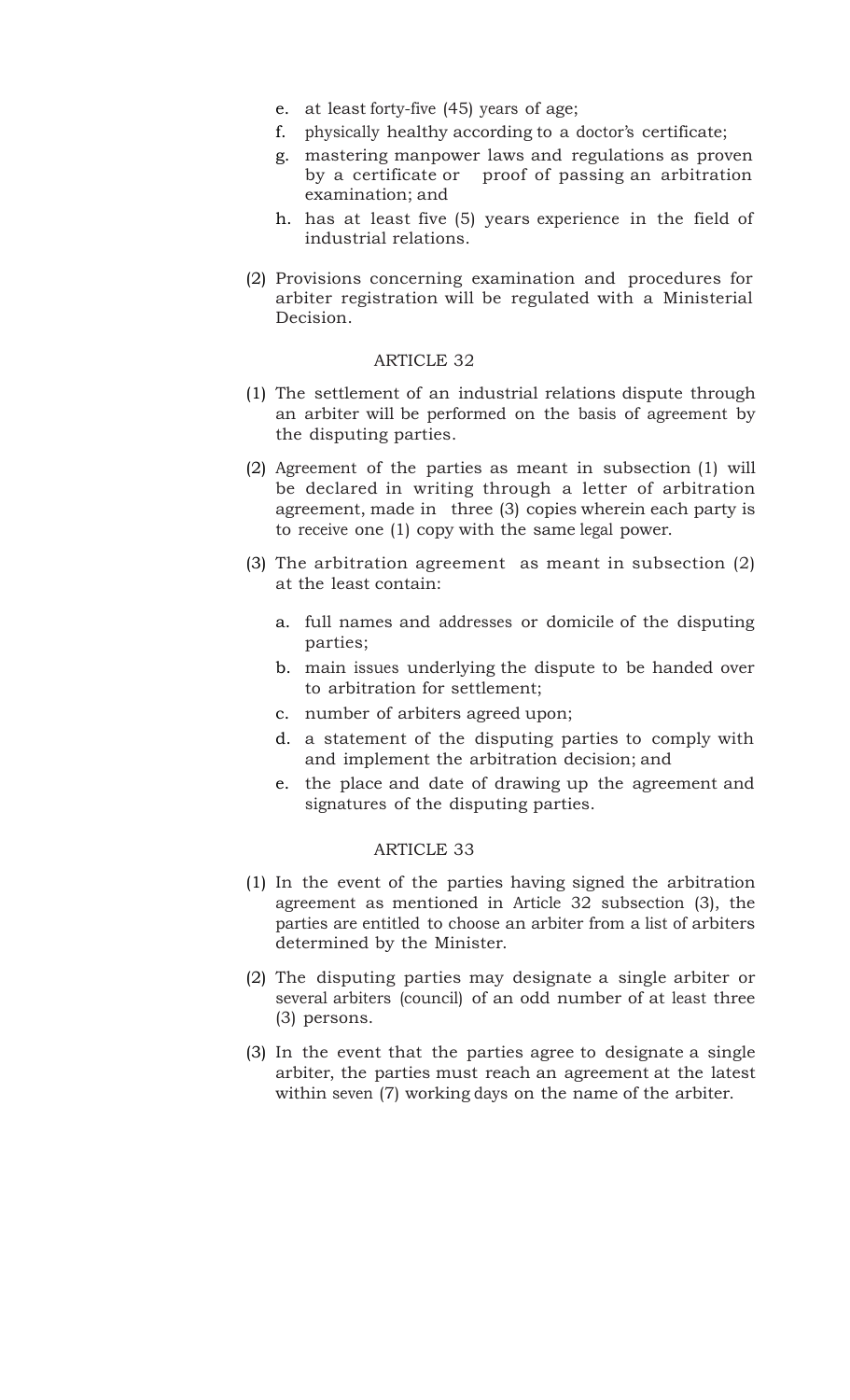- (4) In the event that the parties agree to appoint several arbiters (council) in odd number, each party is entitled to choose an arbiter at the latest within three (3) days, while the third arbiter will be decided by the designated arbiters at the latest within seven (7) days to be appointed chairman of the Arbitration Council.
- (5) Appointment of the arbiters as mentioned in subsections (3) and (4) will be performed in writing.
- (6) In the event that the parties are not in agreement over the appointment of an arbiter whether a single arbiter or several arbiters (council) of odd number as meant in subsection (2), then upon the request of one of the parties the Head of the Court may appoint an arbiter from the list of arbiters determined by the Minister.
- (7) An arbiter, who is requested by the parties, is required to notify the parties of any matter that might affect his independence or may result in imbalance in any adjudication to be made.
- (8) Any person who accepts appointment as arbiter as mentioned in subsection (6) must notify the parties in writing of his acceptance.

- (1) An arbiter who is willing to be appointed as mentioned in Article 33 subsection (8) will draw up an agreement of arbiter appointment with the disputing parties.
- (2) The agreement of arbiter appointment as mentioned in subsection (1) shall at least contain the following:
	- a. full names and addresses or domiciles of the disputing parties and arbiter;
	- b. main issues underlying the dispute and handed over to the arbiter to settle and make the decision;
	- c. arbitration costs and arbiter honorarium;
	- d. a statement made by the disputing parties to abide by and implement the arbitration decision;
	- e. place, date of drawing up the agreement letter and signatures of the disputing and arbiter;
	- f. a statement by arbiter or arbiters that they will not go beyond their authority in settlement of the case that they are handling; and
	- g. a statement by arbiter or arbiters that they no blood or marriage relationship up to the second degree, with one of the disputing parties.
- (3) The arbiter agreement as meant in subsection (2) will be made in at least three (3) copies, in which each party and the arbiter will receive one (1) copy having similar legal power.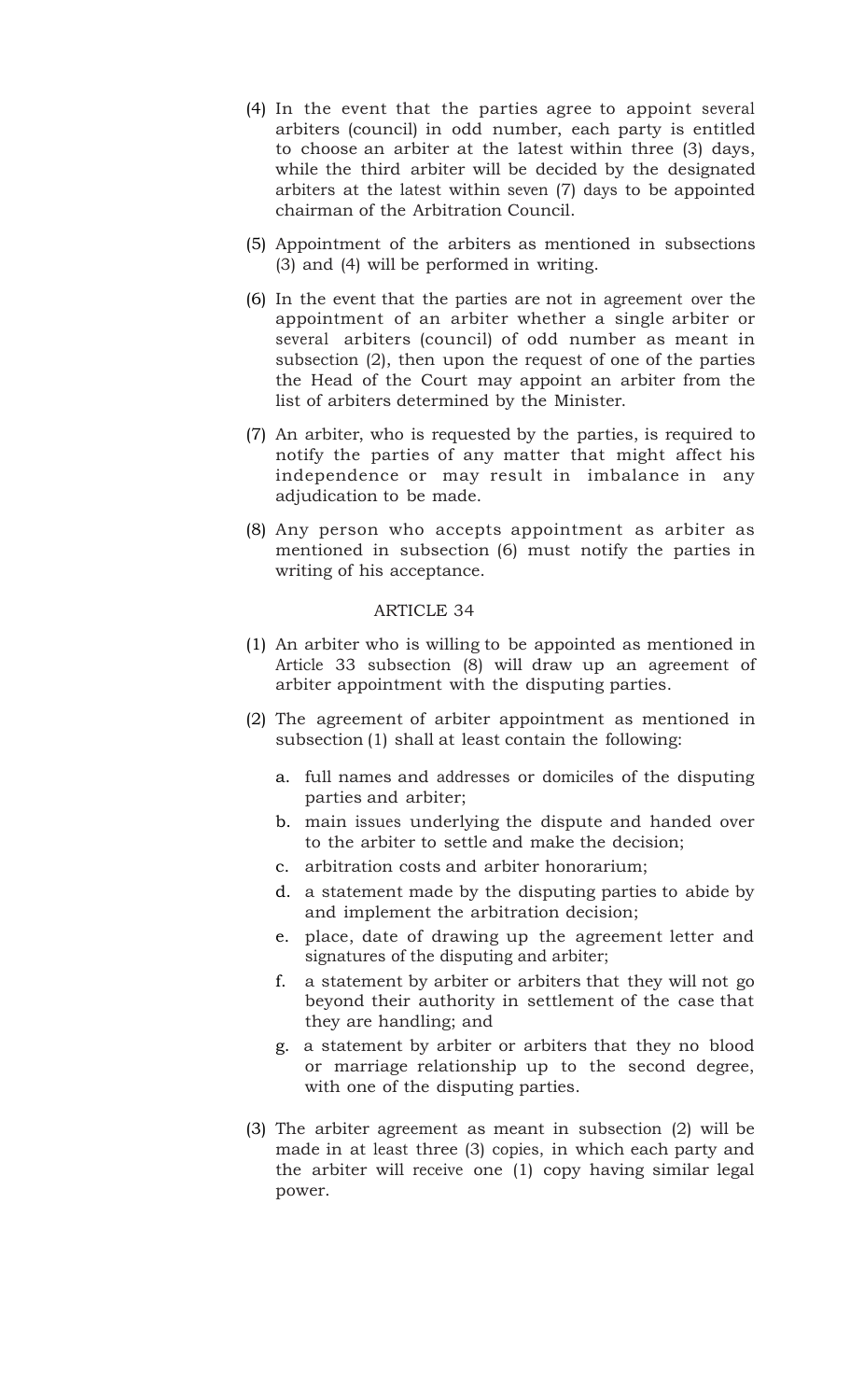(4) In the event of arbitration being performed by several arbiters, the original copy of the agreement will be submitted to the Chairman of the Arbiter Council*.*

# ARTICLE 35

- (1) In the event of the arbiter accepts his appointment and sign an agreement as mentioned in Article 34 subsection (1), then the concerned arbiter may not withdraw, unless upon approval of the parties.
- (2) The arbiter who intends to withdraw as meant in subsection (1) must make a written request to the parties.
- (3) In the event of the parties approve the request to withdraw as mentioned in subsection (2), the arbiter may be released from duties as arbiter in settlement of the case.
- (4) In the case of the request to withdraw is not approved by the parties, the arbiter must make a request to the Industrial Relations Court to be released from duties as arbiter by stating an acceptable reason.

#### ARTICLE 36

- (1) In the event of a single arbiter withdraw or pass away, then the parties must appoint a replacement based on the approval of both parties.
- (2) In the event of the arbiter designated by the parties withdraw or pass away, appointment of a replacement will be left to the party designating the arbiter.
- (3) In the event of a third arbiter chosen by the arbiters withdraw or pass away, the arbiters must appoint a substitute arbiter based on agreement of arbiters.
- (4) The parties or the arbiters as mentioned in subsection (1), subsection (2) and subsection (3) must reach an agreement to designate a substitute arbiter at the latest within seven (7) working days.
- (5) In the event the parties or the arbiters fail to reach an agreement as mentioned in subsection (4), then the parties or one of the parties or one of the arbiters or the arbiters may request to the Industrial Relations Court to determine a substitute arbiter and the Court must determine a substitute arbiter at the latest within seven (7) working days from the date of receipt of request for substitute arbiter.

#### ARTICLE 37

The substitute arbiter as mentioned in Article 36 shall make a statement of willingness to accept the results that have been achieved and to continue settlement of the case.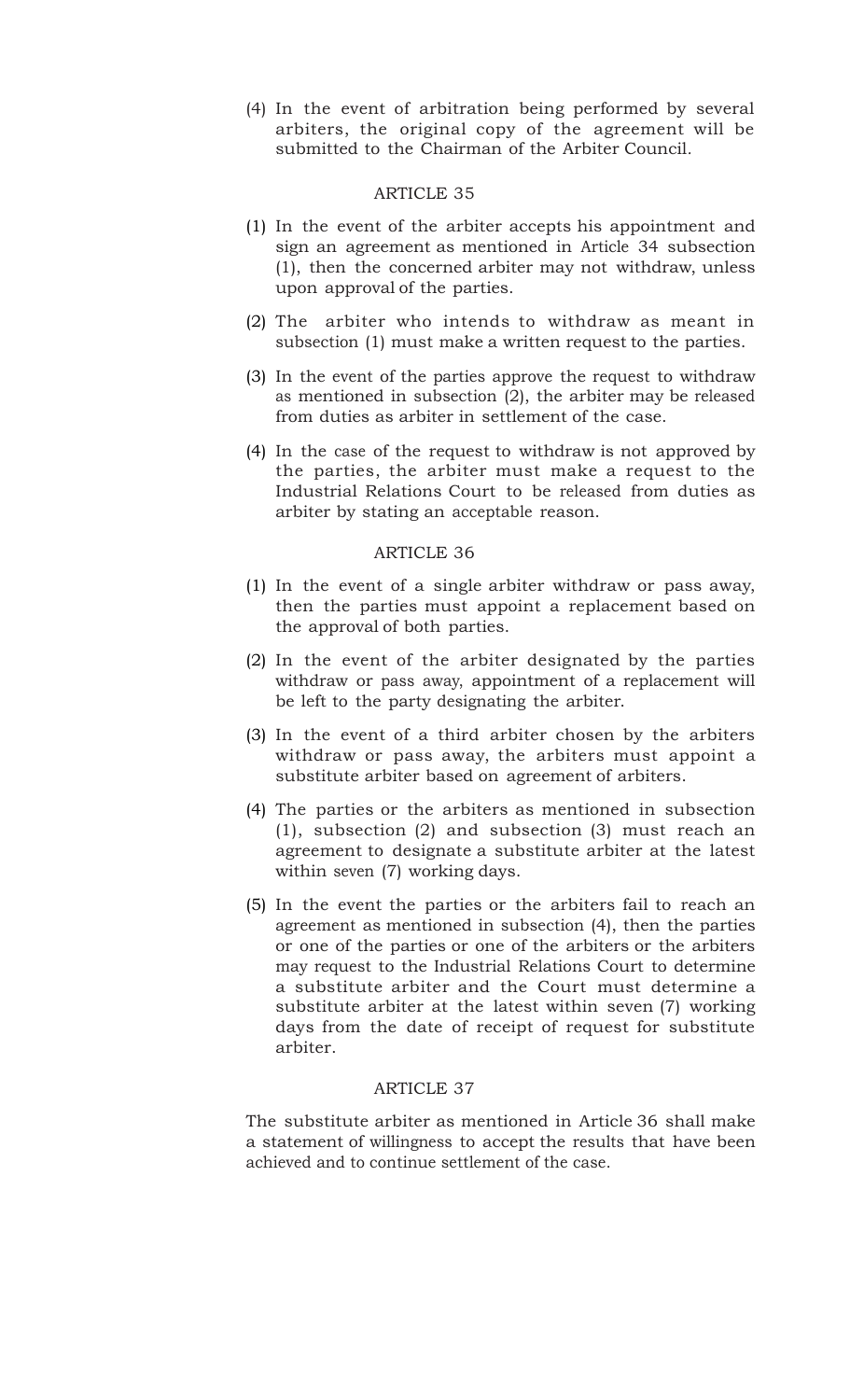- (1) The arbiter appointed by the parties based on the arbitration agreement may file objections to the District Court if sufficient reasons and authentic proof exist that raise doubt that the arbiter will not carry out his duties independently and show imbalance making a decision.
- (2) Claim of breach against the arbiter may also be filed when sufficient proof exists that there is a family or work relationship with one of the parties or their proxy.
- (3) No appeal may be filed against adjudication of the District Court on claim of breach.

## ARTICLE 39

- (1) Claim of breach against the arbiter that is appointed by the Head of the Court shall be directed to the Head of the Court.
- (2) Claim of breach against a single arbiter agreed shall be filed to the concerned arbiter.
- (3) Claim of breach against a member of the approved arbiter council shall be filed to the concerned arbiter council.

### ARTICLE 40

- (1) The arbiter is required to settle industrial relations disputes at the latest within thirty (30) working days commencing from the date of signing a letter of agreement for arbiter appointment.
- (2) Examination of disputes must commence within three (3) working days at the latest after the date of signing a letter of agreement of arbiter appointment.
- (3) Based on the agreement of the parties, the arbiter will have authority to extend the time period to settle the industrial relations dispute at the latest for one (1) period of fourteen (14) working days.

#### ARTICLE 41

Examination of industrial relations dispute by the arbiter or arbiter council will be made behind closed doors unless otherwise preferred by the disputing parties.

### ARTICLE 42

In the arbitration session, the disputing parties may be represented by their authorized representatives with a special letter of authority.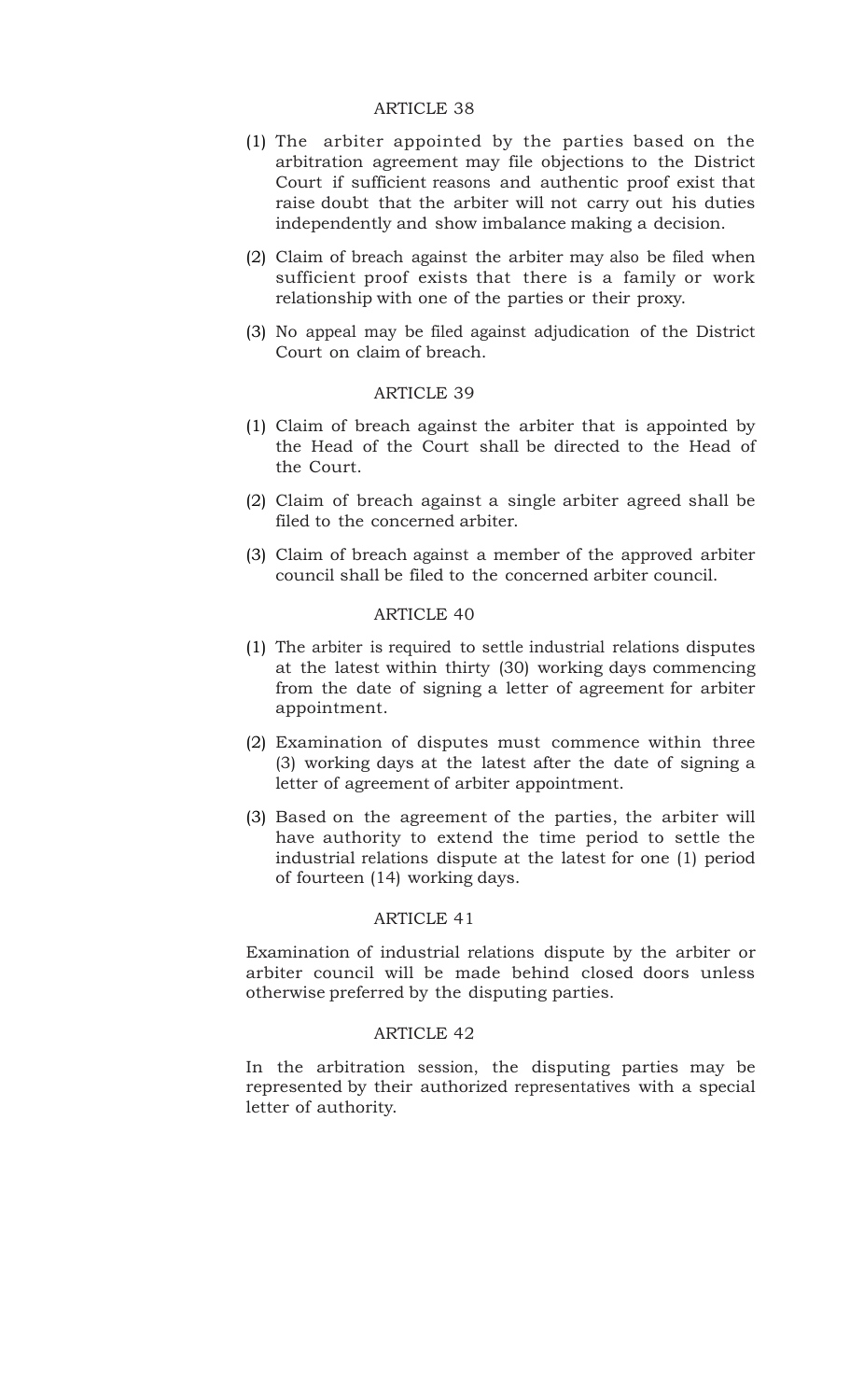- (1) In the event that on the session is held, the disputing parties or their authorized representatives are not present without valid reason, despite proper summon has been made, the arbiter or arbiter council may cancel the agreement of arbiter appointment, and the duties of the arbiter or arbiter council are considered completed.
- (2) In the event that on the first day of session and further session, one of the parties or their authorized representatives is absent without valid reason, despite proper summon has been made, the arbiter or arbiter council may examine the case and issue an adjudication without the presence of one party or their authorized representative.
- (3) In the event of costs being incurred with regard to the agreement of arbiter appointment before cancellation of the agreement by the arbiter or arbiter council as mentioned in subsection.

- (1) The settlement of an industrial relations dispute by an arbiter must commence with efforts to make peace between the parties.
- (2) In the event of the peaceful settlement as meant in subsection (1) is achieved, the arbiter or arbiter council is required to draw up a Settlement Deed signed by the parties and arbiter or arbiter council.
- (3) The Settlement Deed as mentioned in subsection (2) shall be registered at the Industrial Relations Court in the local District Court where the arbiter made the settlement efforts.
- (4) Registration of the Settlement Deed as mentioned in subsection (3) will be carried out as follows;
	- a. The Settlement Deed that has been registered will be provided with a proof of registration deed and constitutes an inseparable part of the Settlement Deed;
	- b. In the event of the Settlement Deed is not implemented by one of the parties, the party suffering injury may file a petition to the Industrial Relations Court in the local District Court where the Settlement Deed was registered in order to obtain an order for execution;
	- c. In the case of the petitioner is domiciled outside the jurisdiction of the Industrial Relations Court in the District Court where the Settlement Deed was registered, then the petitioner may file the petition through the Industrial Relations Court in the District Court in the petitioner domicile to be forwarded to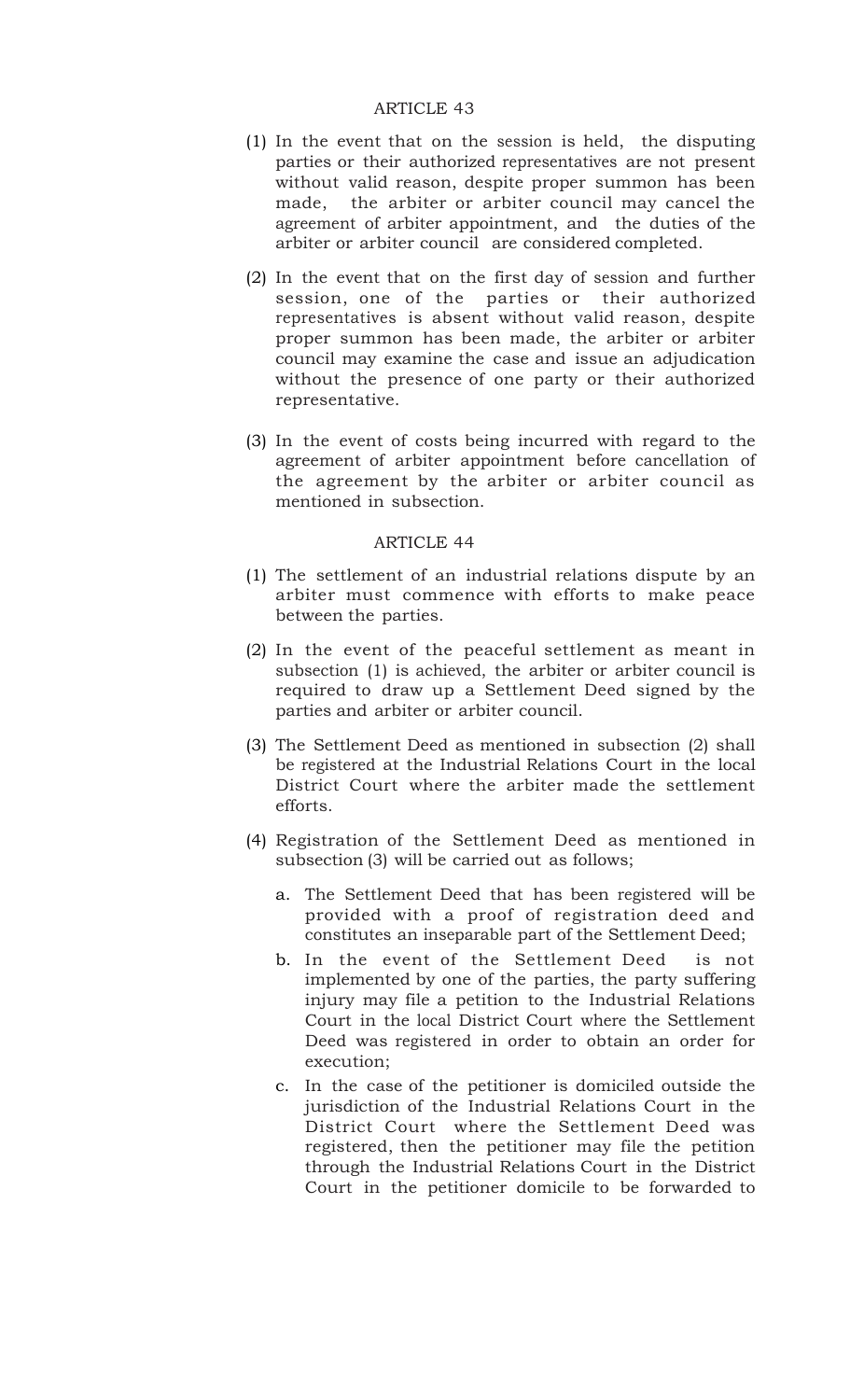the Industrial Relations Court in the District Court having competency to conduct execution.

(5) In the event of peaceful settlement efforts mentioned in subsection (1) fail, the arbiter or arbiter council shall continue the arbitration session.

## ARTICLE 45

- (1) During the arbitration session the parties will be given opportunities to explain in writing or verbally, their respective opinions, and to submit evidence considered necessary to reinforce their opinions within a period of time determined by the arbiter or arbiter council.
- (2) The arbiter or arbiter council is entitled to request the parties to submit additional written explanation, documents or other evidences deemed necessary within a period of time determined by the arbiter or arbiter council.

#### ARTICLE 46

- (1) The arbiter or arbiter council may summon one or more witnesses or expert witnesses to provide information.
- (2) Before giving information, the witness or expert witness will be sworn in according to the respective religion and faith.
- (3) The cost of summoning and trip for a clergy member to perform the swearing of witnesses or expert witness will be borne by the requesting party.
- (4) The cost of summoning and trip for witness or expert witness will be borne by the requesting party.
- (5) The cost of summoning and trip for witness or expert witness requested by the arbiter will be borne by the parties.

- (1) Any person who is requested to provide information by the arbiter or arbiter council in examination for settlement of an industrial relations dispute based on this Act is required to give such information, including showing the books and necessary letters.
- (2) In case the information required by the arbiter is related to someone who because of his position must maintain confidentiality, a procedure must be followed as regulated in the prevailing legislation and regulations.
- (3) The arbiter to keep in confidence all information requested as mentioned in subsection (1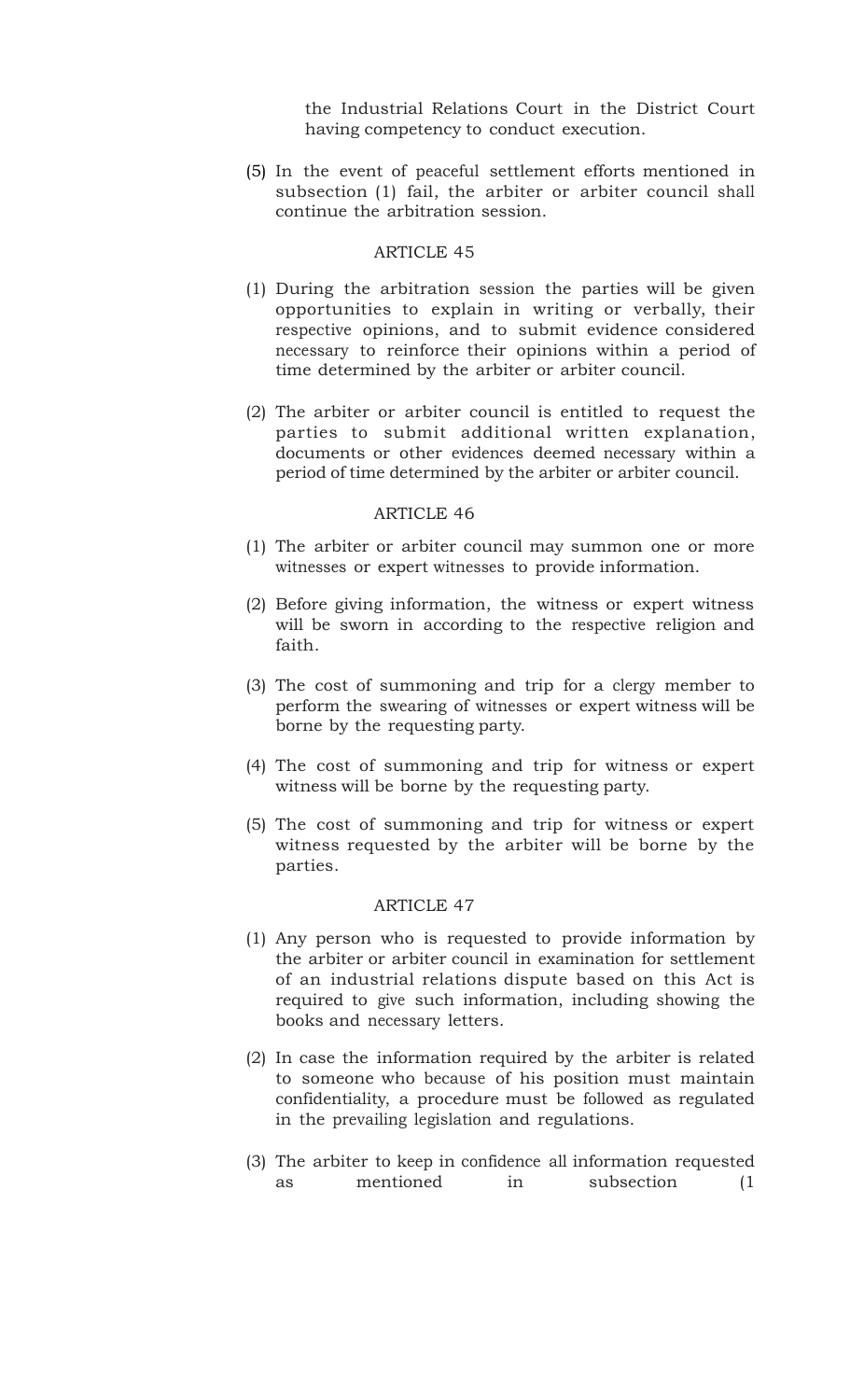The activities undertaken during the examination and arbitration session will be drawn up into an official report of examination by the arbiter or arbiter council.

## ARTICLE 49

The adjudication of the arbitration session is made on the basis of prevailing laws and regulations, agreements, mores, justice and public interest.

## ARTICLE 50

- (1) The arbitration adjudication shall contain the following:
	- a. head of adjudication stating "FOR JUSTICE BASED ON THE ONE ALMIGHTY GOD";
	- b. full name and address of the arbiter or arbiter council;
	- c. full names and addresses of the parties;
	- d. matters contained in the agreement made by the disputing parties;
	- e. Summary of charges, replies, and further explanations by the disputing parties.
	- f. considerations underlying the adjudication;
	- g. primary topic of adjudication;
	- h. place and date of adjudication;
	- i. effective date of adjudication; and
	- j. arbiter or arbiter council's signature(s).
- (2) The arbiter decision which is not signed by one of the arbiters for reasons of illness or his decease will not affect the power of the adjudication.
- (3) The reason for no signature as mentioned in subsection (2) must be included in the decision.
- (4) The adjudication stipulates that at the latest fourteen (14) working days, the adjudication must be implemented.

- (1) The arbitration adjudication possesses binding legal force to the disputing parties and constitutes final and permanent in nature.
- (2) The arbitration adjudication as stipulated in subsection (1) will be registered at the Industrial Relations Court in the local District Court where the arbiter made the decision.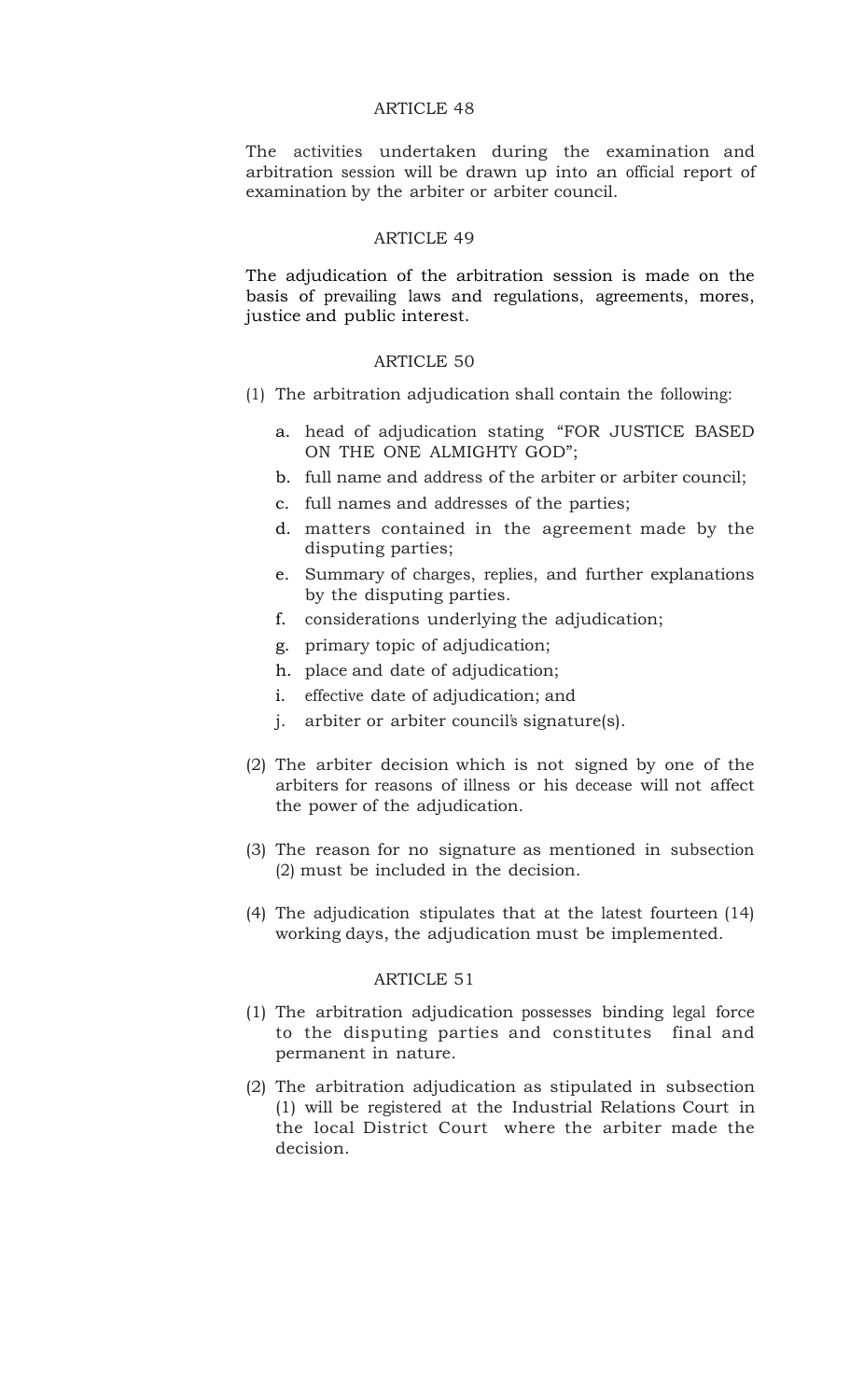- (3) In the event of the arbitration adjudication as mentioned in subsection (1) is not implemented by one of the parties, the party suffering injury may file a request for court execution to the Industrial Relations Court in the District Court which legal jurisdiction includes the domicile of the party to whom the decision must be performed, in order that implementation of adjudication will be instructed.
- (4) The instruction as mentioned in subsection (3) must be issued at the latest within thirty (30) working days after the request is registered at the local District Court Clerk without examining the reason or consideration for arbitration adjudication.

- (1) Any of the parties may file a petition of cancellation of arbitration adjudication to the Supreme Court at the latest within thirty (30) working days since the arbiter decision was made, if the decision is believed to include the following :
	- a. A letter or document that was submitted during examination, after adjudication is made is admitted or stated to be false;
	- b. after adjudication, a document which is decisive in nature is found that was concealed by the other party;
	- c. adjudication is made through deception by one of the parties during the examination of dispute;
	- d. the adjudication is beyond the authority of the industrial relations arbiter; or
	- e. the adjudication is contrary to laws and regulations.
- (2) In the event of such petition as mentioned in subsection (1) is granted, the Supreme Court will stipulate the consequences of cancellation whether in whole or in part of the arbitration decision.
- (3) The Supreme Court will decide on the cancellation of petition as stipulated in subsection (1) at the latest thirty (30) working days commencing from the date of receipt of cancellation petition.

#### ARTICLE 53

Industrial relations disputes that are in progress or have been settled through arbitration may not be filed to the Industrial Relations Court.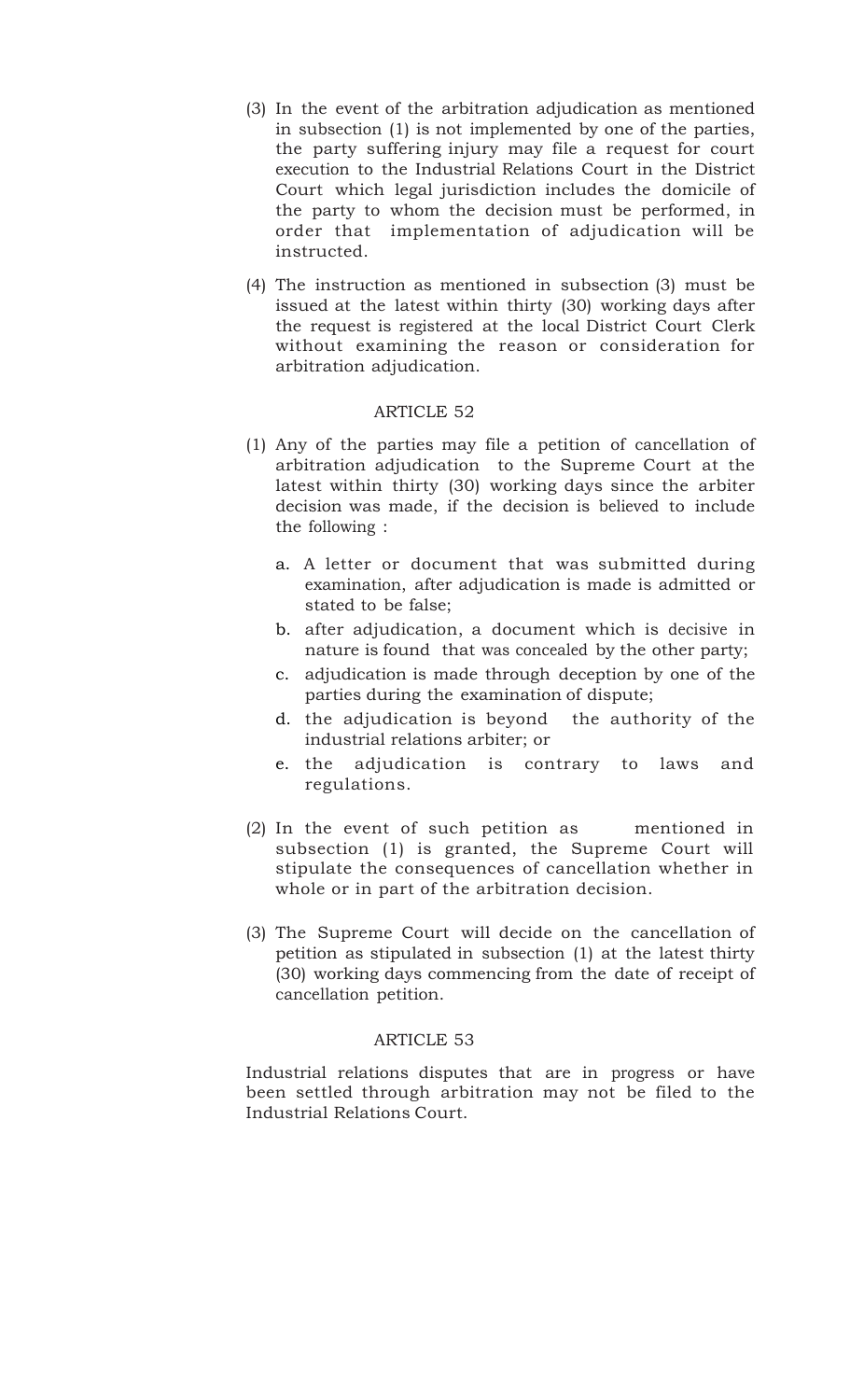The arbiter or panel of arbiters may not be held legally responsible whatsoever on all actions taken during the session in process, in order to perform their function as the arbiter or panel of arbiters, except when it can be proven that the action is not conducted in good faith.

## CHAPTER III INDUSTRIAL RELATION **COURT**

#### SECTION ONE GENERAL

# ARTICLE 55

The Industrial Relations Court is a special court within the general court.

#### ARTICLE 56

The Industrial Court is assigned and authorized to investigate and adjudicate:

- a. at the first level regarding disputes on rights;
- b. at the first and final levels regarding disputes on interests;
- c. at the first level regarding disputes on termination of employment;
- d. at the first and final levels regarding disputes between workers unions / labor unions in one company.

### ARTICLE 57

The prevailing legal proceeding in the Industrial Relations Court is the Civil Law Proceeding prevails at the general court, unless otherwise regulated under this act.

### ARTICLE 58

The parties in the legal proceeding are not charged any costs for the trial process at the Industrial Relations Court, including the execution costs which value of suit is below Rp.150,000,000.00 (one hundred fifty million rupiah).

- (1) For the first time, the Industrial Relations Court under this act is established at each District Court in the Regency/ City level, located in each Provincial Capital, which jurisdiction covers the concerned province.
- (2) The Industrial Relations Court should, with the Presidential Decree, immediately be established at the local District Court.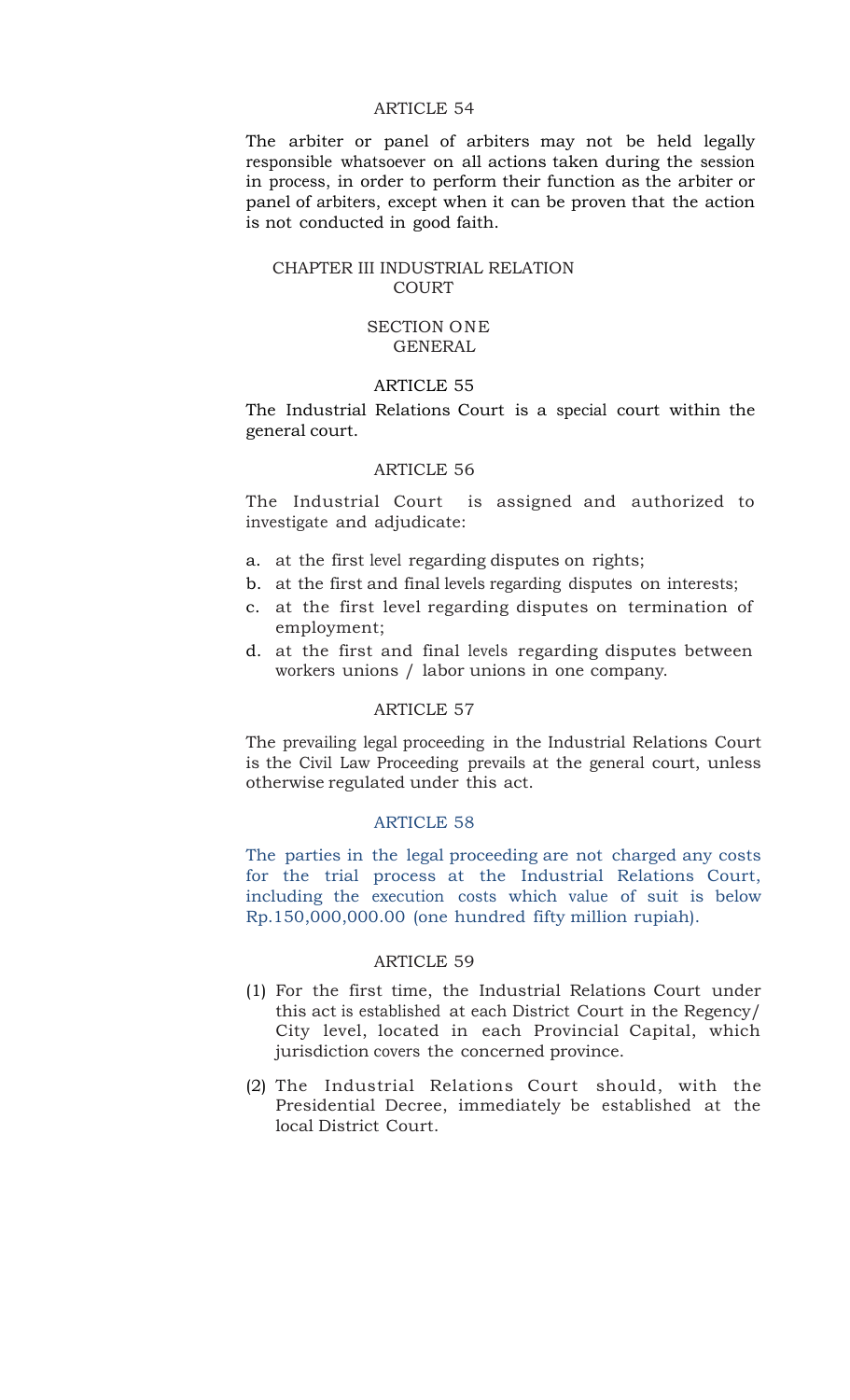- (1) The composition of the Industrial Relations Court in the District Court is as follows;
	- a. Judge;
	- b. Ad-Hoc Judge;
	- c. Junior Registrar; and
	- d. Substitute Registrar.
- (2) The composition of the Industrial Relations Court in the Supreme Court is as follows;
	- a. Supreme Judge;
	- b. Ad-Hoc Judge in the Supreme Court; and c. Registrar.

## SECTION TWO JUDGE, AD-HOC JUDGE AND SUPREME COURT JUDGE

#### ARTICLE 61

The Judge at the Industrial Relations Court is appointed and discharged based on the Decree of the Head of the Supreme Court.

# ARTICLE 62

The appointment of the Judge as meant in Article 61 is carried out in accordance with the prevailing laws and regulations.

- (1) The Ad-hoc Judge in the Industrial Relations Court is appointed with a Presidential Decree upon proposal of the Head of the Supreme Court.
- (2) The nomination of Ad-Hoc Judge as meant in subsection (1) is proposed by the Head of the Supreme Court from the names approved by the Minister upon proposal of the workers union/labor union or employer's organization.
- (3) The Head of the Supreme Court proposes the discharge of the Ad-Hoc Judge of the Industrial Relations Court to the President.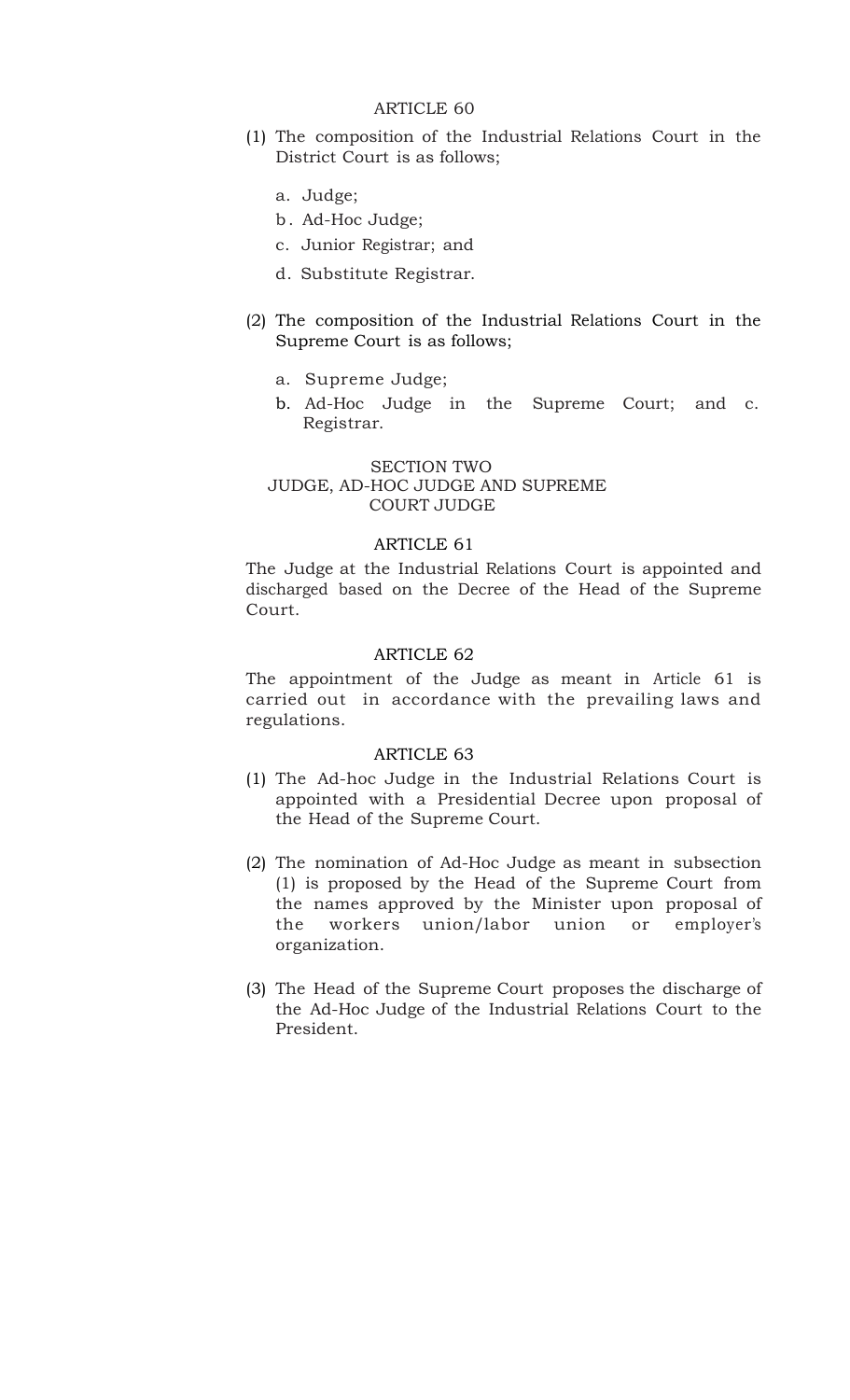The following requirements should be fulfilled in order to be appointed as an Ad-Hoc Judge in the Industrial Relations Court and as an Ad-Hoc Judge in the Supreme Court:

- a. Indonesian citizen;
- b. devout to the Only God;
- c. loyal to the *Pancasila* and the 1945 Constitution of the Republic of Indonesia;
- d. minimum age of 30 (thirty) years;
- e. physically healthy based on a doctor's certificate;
- f. has an authoritative bearing, honest, just and has a nondisgraceful behavior;
- g. has a level of education of at least university degree (S1),except for the Ad-Hoc Judge in the Supreme Court should have at least university degree on laws; and
- h. Minimum of 5 years experience in the industrial relations field.

## ARTICLE 65

(1) Prior to the appointment, the Ad-Hoc Judge in the Industrial Court should take an oath or promise according to his/her religion/belief, which oath or promise is as follows:

"I swear/promise truthfully that to obtain this position, I shall, directly or indirectly, by using whatever name or way, not give or promise anything to whomsoever. I swear/ promise that, for carrying out or for not carrying out something in this position, I shall not at all receive a promise or gift, directly or indirectly from whomsoever.

I swear/promise that I shall be loyal to maintain and carry out with devotion the *Pancasila* as the nation's philosophy of life, state principle and national ideology, and the 1945

Constitution of the Republic of Indonesia, and all laws and regulations that apply for the Republic of Indonesia.

I swear/promise that I shall always carry out my function honestly, thoroughly and without discriminating people, and shall undertake my obligations, as good as possible and as just as possible based on the prevailing laws and regulations".

(2) The taking of oath or promise of the Ad-Hoc Judge in the Industrial Regulations Court is made by the Head of the District Court or appointed official.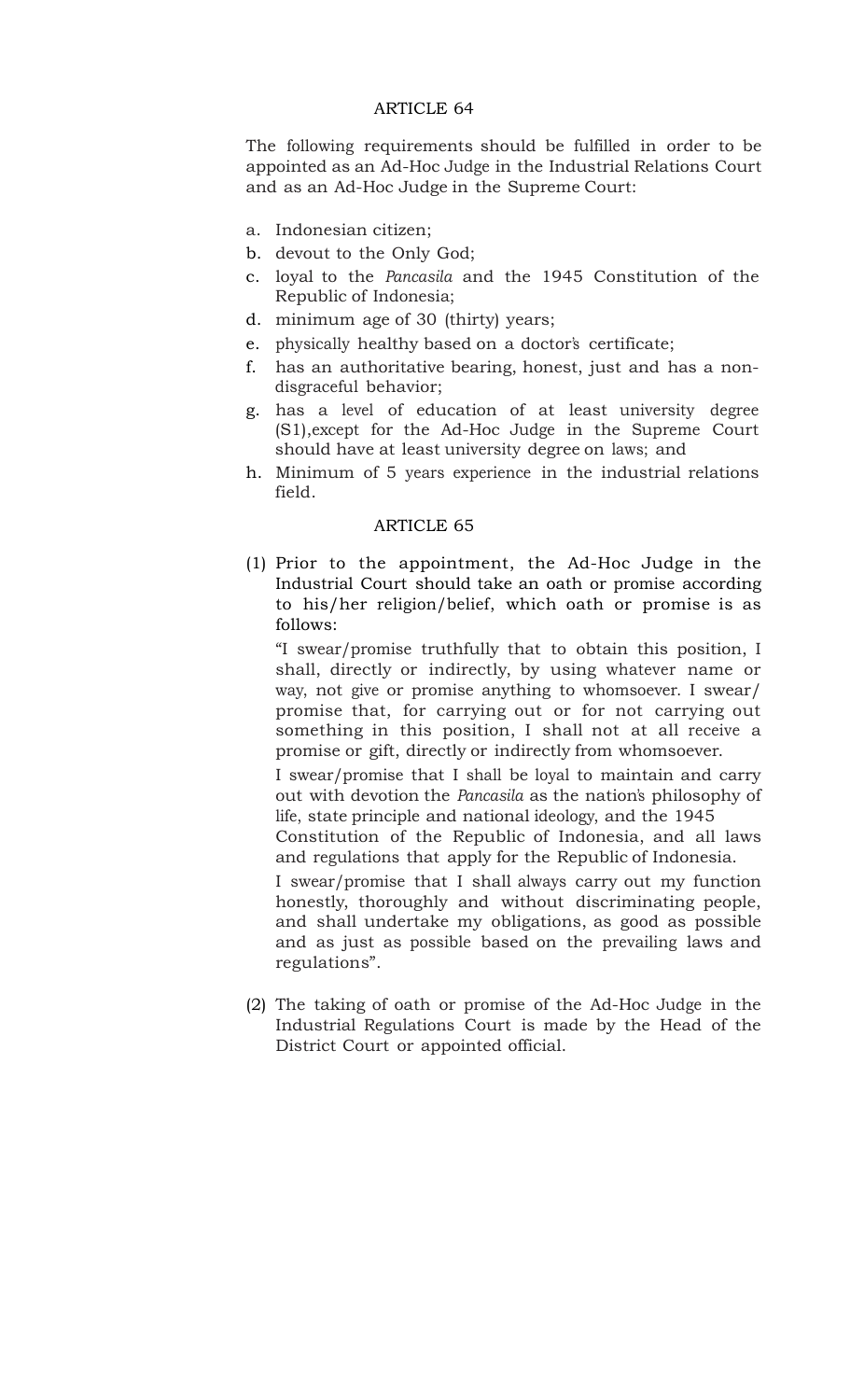- (1) The Ad-Hoc Judge may not serve concurrently as:
	- a. member of the State High Institution;
	- b. head of region / head of territory;
	- c. legislative institution at the regional level;
	- d. civil servant;
	- e. member of the Indonesian Army / Police;
	- f. official of political party;
	- g. lawyer;
	- h. mediator;
	- i. conciliator;
	- j. arbitrator; or
	- k. official member of workers union / labor union or official member of employers organization;
- (2) In case an Ad-Hoc Judge serves concurrently with the position as meant in subsection (1), then his/her position as Ad-Hoc Judge may be revoked.

- (1) The Ad-Hoc Judge in the Industrial Relations Court and the Ad-Hoc Judge in the Industrial Relations Court at the Supreme Court may be honorably discharged from their positions due to the following reasons:
	- a. passed away;
	- b. upon own request;
	- c. continuously ill, physically or mentally, during (12) months;
	- d. has reached the age of 62 (sixty two) years for the Ad-Hoc Judge in Industrial Relations Court, and has reached the age of 67 (sixty seven) years for the Ad-Hoc Judge in the Supreme Court:
	- e. not competent in carrying out his/her duties;
	- f. upon request of the employers organization or upon proposal of the Workers union / labor union; or
	- g. Has completed his / her office term.
- (2) The office term of the Ad-Hoc Judge is 5 (five) years and he/she may be reappointed for another 1 (one) office term.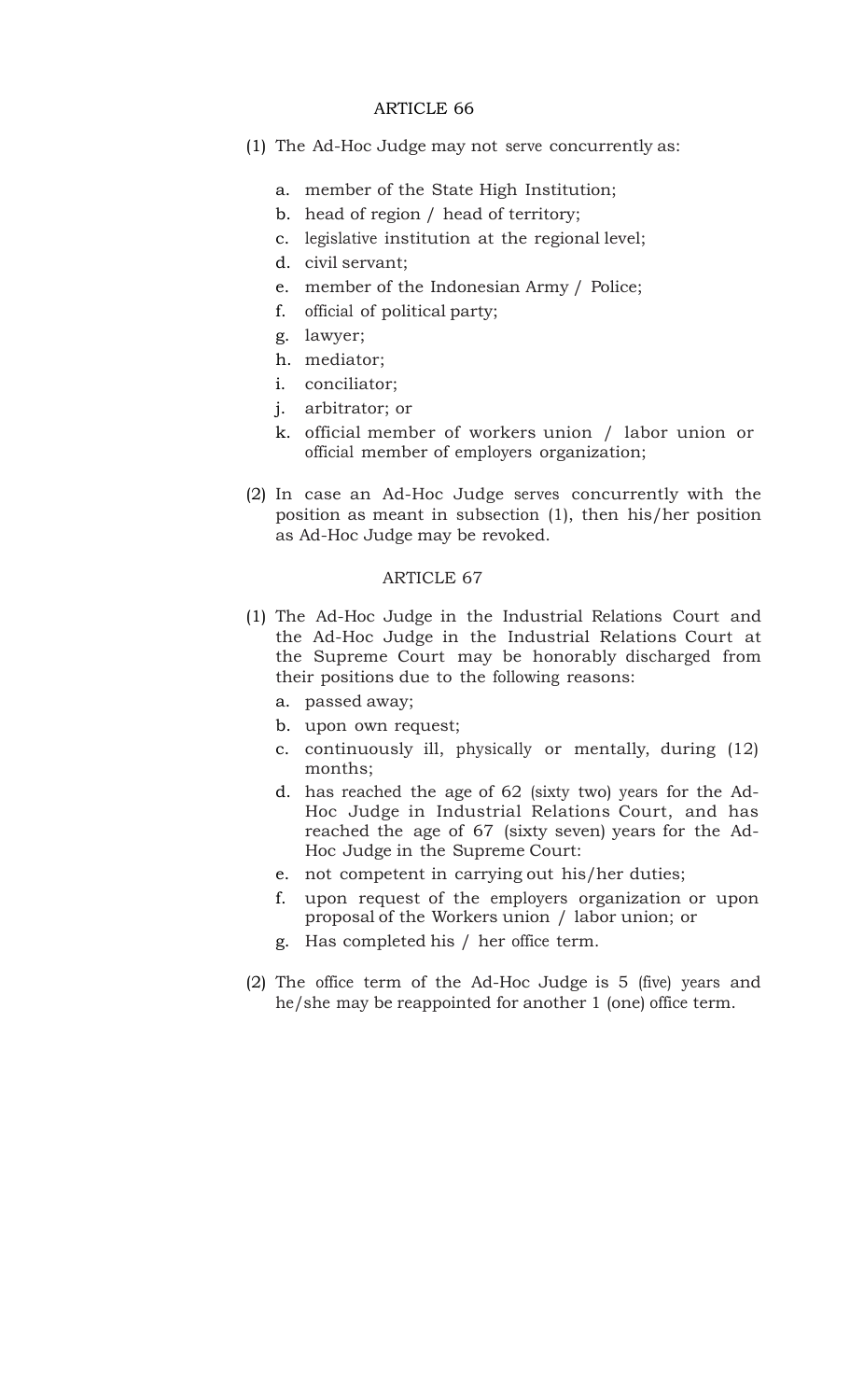- (1) The Ad-Hoc Judge in the Industrial Relations Court is dishonorably discharged from his/her position due to the following reasons:
	- a. condemned for being guilty of conducting criminal acts;
	- b. neglects the obligation to carry out his/her work assignments without valid reasons for 3 (three) successive times during the period of 1 (one) month; or
	- c. violates his/her oath or promise.
- (2) The dishonorably discharge with the reasons as meant in subsection (1) is carried out after the concerned is given the opportunity to file his/her plea to the Supreme Court.

#### ARTICLE 69

- (1) Prior to his/her dishonorably discharge as meant in Article 68 subsection (1), the Ad-Hoc Judge in the Industrial Relations Court may be temporary discharged from his/ her position.
- (2) The stipulation as meant in Article 68 subsection (2) also applies to the temporary discharged Ad-Hoc Judge as meant in Article 68 subsection (1).

#### ARTICLE 70

- (1) The appointment of the Ad-Hoc Judge in the Industrial Relations Court is conducted by considering the need and available resources.
- (2) For the first time, the appointment of the Ad-Hoc Judge in the Industrial Relations Court at the District Court is at least 5 (five) persons from the workers union / labor union and 5 (five) persons from the employers organization.

### ARTICLE 71

(1) The Head of the District Court controls the implementation of duties by the Judge, Ad-Hoc Judge, Junior Registrar, and Substitute Registrar, and Substitute Registrar of the Industrial Relations Court at the District Court in accordance with his/her authority.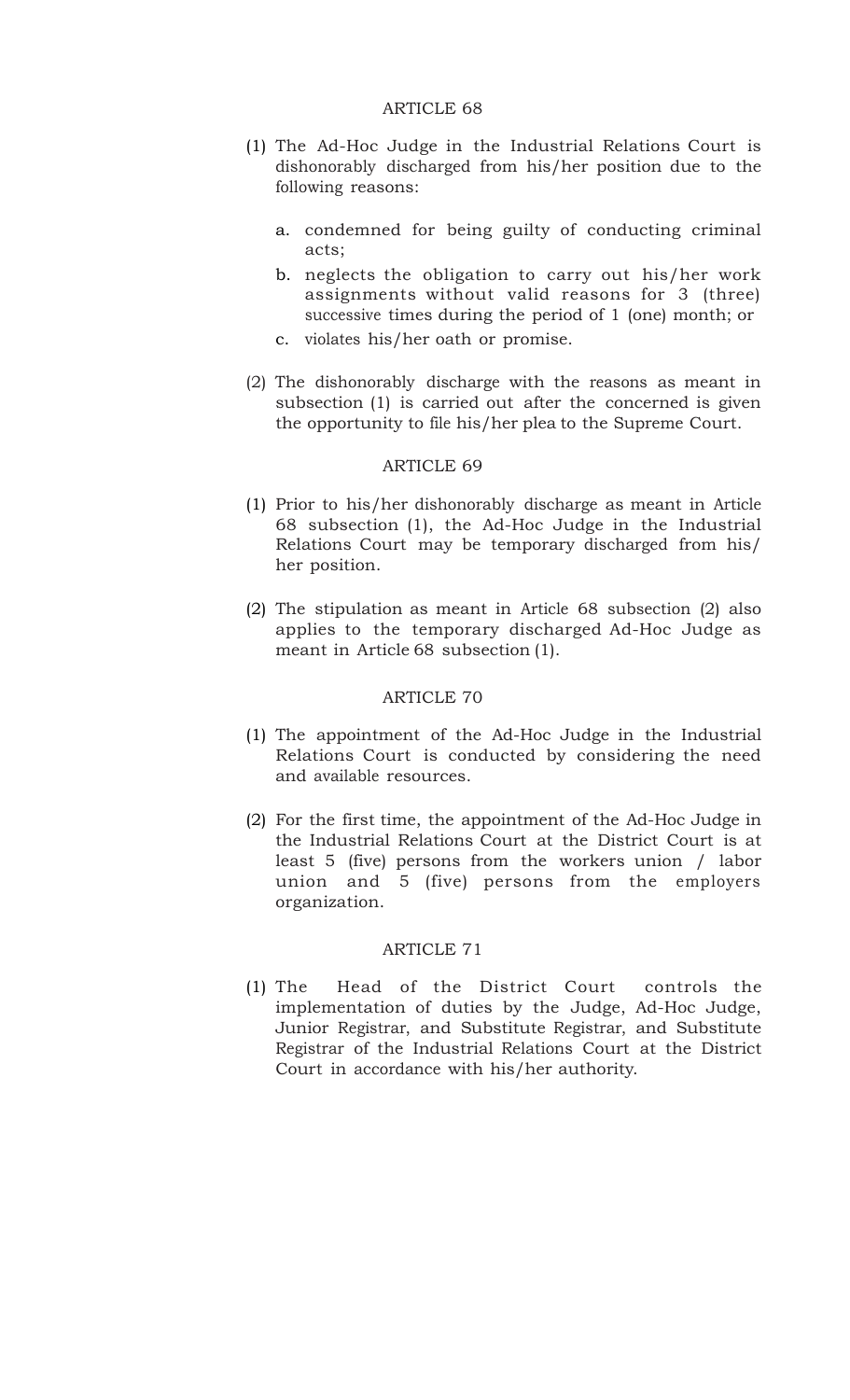- (2) The Head of the Supreme Court controls the implementation of duties by Supreme Court Judge, Junior Registrar and Substitute Registrar of the Industrial Relations Court at the Supreme Court in accordance with his/her authority.
- (3) In carrying out the control as meant in subsection (1), the Head of the District Court may give instructions and reprimands to the Judge Ad-Hoc Judge.
- (4) In carrying out the control as meant in subsection (2), the Head of the Supreme Court may give instructions and reprimands to the Supreme Court Judge.
- (5) The instructions and reprimands as meant in subsection (3) and subsection (4) may not diminish the freedom of the Judge, Ad-Hoc Judge and Supreme court Judge in the Industrial Relations Court in the hearing and adjudication process of disputes.

The method of appointing, honorably discharging, dishonorably discharging, and temporary discharge of the Ad-Hoc Judge as meant in Article 67, Article 68, and Article 69 is regulated with a Government Regulation.

## ARTICLE 73

Allowances and other rights for the Ad-Hoc Judge in the Industrial Relations Court are regulated with a Presidential Decree.

# SECTION THREE SUB-REGISTRAR OFFICE AND SUBSTITUTE REGISTRAR

- (1) A Sub-Registrar Office of the Industrial Relations Court is formed at each District Court that has an Industrial Relations Court, managed by a Junior Registrar.
- (2) In carrying out his/her duties, the Junior Registrar as meant in subsection (1) is assisted by several Substitute Registrars.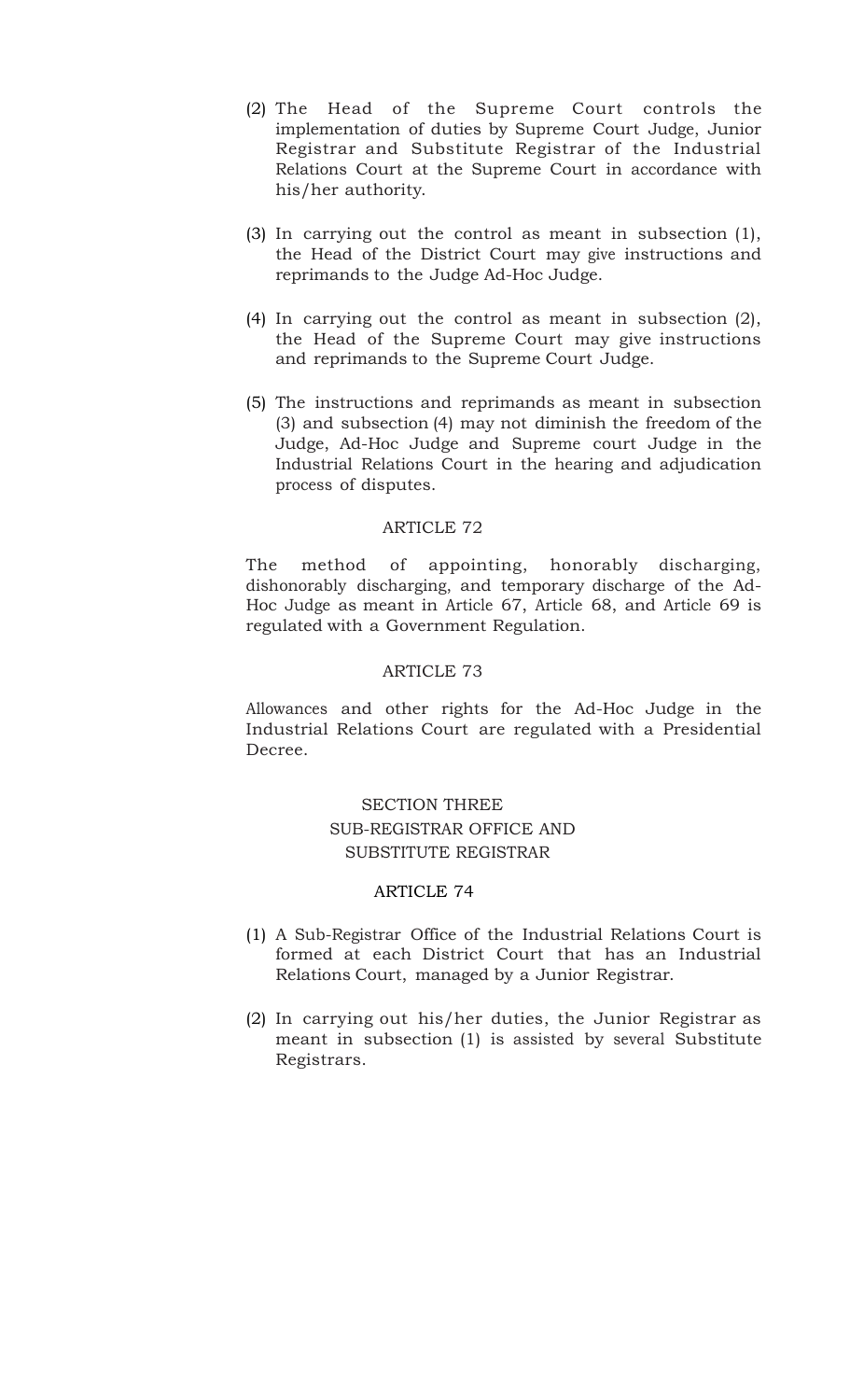- (1) The Sub-Registrar Office as meant in Article 74 subsection (1) is assigned to:
	- a. maintain the administration of the Industrial Relations Court; and
	- b. make the list of all received disputes in the book of cases.
- (2) The book of cases as meant in subsection (1) letter b contains at least the sequence number, names and addresses of the parties, and types of disputes.

## ARTICLE 76

The Sub-Registrar Office is responsible for the delivery of summons letters for trial, delivery of verdict notifications and delivery of verdict copies.

## ARTICLE 77

- (1) For the first, the Junior Registrars and Substitute Registrars at the Industrial Relations Court are appointed from Civil Servants of Government Agencies that are responsible in the manpower sector.
- (2) Provisions concerning the requirements, appointment and discharge procedures of the Junior Registrars and Substitute Registrars at the Industrial relations Court are further regulated in accordance with the prevailing laws and regulations.

#### ARTICLE 78

The organization structure, tasks and work procedure of the Sub-Registrar Office at the Industrial relations Court are regulated with the Decree of the Head of the Supreme Court.

# ARTICLE 79

- (1) The Substitute Registrar is assigned to record the trial process in the Minutes.
- (2) The Minutes as meant in subsection (1) is signed by the Judge, the Ad-Hoc Judge and the Substitute Registrar.

- (1) The Junior Registrar is responsible for the book of cases and other documents that are kept in the Sub-Registrar Office.
- (2) All books of cases and other documents as meant in subsection (1), either the originals or photocopies, may not be taken out of the work room of the Sub-Registrar Office, unless upon permission of the Junior Registrar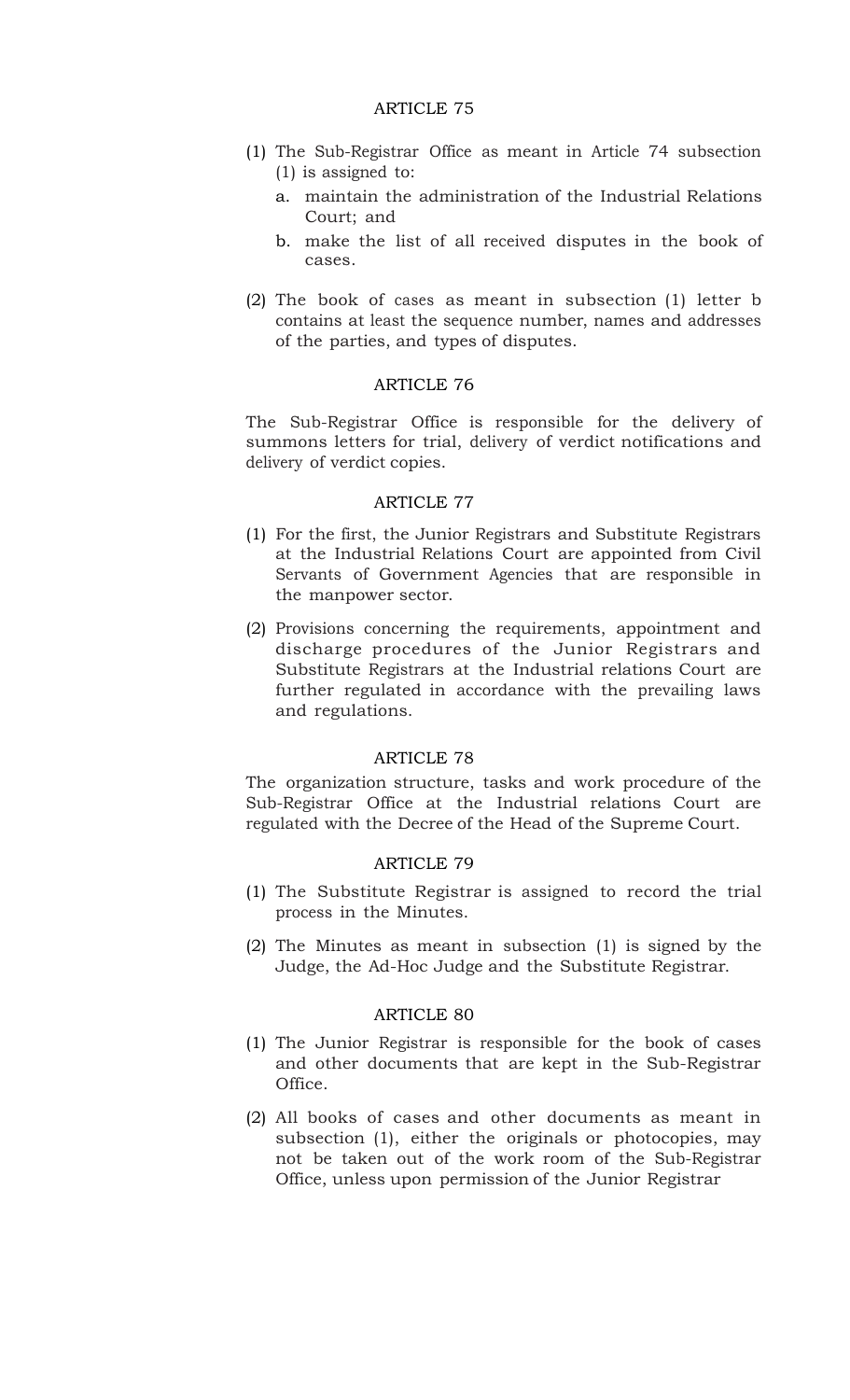# CHAPTER 1V SETTLEMENT OF DISPUTE THROUGH THE INDUSTRIAL RELATIONS COURT SECTION ONE SETTLEMENT OF DISPUTE BY THE JUDGE SUBSECTION 1 SUBMISSION OF PETITION

## ARTICLE 81

The Petition of the industrial relations dispute is submitted to the Industrial Relations Court in the District Court which jurisdiction covers the workplace of the worker/ laborer.

#### ARTICLE 82

The petition which is filed by the worker/laborer as meant in Article 159 and Article 171 of Law Number 13 of 2003 concerning Manpower, may only be submitted within the grace period of 1 (one) year after the decision of the employer is received or informed.

#### ARTICLE 83

- (1) The petition submitted without attachment of the minutes of settlement through mediation or conciliation, should be returned by the judge of the Industrial Relations Court to the plaintiff.
- (2) The judge is required to examine the contents of the petition, and if there are shortages, then the judge should request the plaintiff to complete his/her petition.

### ARTICLE 86

In case the dispute on rights and/or dispute on interest are followed by a dispute on termination of employment, then the Industrial Relations Court should first sentence the cases of dispute on rights and/or dispute on interest.

#### ARTICLE 87

The workers union/labor union and employer's organization may act as legal proxies in the court session at the Industrial Relations Court in order to represent their members.

#### ARTICLE 88

(1) Within the period of not later than 7 (seven) working days after receiving the petition, the Chairman of the District Court should have established the Council of Judges, which consists of 1 (one) Judge as the Chairman of Council and 2 (two) Ad-Hoc Judges as Council Members who will investigate and adjudicate the dispute.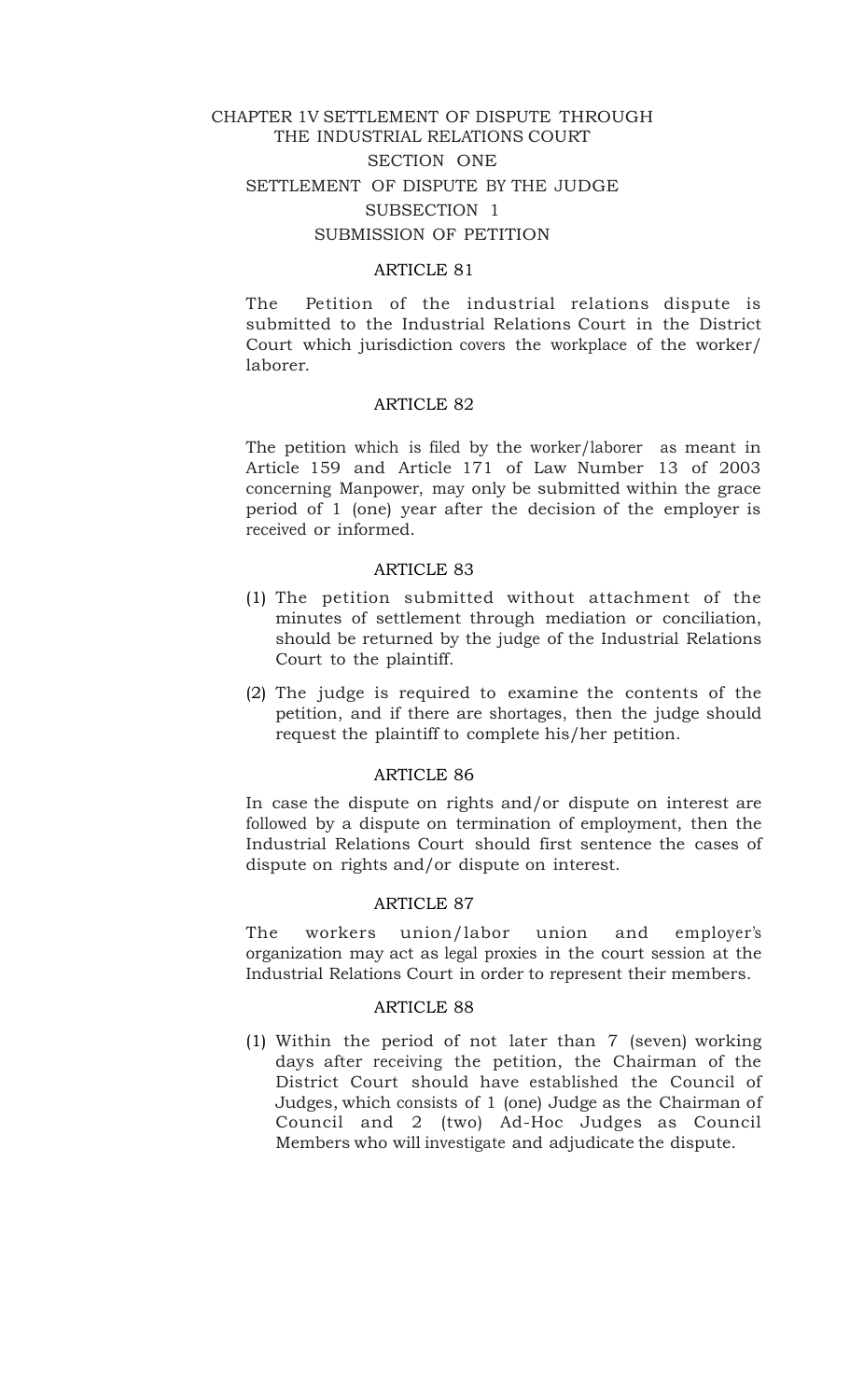- (2) The Ad-Hoc Judges as meant in subsection (1) consist of one Ad-Hoc Judge whose appointment is proposed by the workers union/labor union and one Ad-Hoc Judge whose appointment is proposed by the employer's organization as meant in Article 63 subsection (2).
- (3) A Substitute Registrar is appointed to assist the duties of the Council of Judges as meant in subsection (1).

# SUBSECTION 2

## HEARING WITH ORDINARY PROCEDURE

### ARTICLE 89

- (1) The Chairman of the Council of Judges should have held the first court session within the period of not later than 7 (seven) working days after the establishment of the Council of Judges.
- (2) The summons to appear before court is conducted legally if it is submitted through a letter of summons to the parties at their addresses of domicile or if their addresses of domicile are not known, then it is submitted to their latest addresses of domicile.
- (3) If the summoned party is not at his/her address of domicile or latest address of domicile, then the letter of summons is submitted through the Head of Sub-district or Village Chief whose jurisdiction covers the address of domicile or latest address of domicile of the summoned party.
- (4) The letter of summons which is received by the summoned party himself/herself or through another party should be given a receipt.
- (5) If the address of domicile or latest address of domicile is not known, then the letter of summons is placed on the announcement board at the building in the Industrial Relations Court that investigates the case.

- (1) The Council of Judges may summon the witness or expert witness to be present at the court session in order to request or listen to his/her information.
- (2) Anyone who is summoned to become a witness or expert witness is required to comply with the summons and to give his/her testimony under oath.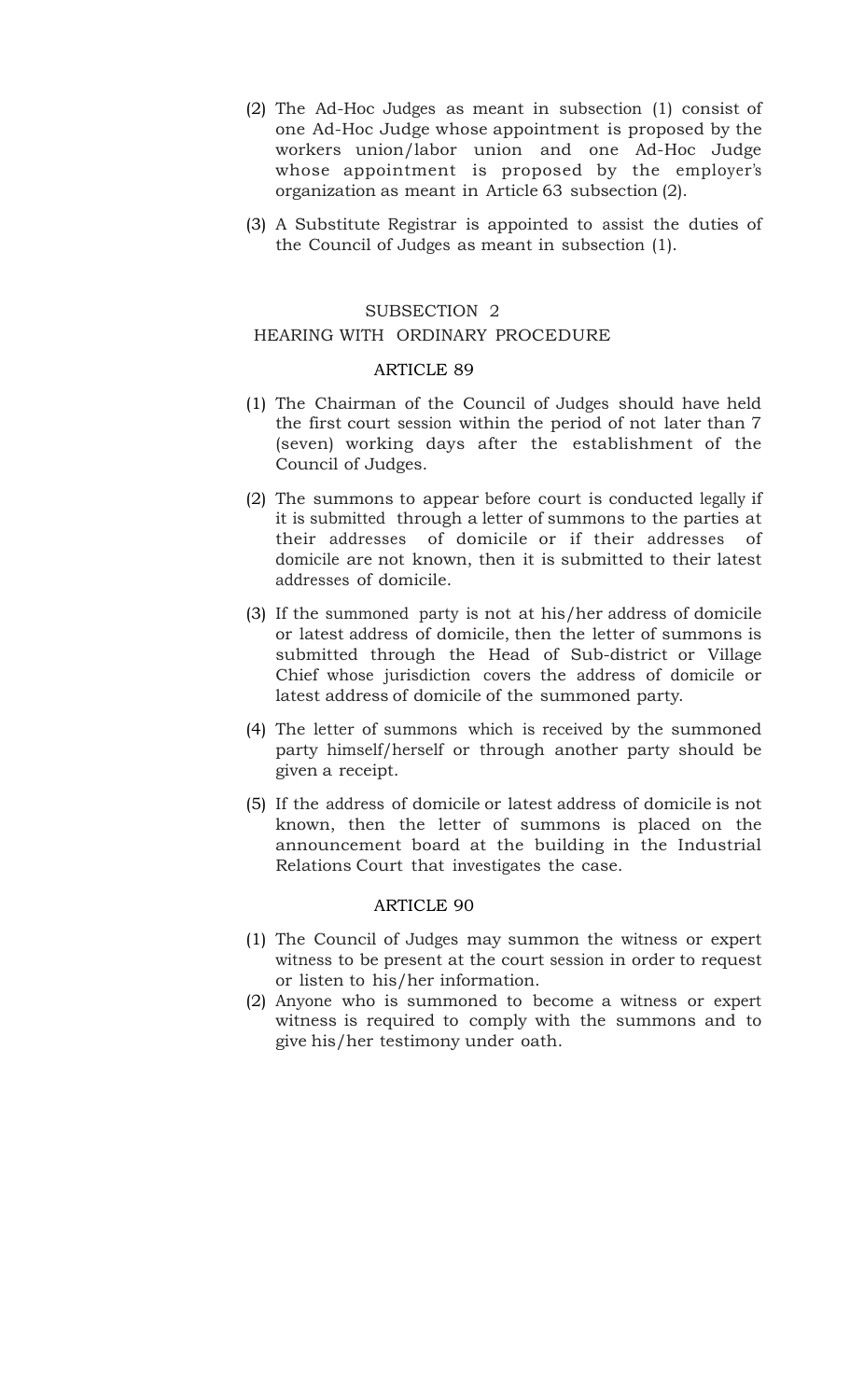- (1) Anyone who is requested by the Council of Judges to provide his/her information in order to conduct investigation for settlement of the industrial relations dispute based on this act, should provide it unconditionally, including the opening of books and showing of necessary letters / documents.
- (2) In case the information requested by the Council of Judges is related to someone who due to his/her position should maintain the confidentiality, then the procedure to be followed should be as regulated in the prevailing laws and regulations.
- (3) The judge should keep in confidence all requested information as meant in subsection (1).

## ARTICLE 92

The court session is valid if it is held by the Council of Judges, as is meant in Article 88 subsection (1).

#### ARTICLE 93

- (1) In case one of the parties or the parties are unable to be present in the court session without any accountable reasons, then the Chairman of the Council of Judges determines the next session day.
- (2) The next session day as meant in subsection (1) is determined within the period of not later than 7 (seven) working days as of the date of deferment.
- (3) The deferment due to the absence of one of the parties or the parties is maximum 2 (two) times.

- (1) In case after being properly summoned as meant in Article 89, the plaintiff or his/her legal proxy is not appearing before court at the last deferred session as meant in Article 93 subsection (3), then his/her petition is considered as abrogated, however, the plaintiff has the right to file his/ her petition one more time.
- (2) In case after being properly summoned as meant in Article 89, the defendant or his/her legal proxy is not appearing before court at the last deferred session as meant in Article 93 subsection (3), then the Council of Judges may conduct the hearing and adjudicate the dispute without presence of the defendant.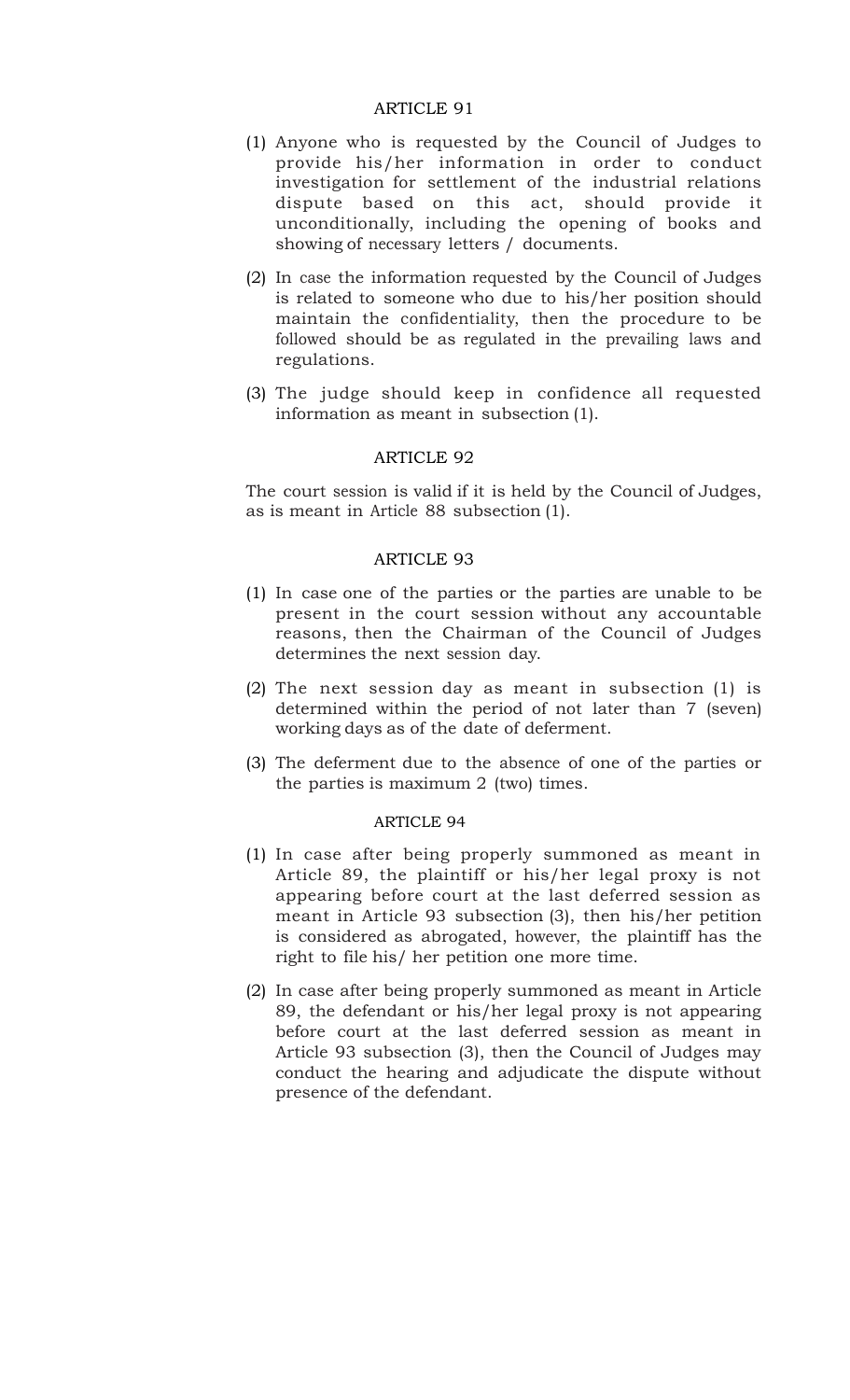- (1) The session held by the Council of Judges is open for public, unless otherwise determined by the Council of Judges.
- (2) Everyone present in the court session should respect the court session order.
- (3) Everyone who is not following the court session order as meant in subsection (2) may be taken out of the room, after obtaining an admonition from or upon order of the Chairman of the Council of Judges.

### ARTICLE 96

- (1) If in the first court session it is decidedly proven that the employer is not undertaking his/her obligations as meant in Article 155 subsection (3) of Law Number 13 of 2003 concerning Manpower, then the Chairman of Judge of the court session should immediately pass the Interval Verdict in form of an order to pay the wage and other rights that are normally received by the concerned worker/ laborer.
- (2) The Interval Verdict as meant in subsection (1) may be passed on the court session day or on the second court session day.
- (3) In case during the dispute hearing, which is ongoing, the Interval Verdict as meant in subsection (1) is not carried out by the employer, then the Chairman of Judge of the court session may order a Collateral Confiscation through a Decree of the Industrial Relations Court.
- (4) A resistance cannot be filed and/or legal efforts cannot be used against the Interval Verdict as meant in subsection (1) and the Decree as meant in subsection (3).

# ARTICLE 97

The obligations that should be carried out and/or the rights that should be received by the parties or by one of the parties on each settlement of the industrial relations dispute are determined in the verdict of the Industrial Relations Court.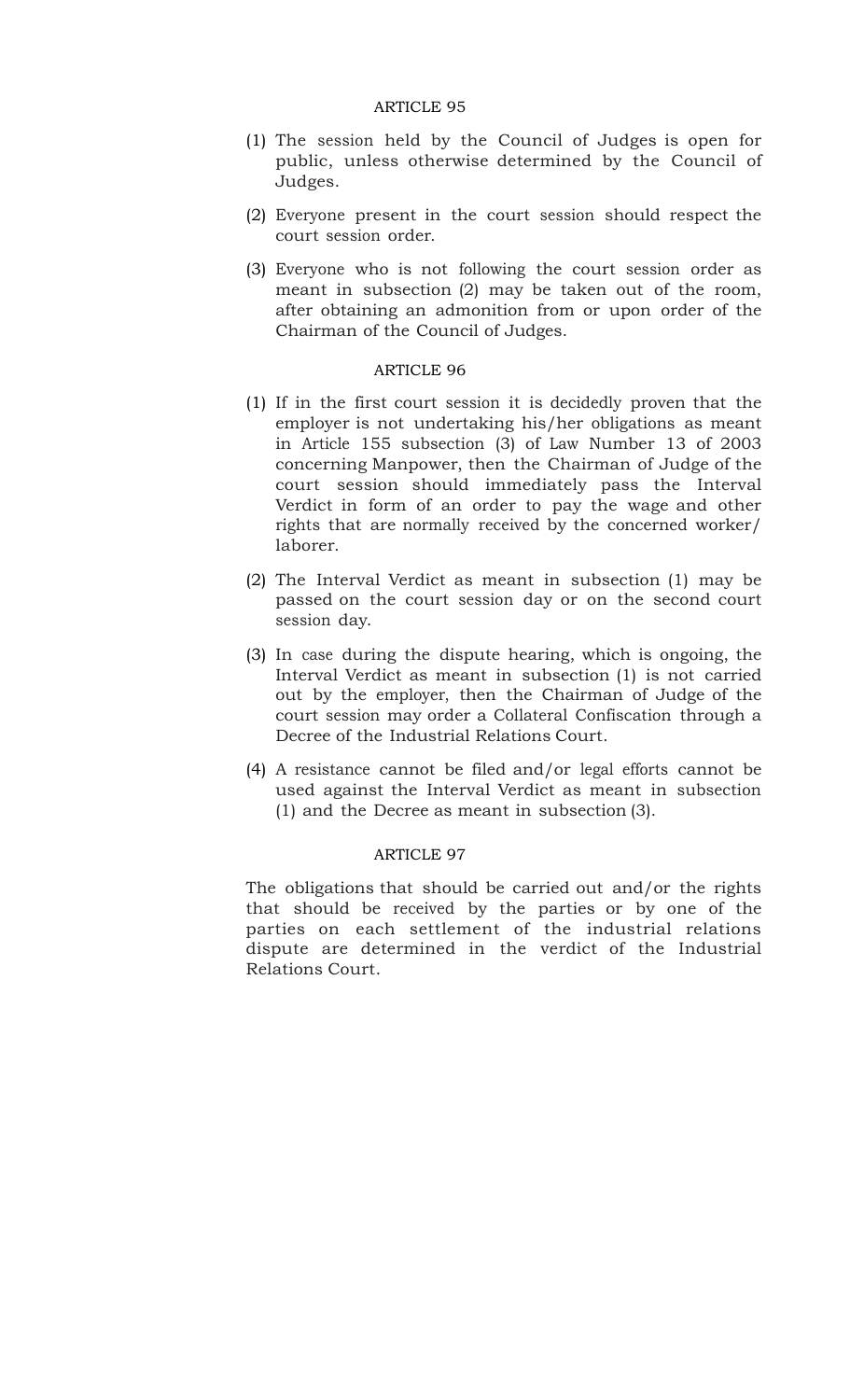# SUBSECTION 3 HEARING WITH FAST PROCEDURE

## ARTICLE 98

- (1) In case there are rather urgent interests of the parties and/ or of one of the parties, which should be able to be concluded from the reasons of petition of the concerned, then the concerned parties or one of the parties may request the Industrial relations Court to speed up the hearing of the dispute.
- (2) Within the period of 7 (seven) working days after the request as meant in subsection (1) is received, the Chairman of the District Court issues the decision on whether such request is granted or not.
- (3) No legal efforts can be used against the decision as meant in subsection (2).

## ARTICLE 99

- (1) In case the request as meant in Article 98 subsection (1) is granted, then the Chairman of the District Court determines the council of judges, day, place and time of the court session without going through the examination process, within the period of 7 (seven) working days after the decision as meant in Article 98 subsection (2) is issued.
- (2) The grace periods for reply and authentication by both parties are respectively determined as not exceeding 14 (fourteen) working days.

# SUBSECTION 4 PASSING OF VERDICT

#### ARTICLE 100

The Council of Judges takes into consideration the laws, existing agreements, customs and justice in passing the verdict.

- (1) The verdict of the Council of Judges is read out in the court session, which is open for public.
- (2) In case one of the parties is not present in the session as meant in subsection (1), then the Chairman of the Council of Judges orders the Substitute Registrar to submit the notification on the verdict to the party that is not present.
- (3) The verdict of the Council of Judges as meant in subsection (1) is the verdict of the Industrial Relations Court.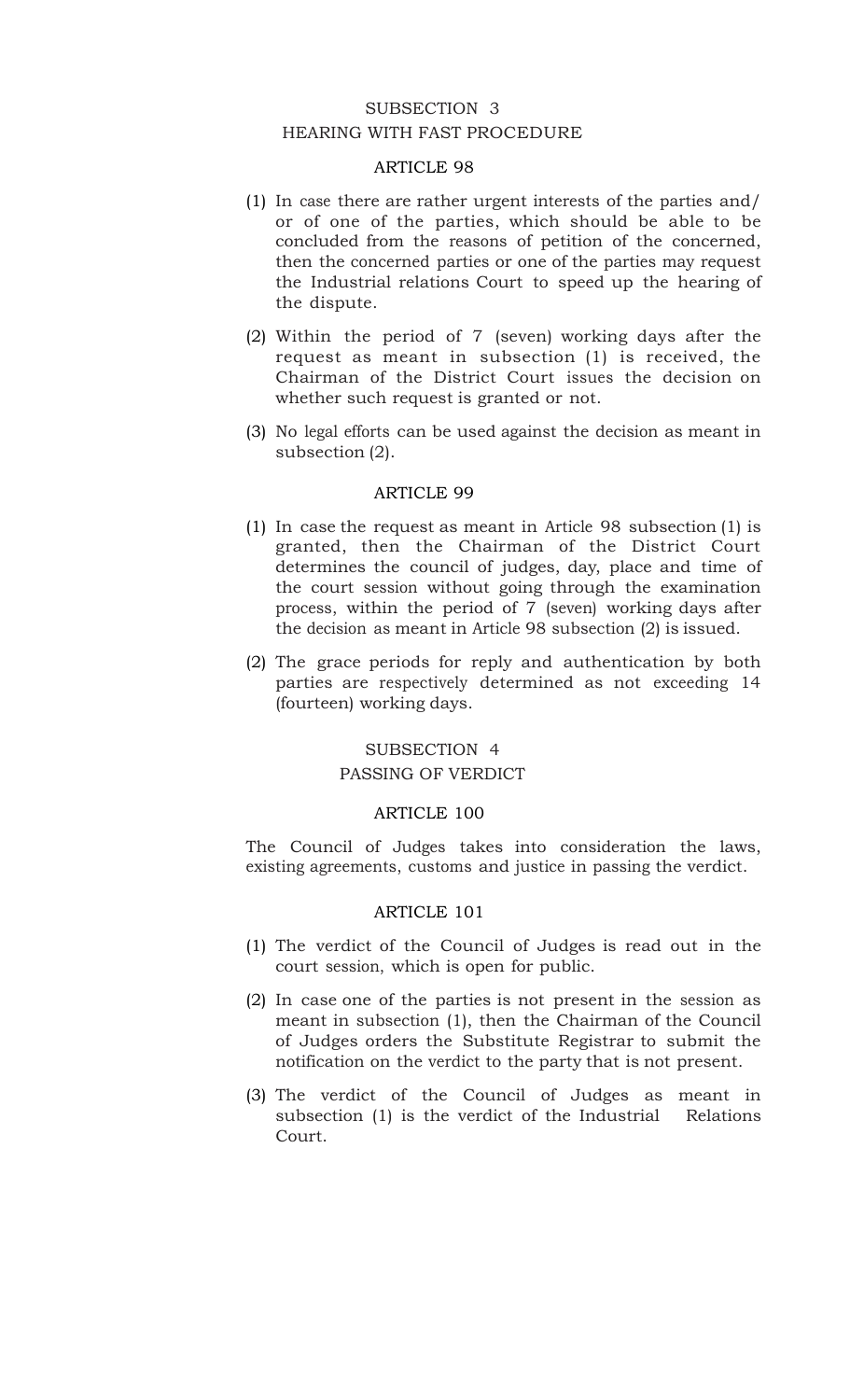(4) Non-compliance of the stipulation as meant in subsection (2) causes that the Court verdict is not legal and has no legal power.

### ARTICLE 102

- (1) The court verdict should contain:
	- a. head of the verdict which reads : "FOR JUSTICE BASED ON THE ONE ALMIGHTY GOD";
	- b. names, positions, citizenships, residences or domiciles of the disputed parties;
	- c. summary of the plaintiff 's petition and the defendant's reply;
	- d. considerations on each submitted evidence, data and matters that take place in the court session during the dispute hearing;
	- e. legal reasons as basis of the dispute;
	- f. injunction on the dispute;
	- g. day, date of verdict, name of Judge, name of Ad-Hoc Judge who adjudicate, name of Registrar, and information on the presence or absence of the parties.
- (2) Non-compliance with one of the stipulations as meant in subsection (1) may cause the abrogation of the Industrial Relations Court verdict.

#### ARTICLE 103

The Council of Judges should pass the verdict on the industrial relations dispute settlement within the period of not later than 50 (fifty) working days as of the date of the first court session.

### ARTICLE 104

The Industrial Relations Court verdict, as meant in Article 103, is signed by the Judge, Ad-Hoc Judges and Substitute Registrar.

### ARTICLE 105

The Industrial Relations Substitute Registrar should have submitted the notification on the verdict to the party that is not present in the court session as meant in Article 101 subsection (2) within the period of not later than 7 (seven) working days after the verdict of the Council of Judges is read out.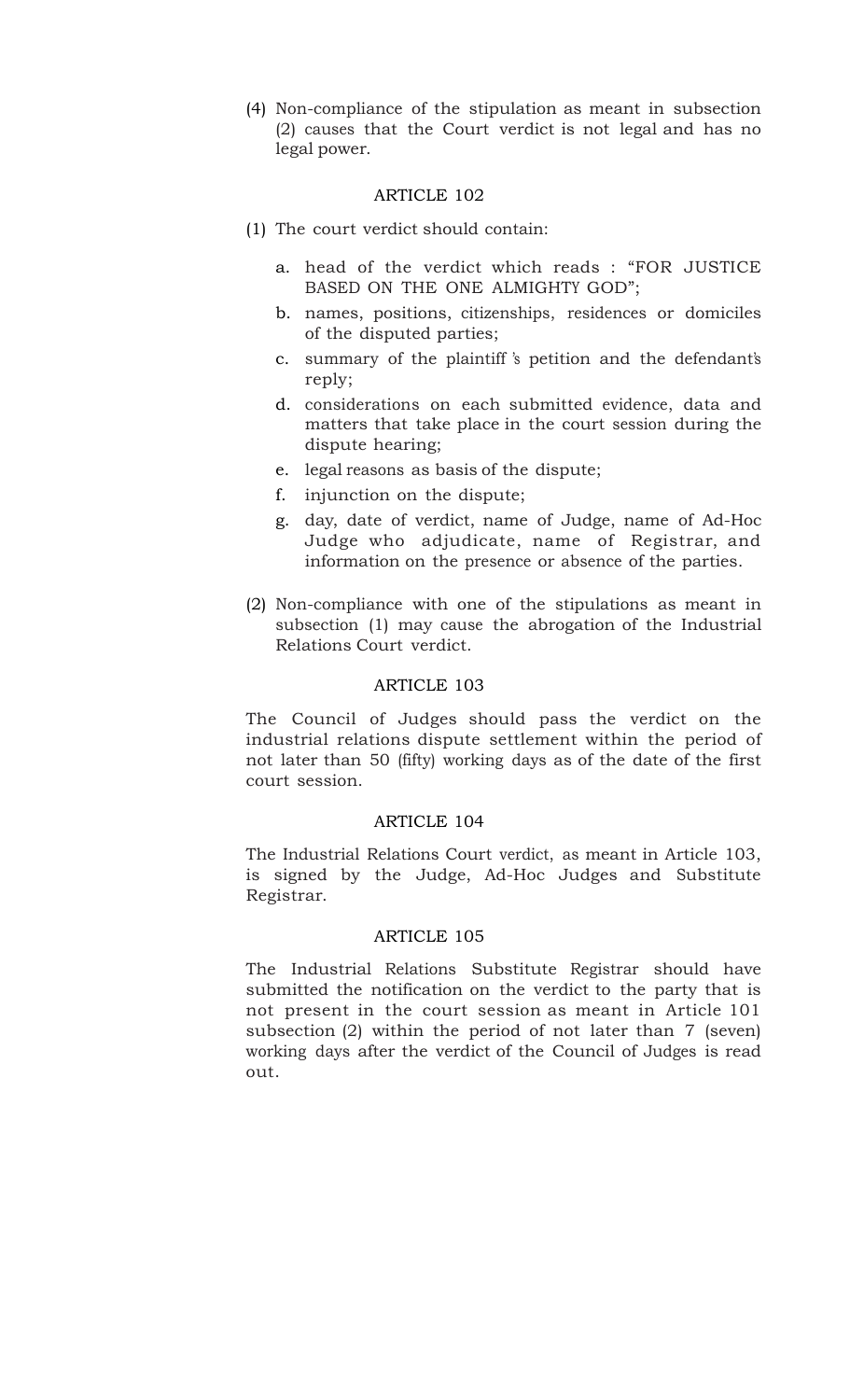The Junior Registrar should have produced the verdict copy within not later than 14 (fourteen) working days after such verdict is signed.

#### ARTICLE 107

The Registrar of the District Court should have dispatched the verdict copy to the parties within the period of not later than 7 (seven) working days after such verdict copy is produced.

#### ARTICLE 108

The Chairman of the Council of Judges of the Industrial relations Court may pass a verdict that can be implemented in advance, although a resistance or supreme court is filed towards the verdict.

### ARTICLE 109

The verdict of the Industrial Relations Court at the District Court on the dispute of interest and dispute between workers unions/labor unions in one company is a final and permanent verdict.

#### ARTICLE 110

The verdict of the Industrial Relations Court at the District Court on the dispute of rights and dispute of termination of employment has permanent legal power if no appeal is filed to the Supreme Court within the period of not later than 7 (seven) working days:

- a. for the party being present, as of the date the verdict is read out in the session of the council of judges;
- b. for the party being absent, as of the date the verdict notification is received.

#### ARTICLE 111

One of the parties or the parties intended to file the appeal to the Supreme Court should submit it in writing through the Sub-Registrar's Office of the Industrial Relations Court at the local District Court.

#### ARTICLE 112

The Sub-Registrar's Office of the Industrial relations Court at the District Court should have submitted the case dossiers to the Head of the Supreme Court within the period of not later than 14 (fourteen) working days as of the date the appeal is received.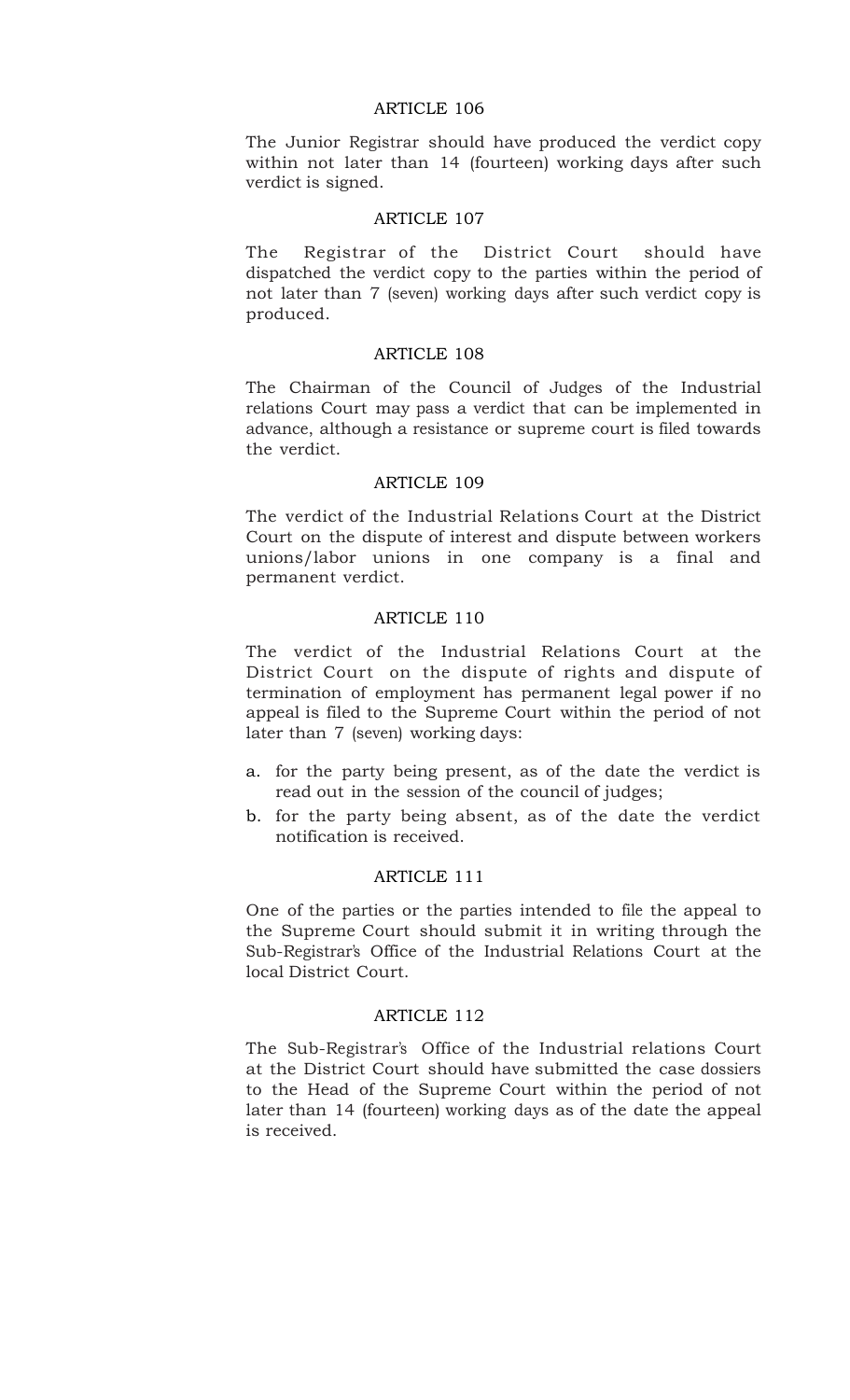# SECTION TWO SETTLEMENT OF DISPUTE BY THE SUPREME COURT JUDGE

#### ARTICLE 113

The Council of Supreme court Judges consists of one Supreme Court Judge and two Ad-Hoc Judges, who are assigned to investigate and preside over industrial relations dispute cases at the Supreme Court, and are appointed by the Head of the Supreme Court.

#### ARTICLE 114

Procedure of appeal to the Supreme Court and settlement of the dispute on rights and dispute on termination of employment by the Supreme Court Judge, are carried out in accordance with the prevailing laws and regulations.

#### ARTICLE 115

Settlement of the dispute on rights or dispute on termination of employment at the Supreme Court is not later than 30 (thirty) working days as of the date the appeal is received.

# CHAPTER V ADMINISTRATIVE **SANCTIONS** AND CRIMINAL PROVISIONS

# SECTION ONE ADMINISTRATIVE SANCTIONS

#### ARTICLE 116

(1) The Mediator who is unable to settle the industrial relations dispute within the period of 30 (thirty) working days without any valid reasons as meant in Article 15, may be imposed an administrative sanction in form of a disciplinary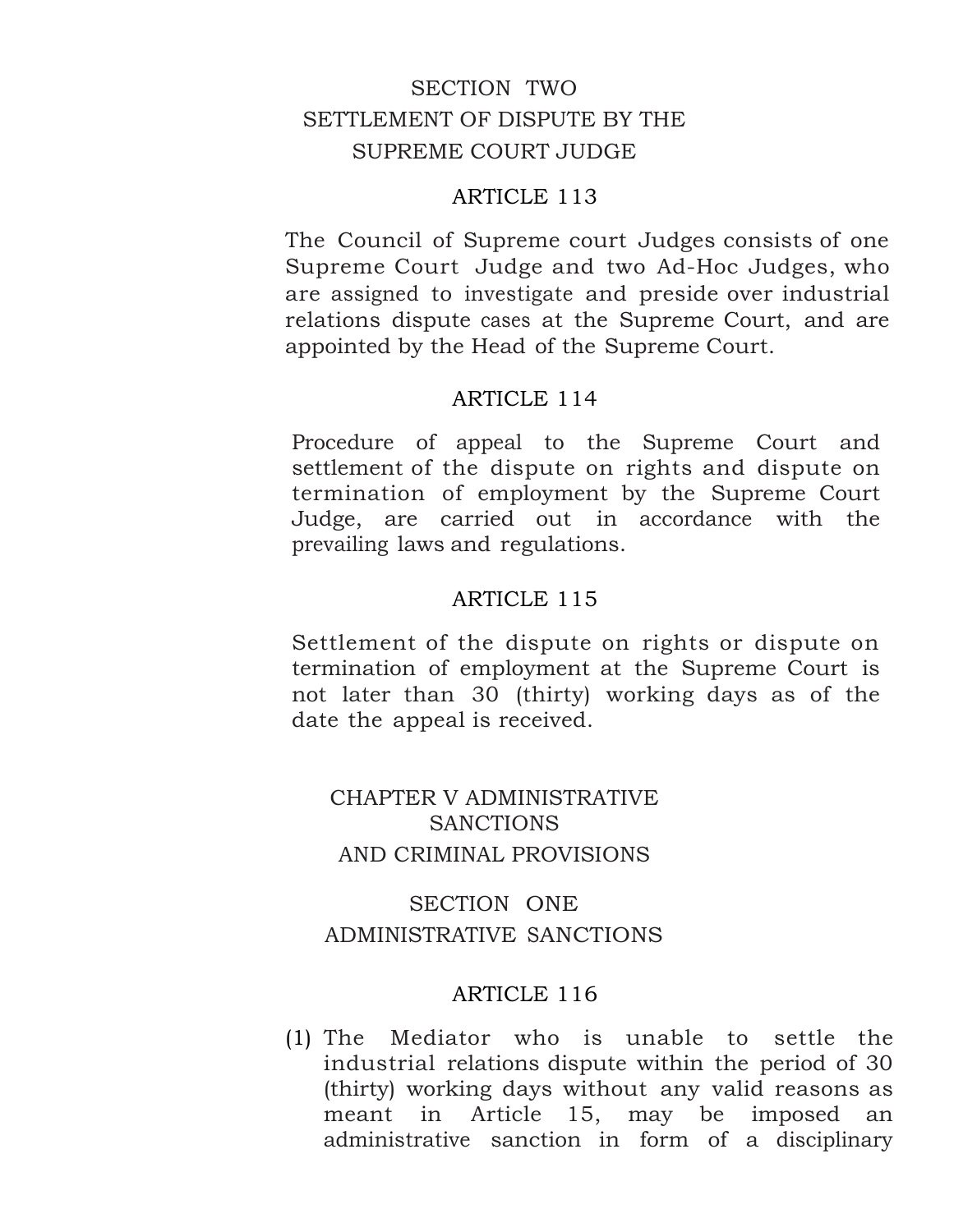punishment in accordance with the laws and regulations that apply for Civil Servants.

(2) The Junior Registrar who has not produced the verdict copy within the period of 14 (fourteen) working days after the verdict is signed as meant in article 106, and the Registrar who has not dispatched such copy to the parties within the period of 7 (seven) working days as meant in Article 107, may be imposed an administrative sanction in accordance with the prevailing laws and regulations.

# ARTICLE 117

- (1) The Conciliator who has not submitted the written advice within the period of 14 (fourteen) working days as meant in Article 23 subsection (2) letter b, or has not assisted the parties to enter into a Collective Agreement within the period of not later than 3 (three) working days as meant in Article 23 subsection (2) letter e, may be imposed an administrative sanction in form of a written reprimand.
- (2) The Conciliator who has received 3 (three) written reprimands as meant in subsection (1), may be imposed an administrative sanction in form of temporary revocation as conciliator.
- (3) The sanction as meant subsection (2) may only be passed after the concerned has settled the dispute that is being handled by him/her.
- (4) The administrative sanction of temporary revocation as conciliator is imposed for a period of maximum 3 (three) months.

## ARTICLE 118

The Conciliator may be imposed an administrative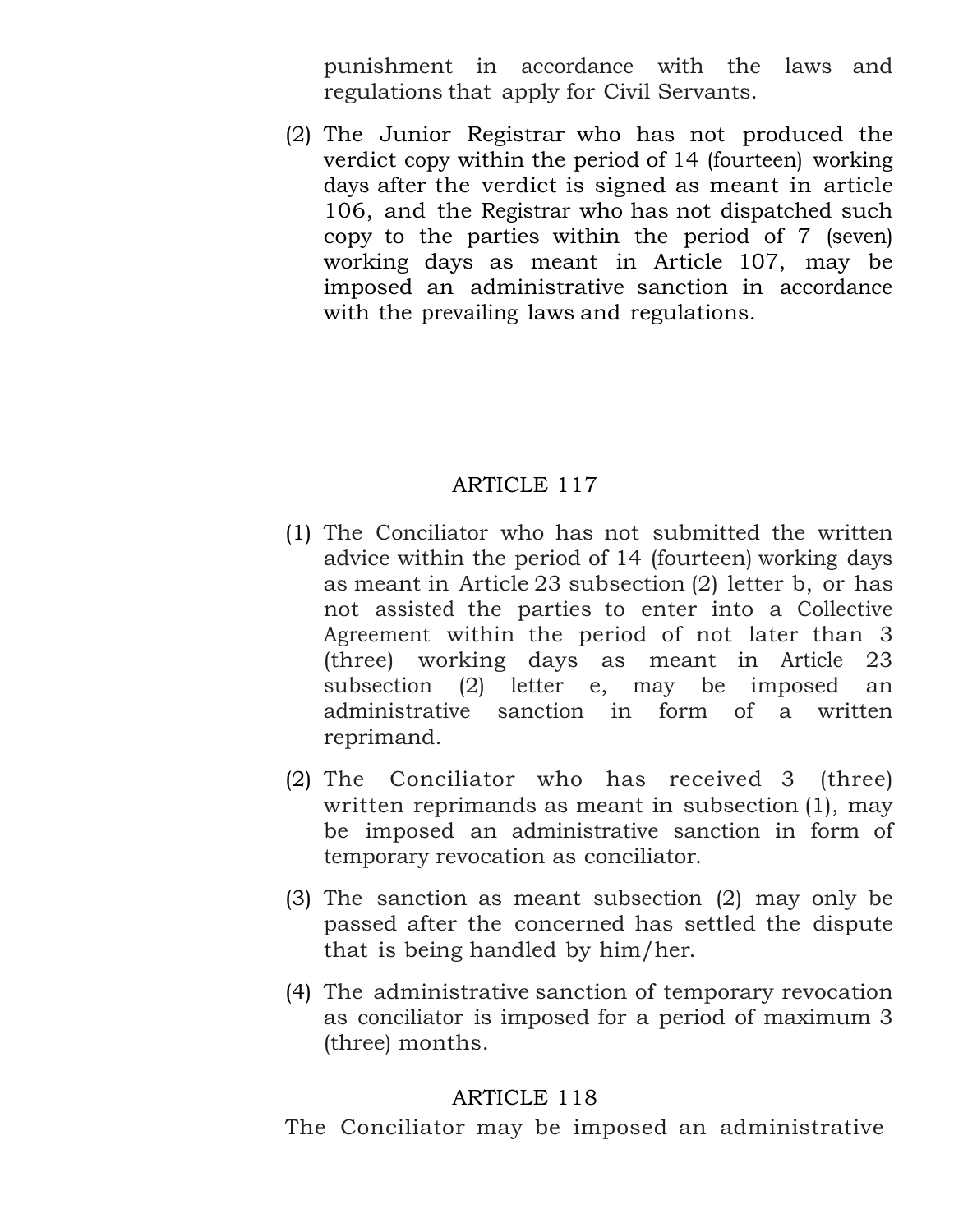sanction in form of permanent revocation as conciliator if the concerned:

- a. has been passed 3 (three) times the administrative sanction in form of temporary revocation as conciliator as meant in Article 117 subsection (2);
- b. is proven of conducting a criminal act;
- c. has misused his/her position; and/or
- d. has divulged the requested information as meant Article 22 subsection (3).

# ARTICLE 119

- (1) The Arbitrator who is unable to settle the industrial relations dispute within the period of 30 (thirty) working days and within the extension period as meant in Article 40 subsection (1) and subsection (3) or has not prepared the minutes of hearing as meant in Article 48, may be imposed an administrative sanction in form of a written reprimand.
- (2) The Arbitrator who has received 3 (three) written reprimands as meant in subsection (1) may be imposed an administrative sanction in form of temporary revocation as arbitrator.
- (3) The sanction as meant in subsection (2) may only be passed after the concerned has settled the dispute that is being handled by him / her.
- (4) The administrative sanction of temporary revocation as arbitrator is imposed for a period of maximum 3 (three) months.

# ARTICLE 120

(1) The Arbitrator may be imposed the administrative sanction in form of permanent revocation as arbitrator if the concerned: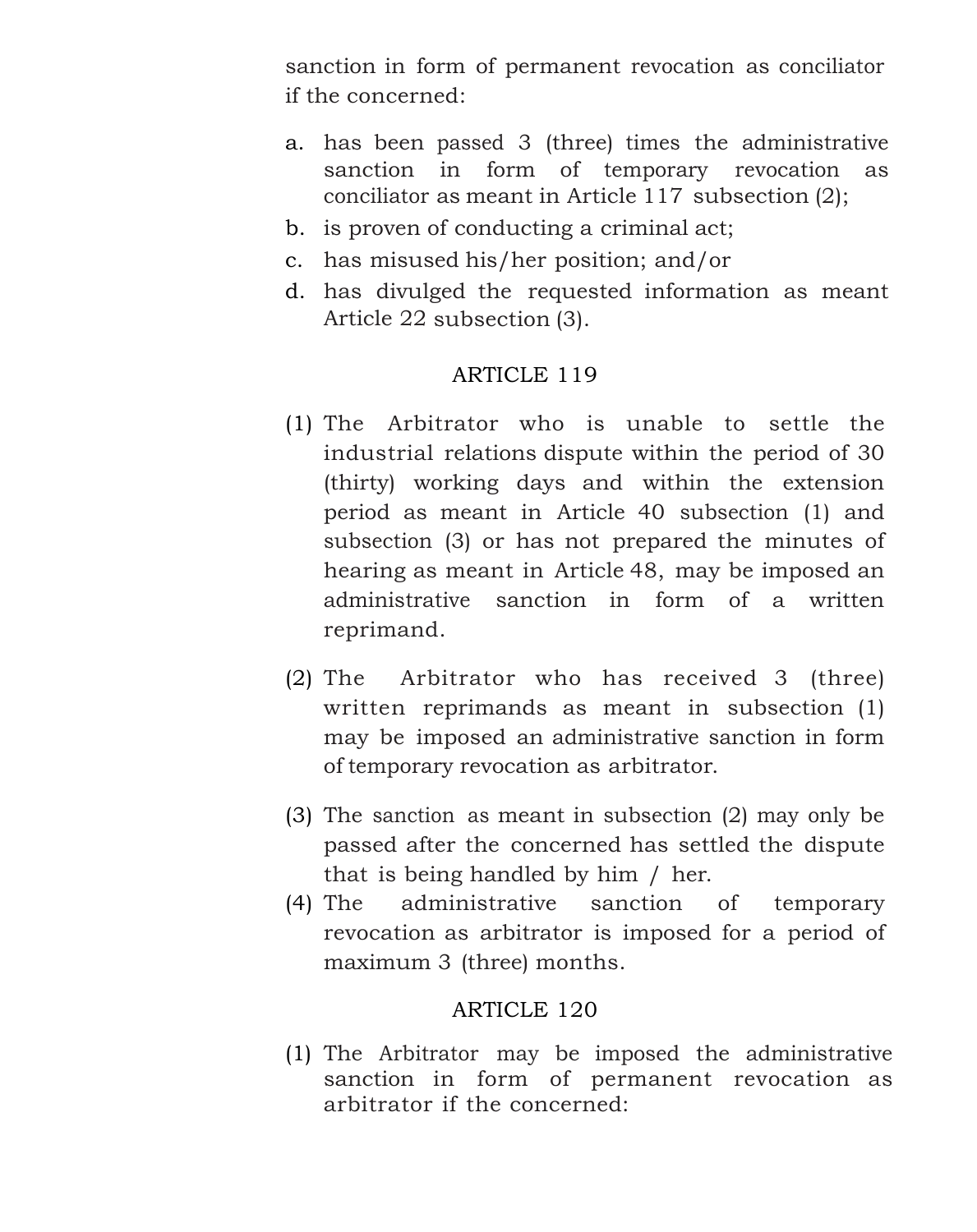- a. has made at least 3 (three) arbitration decisions on industrial relations disputes that are exceeding his/her authority and are contradicting the laws and regulations as meant in Article 52 subsection (1) letters d and e, and the Supreme Court has granted the appeal judicial review on the decisions of such arbitrator.
- b. is proven of conducting a criminal act;
- c. has misused his/her position;
- d. has been passed 3 (three) times the administrative sanction in form of temporary revocation as arbitrator, as meant in Article 119 subsection (2).
- (2) The administrative sanction in form of permanent revocation as arbitrator, as meant in subsection (1), commences effective as of the date the arbitrator has settled the dispute that is being handled by him/her.

- (1) The administrative sanctions as meant in article 117, Article 118, Article 119 and Article 120 are passed by the Minister or appointed official.
- (2) The method of imposing and revoking sanctions shall be further regulated with a Ministerial Decision.

### SECTION TWO CRIMINAL PROVISIONS

#### ARTICLE 122

(1) Anyone who violates the stipulations as meant in Article12 subsection (1), Article 22 subsection (1) and subsection(3), Article 47 subsection (1) and subsection (3), Article 90 subsection (2),Article 91 subsection (1) and subsection (3), is imposed the criminal sanction of minimum 1 (one) month and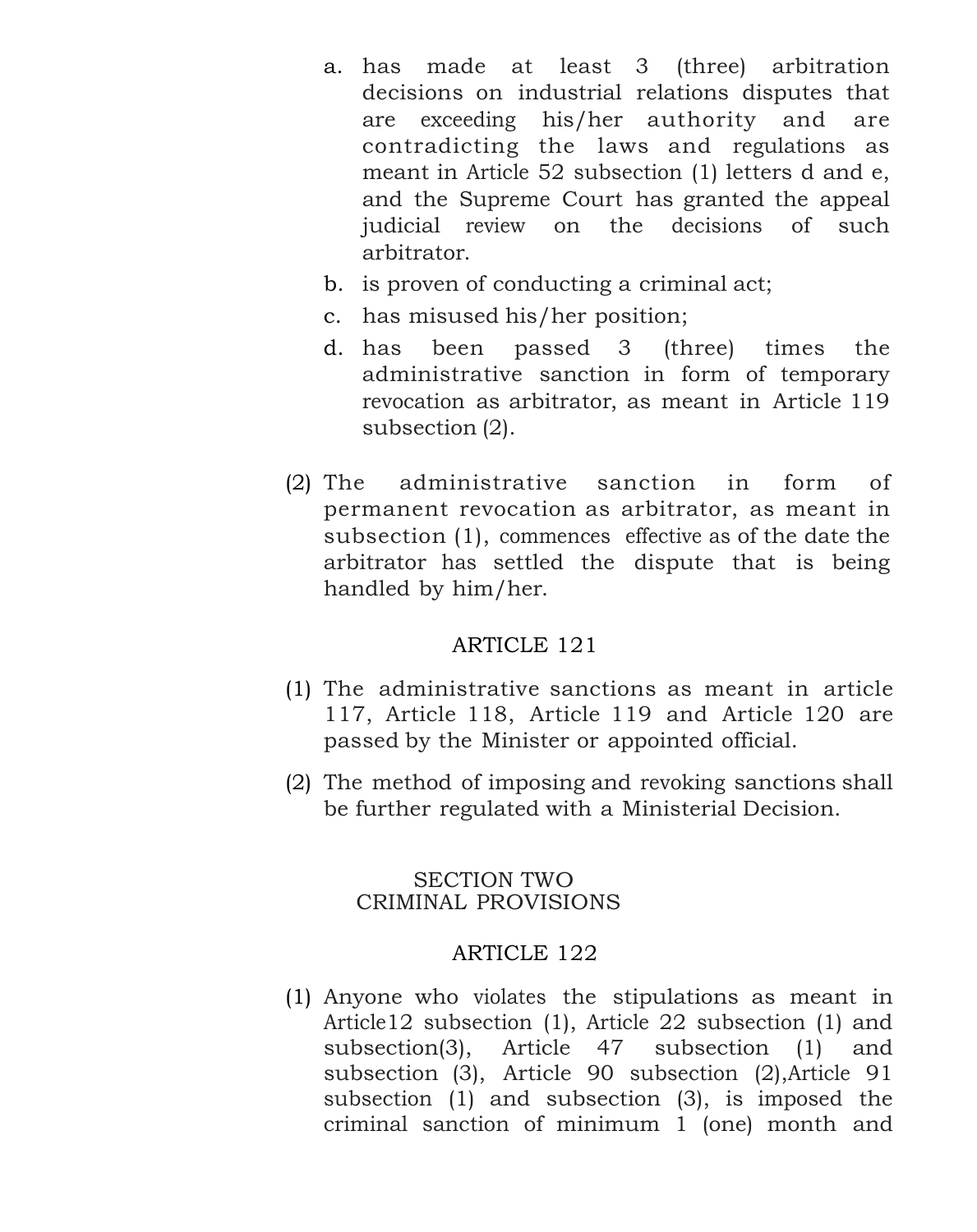maximum 6 (six) months confinement and or a fine of minimum Rp. 10,000,000.00 (ten million rupiah) and maximum Rp. 50,000,000.00 (fifty million rupiah).

(2) The act as meant in subsection (1) is a violation criminal act.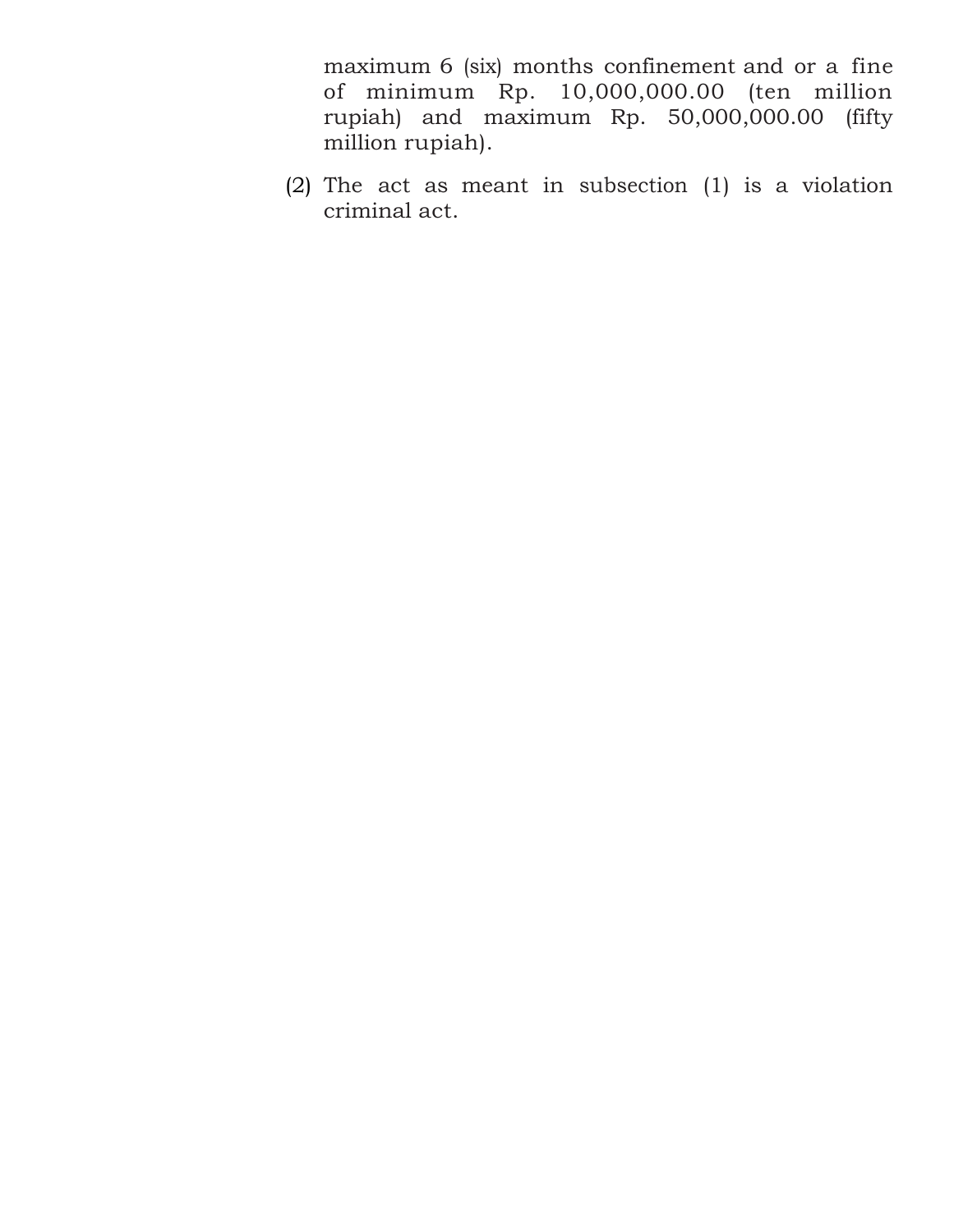- (1) Before the Industrial relations Court is established as meant in Article 59, the Regional Labor Dispute Settlement Committee and the Central Labor Dispute Settlement Committee shall still carry out their functions and duties in accordance with the prevailing laws and regulations.
- (2) With the establishment of the Industrial Relations Court based on this act, then the industrial relations disputes and terminations of employment that have been proposed to:
	- a. Regional Labor Dispute Settlement Committee or other institutions of similar level that are settling those industrial relations disputes or terminations of employment which have not been adjudicated yet, are settled by the Industrial Relations Court at the local District Court;
	- b. Decisions of the Regional Labor Dispute Settlement Committee or other institutions as meant in letter a, that are rejected and appealed by one of the parties or the parties, and such decisions are received within the grace period of 14 (fourteen) days, are settled by the Supreme Court;
	- c. Central Labor Dispute Settlement Committee or other institutions of similar level that are settling those industrial relations disputes or terminations of employment which have not been adjudicated yet, are settled by the Supreme Court;
	- d. Decisions of the Central Labor Dispute Settlement Committee or other institutions as meant in letter c, that are rejected and appealed by one of the parties or the parties, and such decisions are received within the grace period of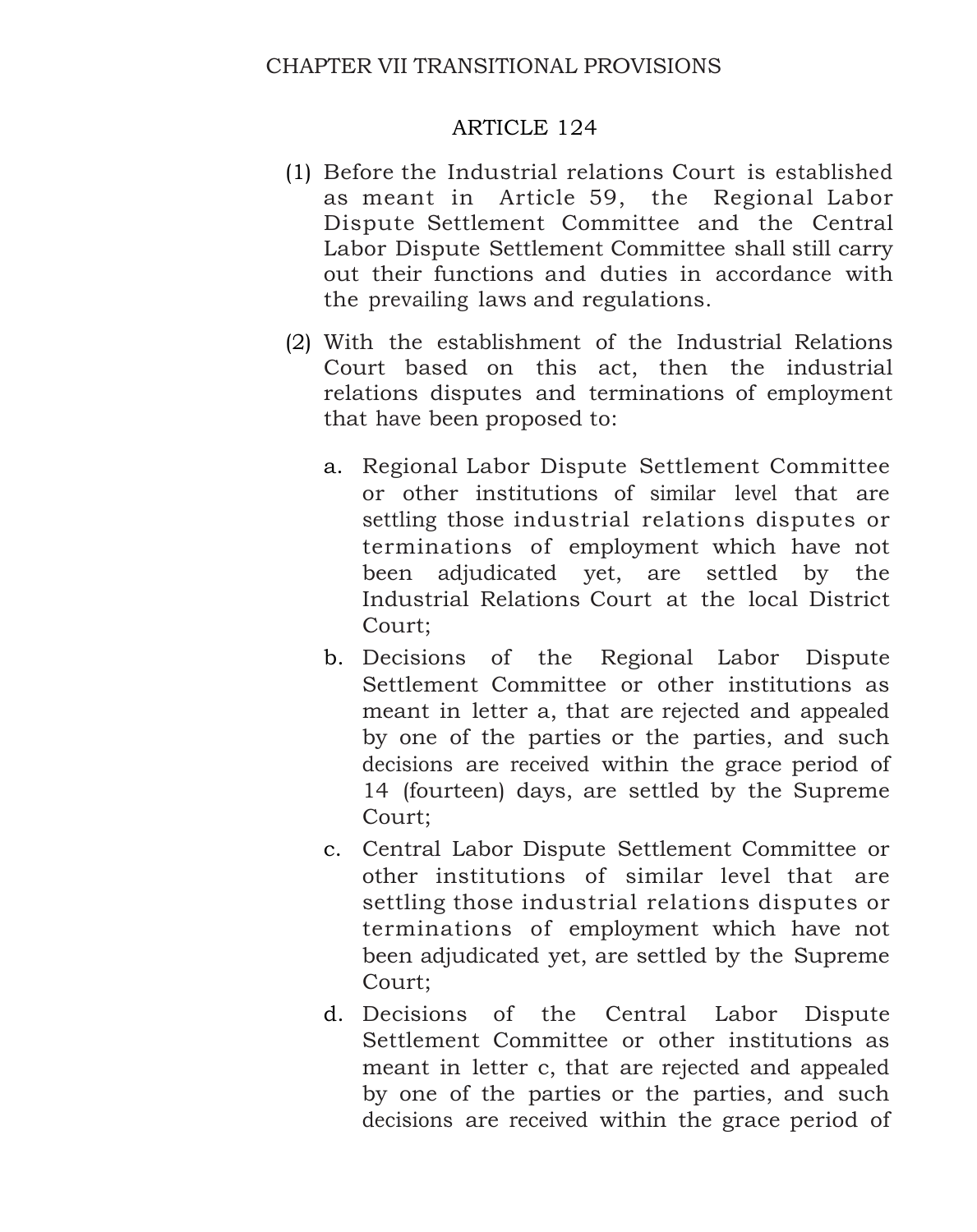90 (ninety) days, are settled by the Supreme Court.

### CHAPTER VIII ClOSING PROVISIONS

# ARTICLE 125

- (1) With the enactment of this law, then:
	- a. Law Number 22 of 1957 concerning labor Dispute Settlement (State Gazette of 1957 Number 42, Supplement of State Gazette Number 1227); and
	- b. Law Number 12 of 1964 concerning Termination of Employment at Private Companies (State Gazette of1964 Number 93, Supplement of State Gazette Number 2686); Are declared as no more applicable.
- (2) At the time this act take into effect, all Laws and Regulations that are the Implementation Regulations of Law Number 22 of 1957 concerning Labor Dispute Settlement (State Gazette of 1957 Number 42, Supplement of State Gazette Number 1227) and Law Number 12 of 1964 concerning termination of Employment at Private Companies (State Gazette of 1964 Number 93, Supplement of State Gazette Number 2686) are declared as still applicable, as long as they are not contradicting the provisions in this act.

# ARTICLE 126

This act shall be effective 1 (one) year after its promulgation.

For the cognizant of the public, orders the promulgation of this act by having it place on the State Gazette of the Republic of Indonesia.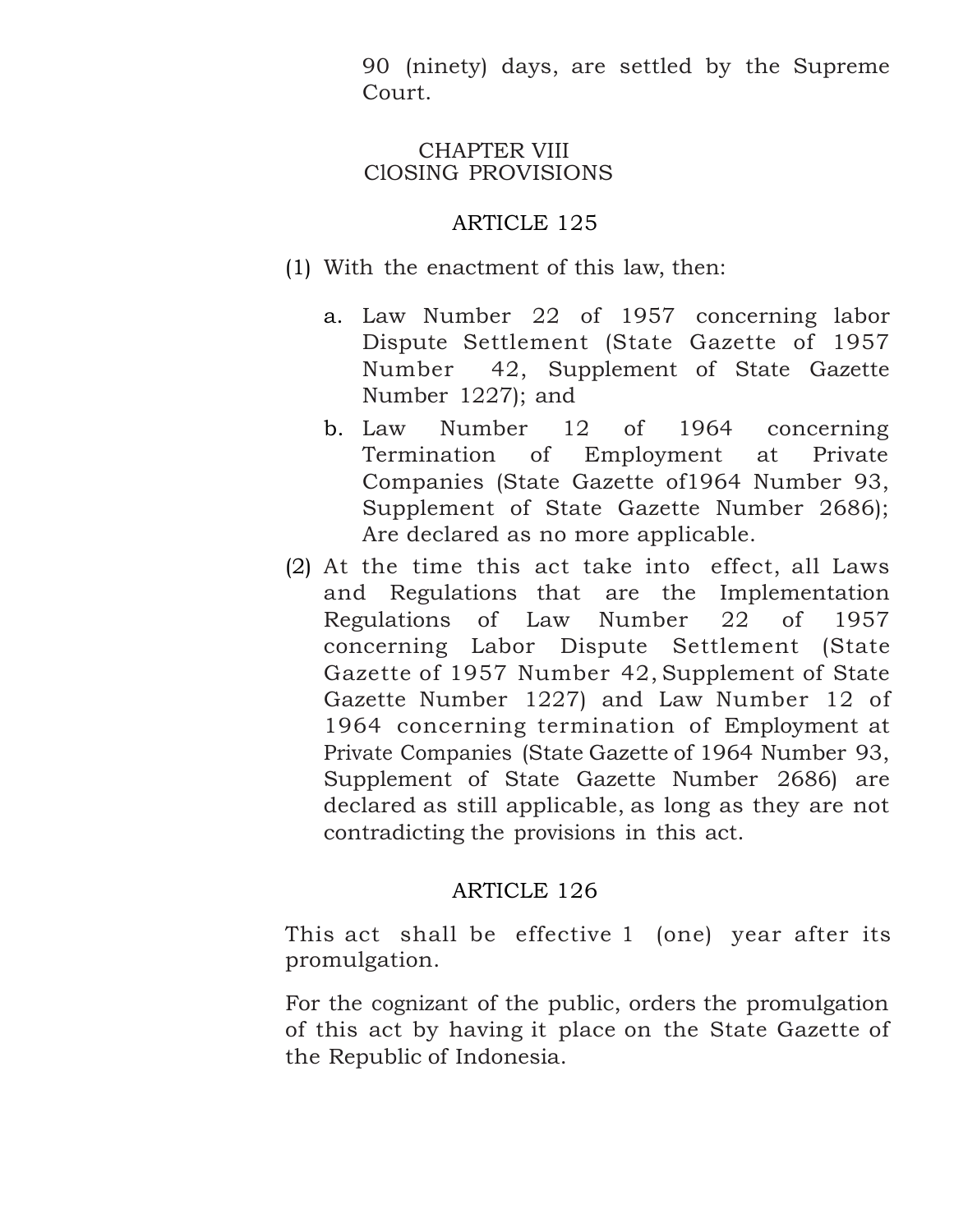Legalized in Jakarta On 14 January 2004

PRESIDENT OF THE REPUBLIC OF INDONESIA

MEGAWATI SOEKARNOPUTRI

Promulgated in Jakarta On 14 January 2004

STATE SECRETARY OF THE REPUBLIC OF INDONESIA

BAMBANG KESOWO STATE GAZETTE OF THE REPUBLIC OF INDONESIA NUMBER 6 OF 2004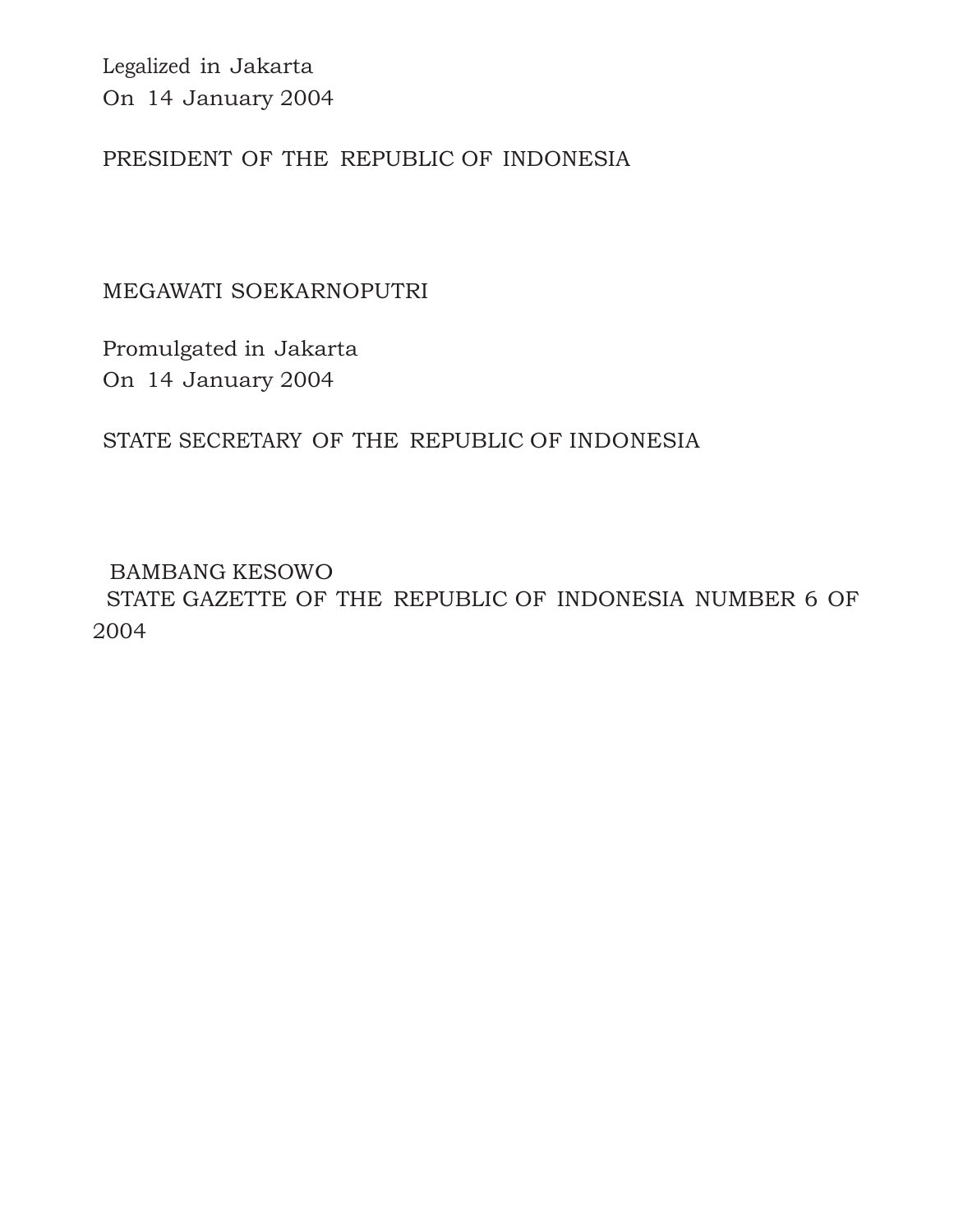#### *EXPLANATORY NOTES OF ACT OF THE REPUBLIC OF INDONESIA NUMBER 2 OF THE YEAR 2004*

#### *CONCERNING*

#### *THE INDUSTRIAL RELATIONS DISPUTES SETTLEMENT*

#### I. GENERAL

Industrial Relations, meaning the inter-linkage of interests between workers/labourers and employers, have the potential of giving *rise to differences of opinion and even disputes between the two sides.*

Disputes in the field of industrial relations up to now have been identified as occurring with regard to predetermined rights, or with regard to any manpower conditions that have not been codified whether they are work agreements, company regulations, *collective labour agreements, or legislative articles.*

Industrial disputes can also be caused by termination of the work relationship. The stipulation on layoffs that up to know has been arranged under Act No.12 of 1984 concerning the Termination of employment in Private Corporations, turns out to be no longer effective in preventing and resolving cases involving layoffs. This is caused by the fact that the relationship between the workers/ *labourers and employers is a relationship based on agreement between the parties involved to bind themselves within such a*  working relationship. In the event one party no longer wishes to be bound by such a work relationship, it becomes difficult for the parties concerned to maintain harmonious relations. For that reason it becomes necessary to find the best solution for both parties to agree on the form of settlement, so that the Industrial Relations Court as arranged under this Act will be able to resolve cases of termination *that are considered unacceptable by one of the parties.*

*In line with the era of openness and democratization in the world of industry as manifested by the existence of freedom of association for the workers/labourers, the number of labour unions within a company may not be limited. Competition between the labour unions in one company may result in strife among those labour unions, and in general are linked to membership and representation matters related to the negotiations for drawing up a collective labour agreement.*

Legislation that oversees the resolution of industrial disputes up to now has not been able to put into effect a quick, appropriate, *just, and inexpensive way ofsettling disputes.*

Act No. 22 of 1957 that all along has been used as the legal basis for industrial relations dispute settlement is felt no longer to be able to accommodate the developments that have occurred, as the rights of the individual workers/labourers have not been *considered sufficiently important to allow them to be a party in industrial dispute settlements.*

Act No. 22 of 1957 that all along has been used as the legal basis for industrial relations dispute settlement only covers the *disputes involving rights and the collective interest, whereas the settlement of industrial disputes concerning workers/labourers individually has not been accommodated.*

*Another quite fundamental matter is the passage of the P4P decisions as being within the realm of the State Administrative*  Agency, as stipulated by Act No. 5 of 1986 regarding the State Administrative Agency Judicial System. With the enactment of this stipulation, the road to be traversed both by the workers/labourers and the employers in order to obtain justice have become *increasingly lengthy.*

The best dispute resolution is settlement by the parties involved in the disagreements so that a result advantageous to both sides can *be attained. This bipartite settlement is conducted through deliberations and consensus between the two parties without intervention by any other party whatsoever.*

*Nevertheless the government in it endeavors to provide public service, specifically to the community of workers/labourers as well as employers has the obligation to facilitate the settlement of those industrial disputes. Efforts at facilitation are carried out through providing the services of a mediator assigned to reconcile the interests of the two disputing parties.*

*With the onset of the democratization era in all fields, the involvement of society in industrial relations dispute settlement should be accommodated, through conciliation or arbitration.*

*Dispute settlement through arbitration in general has been codified through the Act No. 30 of 1999 concerning Arbitration and Alternative Dispute Settlements that is in effect for commercial disputes. For that reason arbitration in industrial relations as arranged under this Act is a special solution for dispute settlement in the field of industrial relations.*

*With the considerations as outlined above, this Act should oversee settlement of industrial disputes caused by:*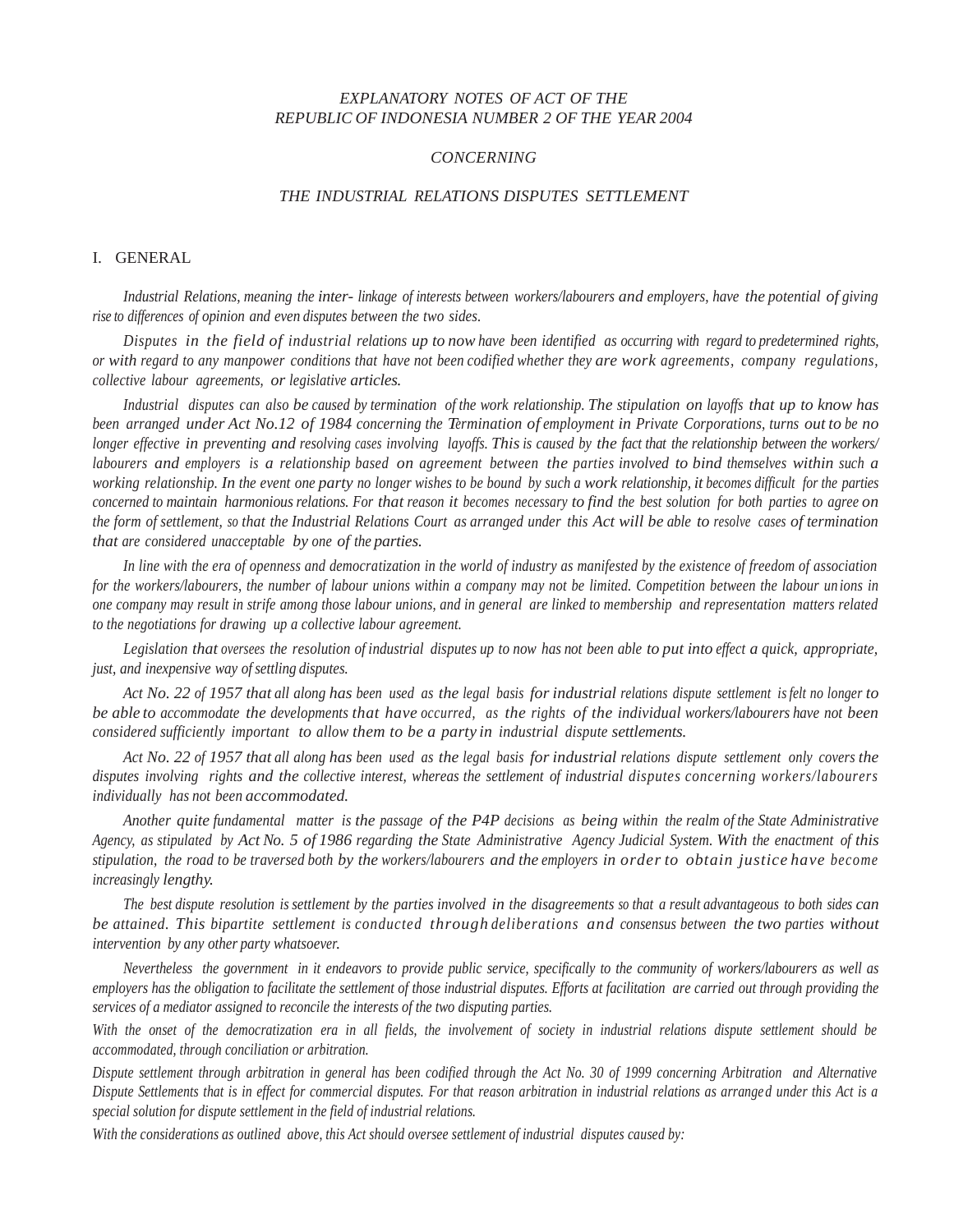*a. differences of opinion or interests on labour conditions that have not been covered through work agreements, corporate regulations, collective labour agreements, or legislation.*

*b. negligence or disregard by one or both parties in carrying out the normative stipulations as spelled out within the work agreement, company regulations, collective labour agreement, or enacted legislation.*

*c. termination of the work relationship.*

*d. differences of opinion among the trade unions within one company regarding the implementation of union rights and obligations.*

*With the range of material concerning industrial disputes as mentioned above, this Act will include the main topics as follows.*

*1. The arrangements in resolving industrial disputes that occur both in private corporations or companies under the aegis of state-owned enterprises (BUMN).*

*2. The parties involved in these matters are workers/labourers as individuals or as members of trade union organizations against the employers or employers' organizations. The parties involved in these cases may also be trade unions facing other trade unions within a single corporation.*

*3. Each industrial dispute initially should be settled through deliberations leading to consensus by the parties in disagreement (in a bipartite manner).*

*4. In the event deliberations by the parties in dispute (bipartite) fail, then one party or both parties can register the dispute at the agency responsible for handling local manpower matters.*

*5. Disputes concerning differing interests. Disputes arising out of the Termination of Work Relations or disputes among trade unions that have been registered with the responsible agency in manpower matters may be settled through conciliation or an agreement between the two parties, while resolution of disputes through arbitration can only be for disputes of differing interests and disputes between trade unions. In the event there is no agreement attained by the two sides to settle their differences through conciliation or arbitration, then before the case is submitted to the Industrial Relations Court, firstly mediation should be attempted. This is meant to avoid an excess of industrial relations dispute cases in the judicial system.*

*6. Disputes over Rights that have been registered at the agency responsible for the manpower sector cannot be resolved through conciliation or arbitration, but before they are submitted to the Industrial Relations Court, must go through a mediation process.*

*7. In cases where Mediation or Conciliation do not achieve a settlement manifested through a common agreement, then one of the parties can submit a legal action case to the Industrial Relations Court.*

*8. Resolution of Industrial Relations Disputes through arbitration is conducted through an agreement between the parties and cannot be submitted as a legal action case to the Industrial Relations Court, as an arbitration decision is considered final and permanent, except in special cases where a cancellation has been submitted to the Supreme Court.*

*9. The Industrial Relations Court exists within the realm of the general judicial system and is established at the District Court in a phased manner and at the Supreme Court.*

*10.In order to guarantee a prompt, appropriate, just, and inexpensive settlement, the resolution of industrial disputes through the Industrial Relations Court within the general judicial system, is limited in its processes and stages by not providing an opportunity for appeal to the High Court. The decision of the Industrial Relations Court arriving at the District Court level, involving disputes over rights and disputes over termination of work can be directly filed as a supreme court to the Supreme Court. Whereas a decision of the Industrial Relations Court arriving at the District Court, involving conflicts over interests and disputes between trade unions within a corporation is a first-level and final decision that cannot be filed as a supreme court to the Supreme Court.*

*11.The Industrial Relations Court that reviews and adjudicates industrial relations disputes is composed of a Panel of Judges comprising 3 (three) members, namely a District Court judge and 2 (two) Ad-Hoc Judges, whose appointments are proposed by the employers organization and workers/labour organization.*

*12.The decision of the Industrial Relations Court arriving at the District Court level concerning disputes of differing interests and disputes between trade unions within one corporation cannot be filed as an appeal to the Supreme Court.*

*13.In order to uphold the law, sanctions are imposed in order to function as stronger methods of coercion so that the stipulations within this Act may be obeyed.*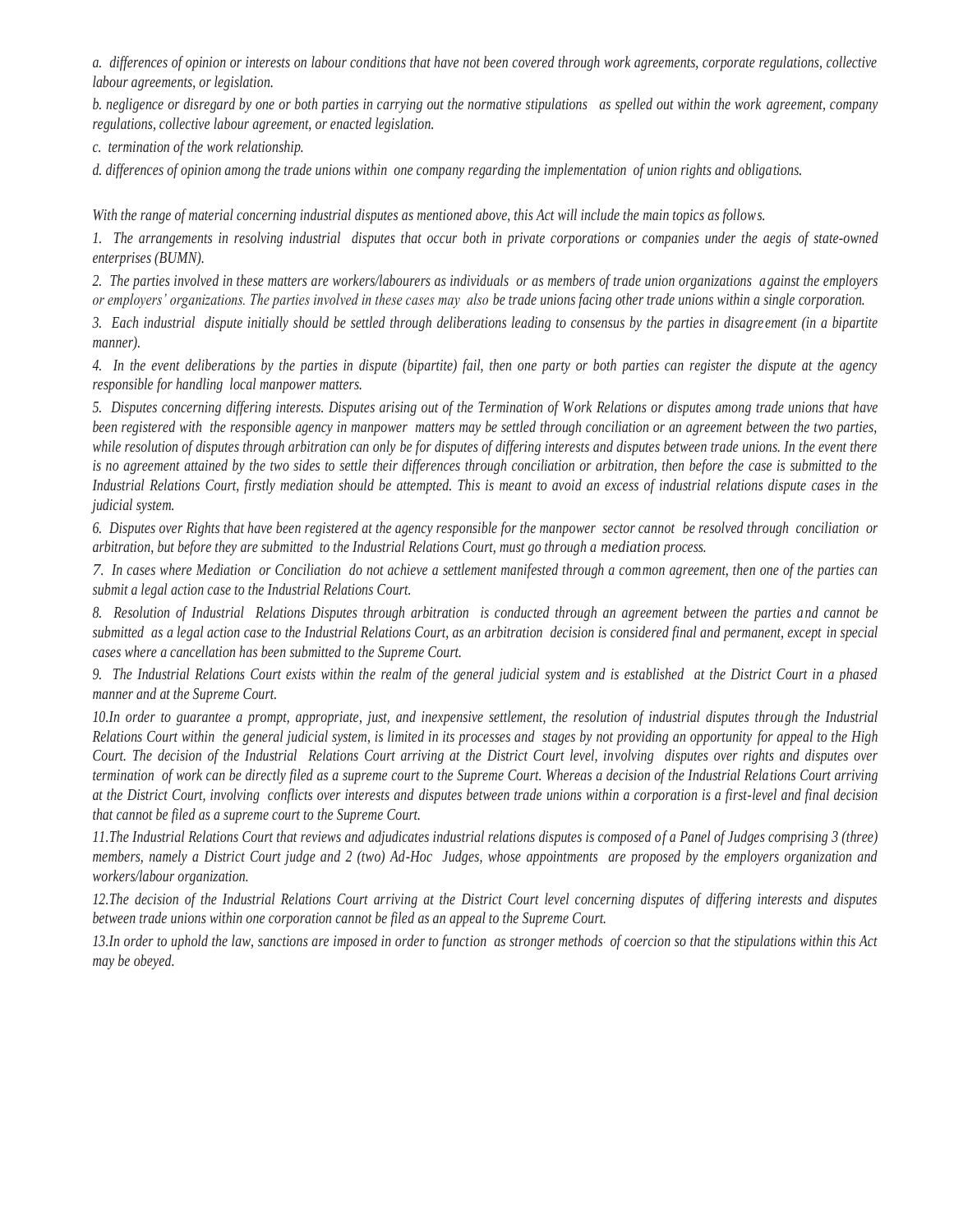#### II. ARTICLE BY ARTICLE

#### *ARTICLE 1*

*Numbers 1 through 21 Sufficiently clear.*

#### *Article 2*

*Letter a*

A dispute over rights is a disagreement concerning normative rights that has been determined by a work agreement, company *regulations, collective labour agreement, or laws and regulations.*

*Letter b Sufficiently clear. Letter c Sufficiently clear. Letter d Sufficiently clear.*

#### *ARTICLE 3*

*Subsection (1)*

*The definition of bipartite bargaining in this article is negotiations between the employers or assemblage of employers with*  the workers or trade unions, or among one trade union with another trade union within one corporation, who are in disagreement.

*Subsection (2) Sufficiently clear.*

*Subsection (3) Sufficiently clear.*

#### *ARTICLE 4*

*Subsection (1) Sufficiently clear.*

*Subsection (2) Sufficiently clear.*

*Subsection (3)*

The stipulations within this article provide the freedom for the parties in dispute to freely select the method of dispute settlement *that they wish. Subsection (4) Sufficiently clear.*

*Subsection (5) Sufficiently clear.*

*Subsection (6) Sufficiently clear.*

| Sufficiently clear. | <b>ARTICLE 5</b> |
|---------------------|------------------|
|                     | <b>ARTICLE 6</b> |
| Sufficiently clear. | <b>ARTICLE 7</b> |
| Sufficiently clear. |                  |
|                     | <b>ARTICLE 8</b> |
| Sufficiently clear. |                  |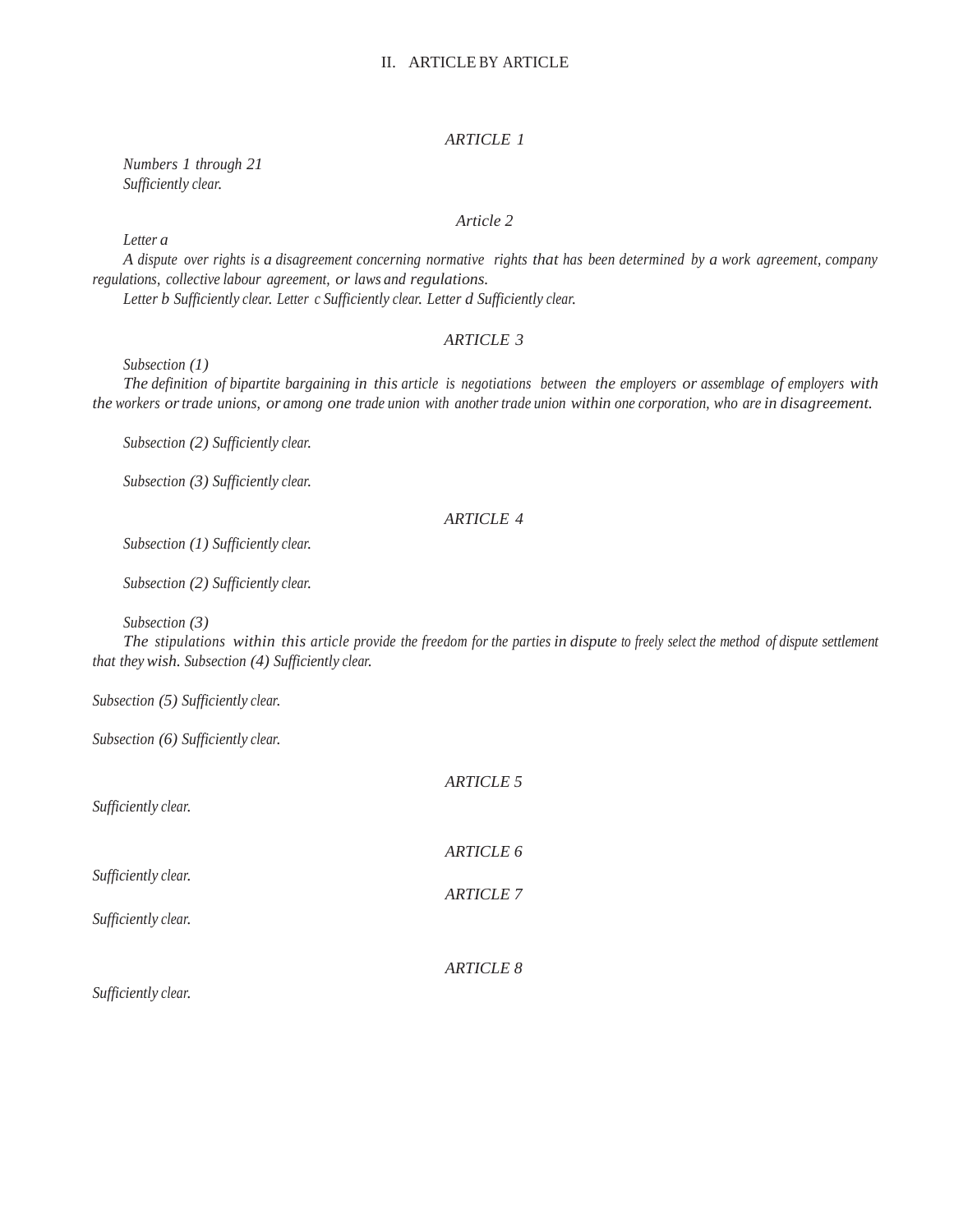*Asthe mediator is a government civil servant, thus besides the requirements mentioned in this article, there must also be some consideration of other stipulations that cover civil servants in general.*

#### *ARTICLE 10*

*Sufficiently clear.*

#### *ARTICLE 11*

*Subsection (1)*

*The expert witness mentioned in this Article is one with special expertise in his/her field, including Labour Inspectors.*

*Subsection (2) Sufficiently clear.*

#### *ARTICLE 12*

*Subsection (1)*

*What is meant by opening up the company books and showing documents in this Article is among others the register of wages or ordersfor overtime work and other documents, carried out by persons named by the mediator.*

*Subsection (2)*

As in certain positions, based on laws and regulations, secrecy must be preserved, thus requests for information submitted to *persons in those positions serving as expert witnesses must followa predetermined procedure*

Example: In cases that concern someone making a request for information about another party's bank account details that request will only be met by bank officials if there is permission from the Bank Indonesia or from the owner of the account himself/ *herself (Act No. 10 of 1998 on Banking).*

Likewise there is also the stipulation under Act No. 7 of 1971 concerning the Primary Regulations on Archival Materials *etc.*

*Subsection (3) Sufficiently clear.*

#### *ARTICLE 13*

*Subsection (1) Sufficiently clear.*

*Subsection (2) Letter a*

What is meant by a written recommendation is an opinion or suggestion in writing that is proposed by the mediator to the *parties involved as an effort to obtain a settlement of their dispute.*

*Letter b Sufficiently clear. Letter c Sufficiently clear. Letter d Sufficiently clear. Letter e Sufficiently clear. subsection (3) Sufficiently clear.*

#### *ARTICLE 14*

*Subsection (1) Sufficiently clear.*

*Subsection (2)*

*The stipulation on taking legal action as arranged under this subsection is in accordance with the procedures for resolving civil cases at the general judiciary.*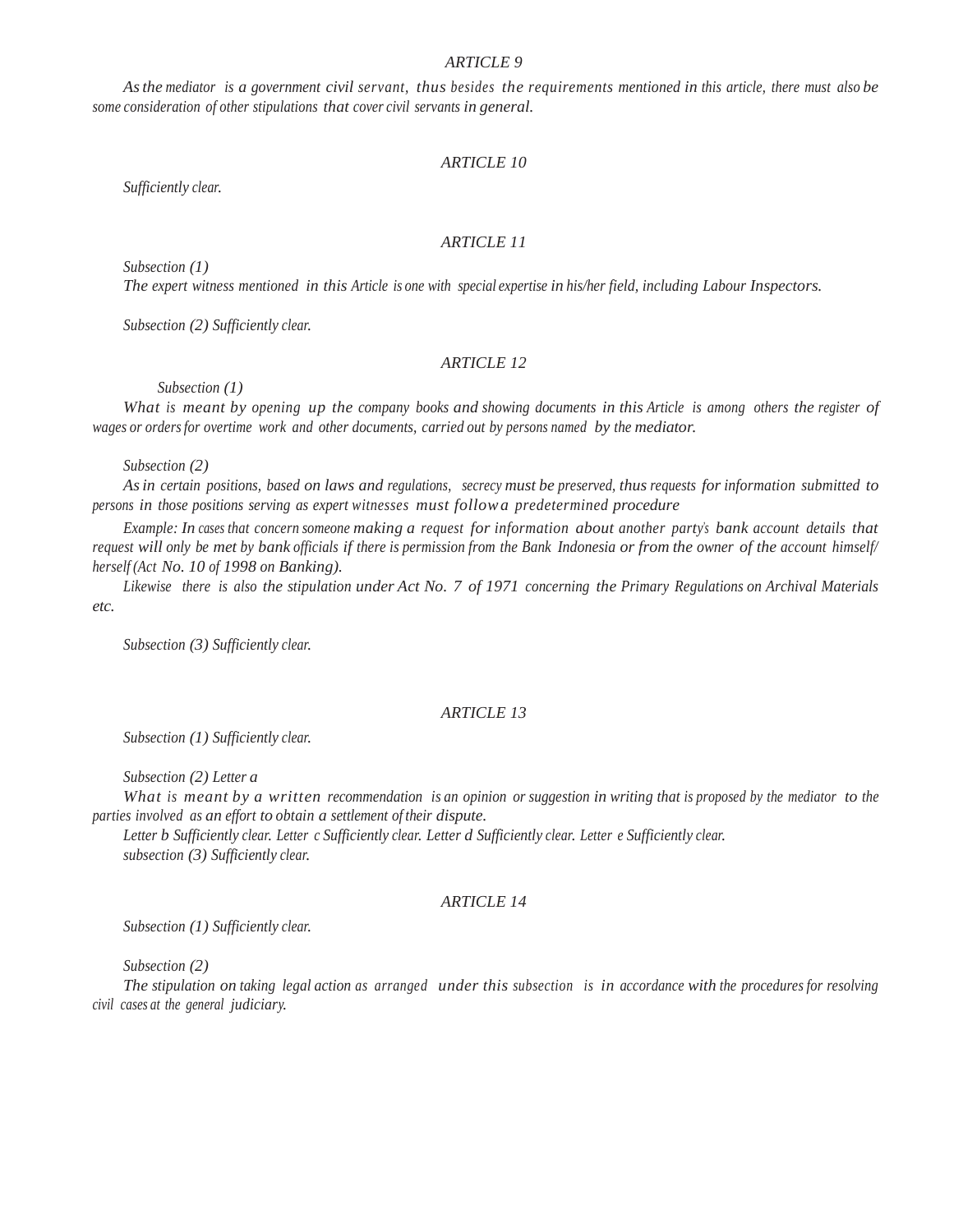|                     | <b>ARTICLE 16</b> |
|---------------------|-------------------|
| Sufficiently clear. | <b>ARTICLE 17</b> |
| Sufficiently clear  |                   |
|                     | ARTICLE 18        |
| Sufficiently clear. | <i>ARTICLE 19</i> |

*Subsection (1) Letter a Sufficiently clear. Letter b Sufficiently clear. Letter c Sufficiently clear. Letter d Sufficiently clear. Letter e Sufficiently clear. Letter f Sufficiently clear. Letter g Sufficiently clear. Letter h Sufficiently clear. Letter i*

*What is meant by other requirements under this letter i is among others: arrangements on the standard of competence of the conciliator, training of the apprentices or conciliators, selection of apprentice conciliators, and other technical matters.*

*Subsection (2) Sufficiently clear.*

#### *ARTICLE 20*

*Sufficiently clear.*

*ARTICLE 21*

*Sufficiently clear.*

#### *ARTICLE 22*

*Subsection (1)*

What is meant by opening up the company books and showing documents in this Article is among others records of wages *or orders for overtime work and other matters conducted by persons named by the conciliator.*

*Subsection (2)*

As in certain positions, based on the laws and regulations, secrecy must be preserved, thus requests for information submitted to *persons in those positions acting as expert witnesses must followa predetermined procedure.*

*Example: In the case of someone requesting information about another party's bank account details that request will only be*  met by bank officials if there is permission from the Bank Indonesia or from the owner of the account himself/herself(Act No. 10 of *1998 on Banking).*

*Similarly there is also the stipulation under Act No. 7 of 1971 concerning the Primary Regulations on Archival Materials etc.*

*Subsection (3) Sufficiently clear.*

#### *ARTICLE 23*

*Sufficiently clear.*.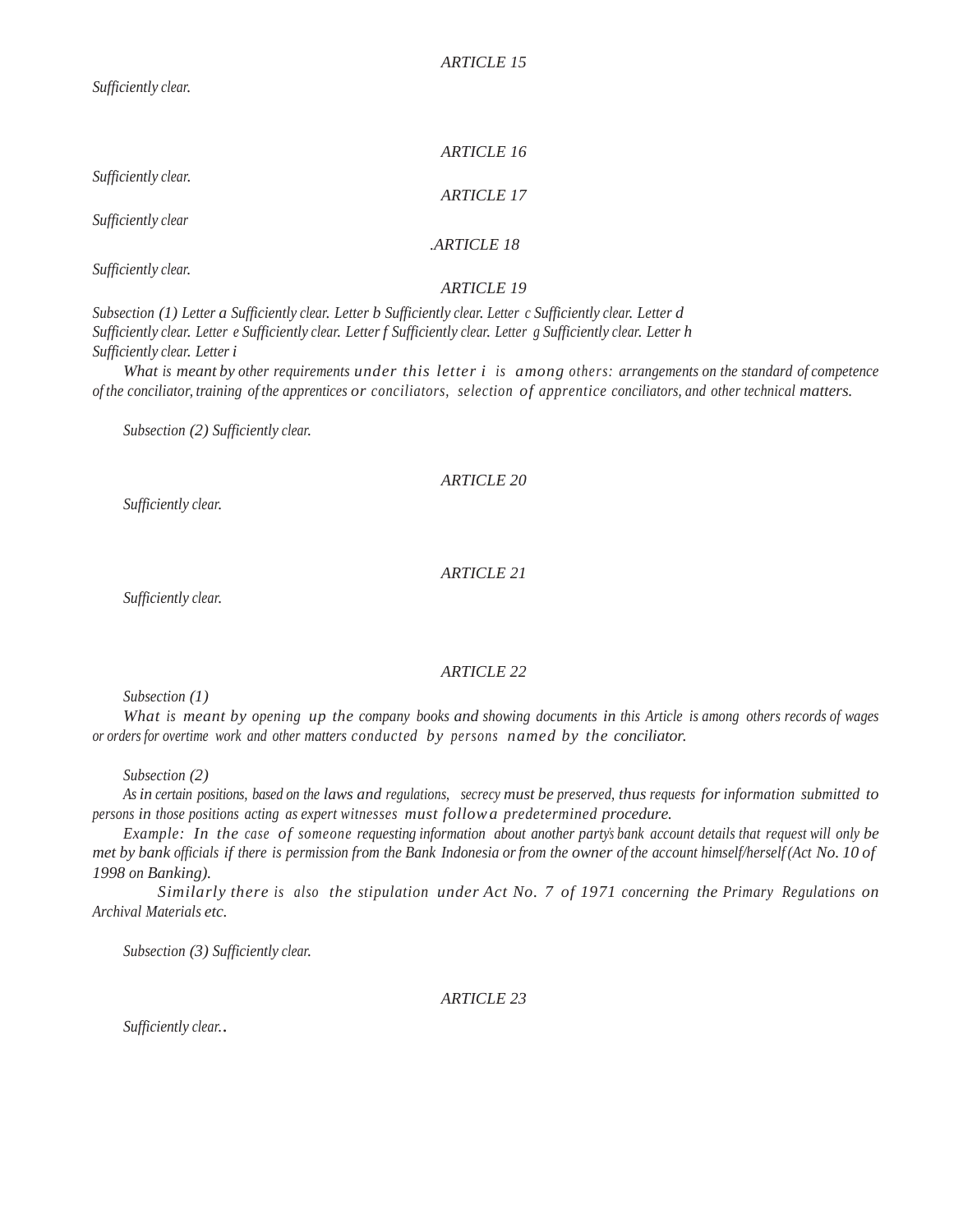| Sufficiently clear. | <b>ARTICLE 24</b> |
|---------------------|-------------------|
| Sufficiently clear. | <b>ARTICLE 25</b> |
| Sufficiently clear. | <b>ARTICLE 26</b> |
| Sufficiently clear. | <b>ARTICLE 27</b> |
| Sufficiently clear. | <b>ARTICLE 28</b> |
| Sufficiently clear. | <b>ARTICLE 29</b> |

*Subsection (1)*

The stipulation contained within this Article is meant to protect the interests of society, and for that reason not every person can act as *an arbiter.*

*Subsection (2) Sufficiently clear.*

#### *ARTICLE 31*

*Subsection (1) Letter a Sufficiently clear. Letter b Sufficiently clear. Letter c Sufficiently clear. Letter d Sufficiently clear. Letter e Sufficiently clear. Letter f*

Bearing in mind that the arbiter's decision is binding to all parties and is final and permanent in nature, the arbiters must *be those competent in their field, so that the trust given by the parties involved is not meaningless.*

*Letter g Sufficiently clear.*

*Subsection (2) Sufficiently clear.*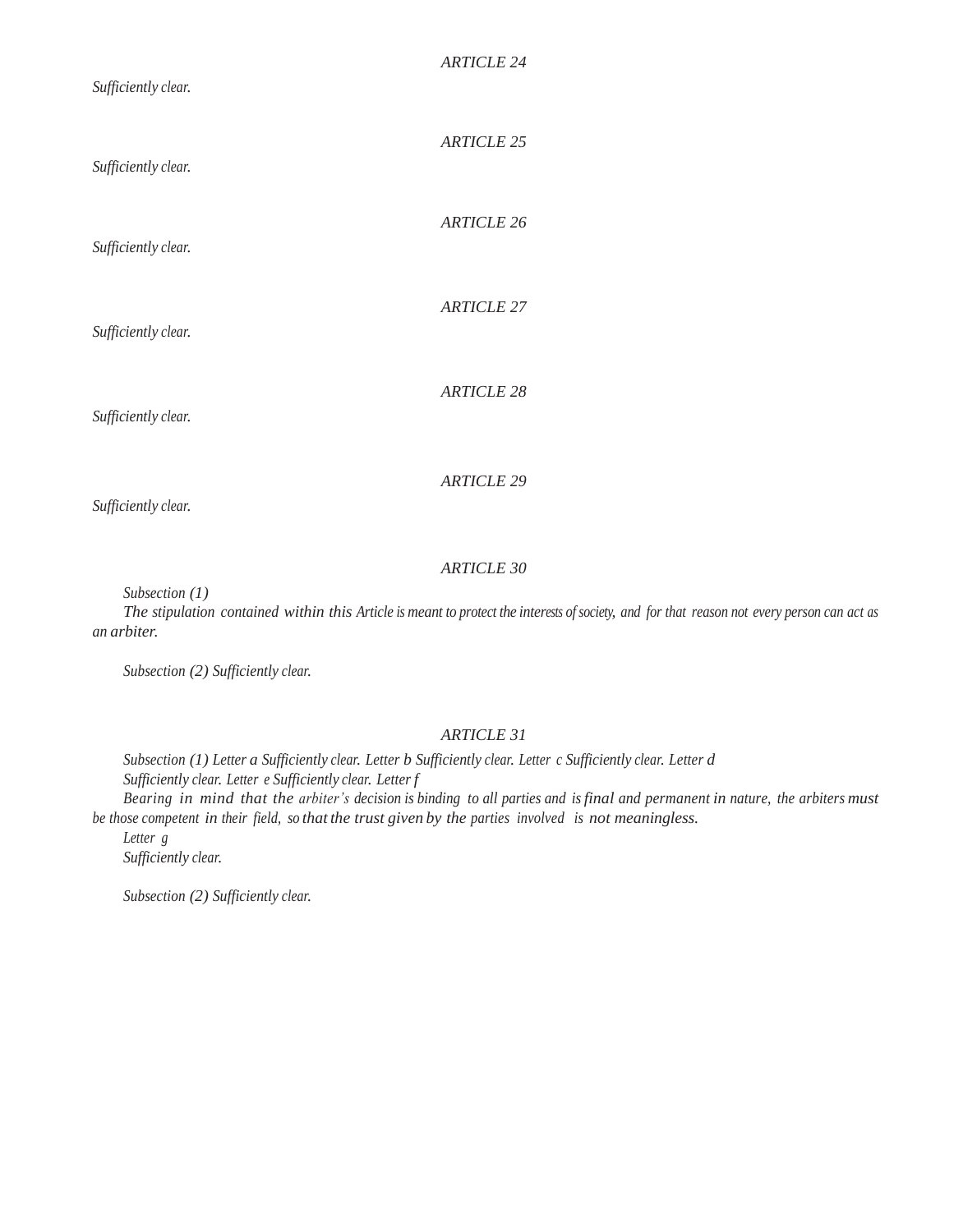*Sufficiently clear.*

|                                      | <i>ARTICLE 33</i> |
|--------------------------------------|-------------------|
| Sufficiently clear.                  | <i>ARTICLE 34</i> |
| Sufficiently clear.                  | <b>ARTICLE 35</b> |
| Sufficiently clear.                  | <b>ARTICLE 36</b> |
| Subsection $(1)$ Sufficiently clear. |                   |

*Subsection (2) Sufficiently clear.*

*Subsection (3) Sufficiently clear.*

*Subsection (4) Sufficiently clear.*

*Subsection (5)*

An arbiter appointed by the Court shall not be an arbiter who in the past was rejected by the parties or the arbiters, but instead must *be a different arbiter.*

#### *ARTICLE 37*

What is meant by accepting the result attained is that a replacement arbiter is bound by the result reached by the previous arbiter *as reflected in the report of activities leading to dispute settlement*

*.ARTICLE 38*

*Sufficiently clear.*

*Sufficiently clear.*

#### *ARTICLE 40*

*ARTICLE 39*

*Subsection (1)*

In the event there is a change in arbiters, then the time frame for the change to take effect is 30 (thirty) working days from the *time the replacement arbiter signed the arbitration agreement.*

*Subsection (2) Sufficiently clear.*

*Subsection (3) Sufficiently clear.*

#### *ARTICLE 41*

*Sufficiently clear*

#### . *ARTICLE 42*

What is meant by a special letter of authorization in this Article is the authority given by the parties in dispute as the powers providing authority to someone, or more to be their proxy in order to conduct legal actions or other actions related to the case mentioned *specifically in the said letter of authorization.*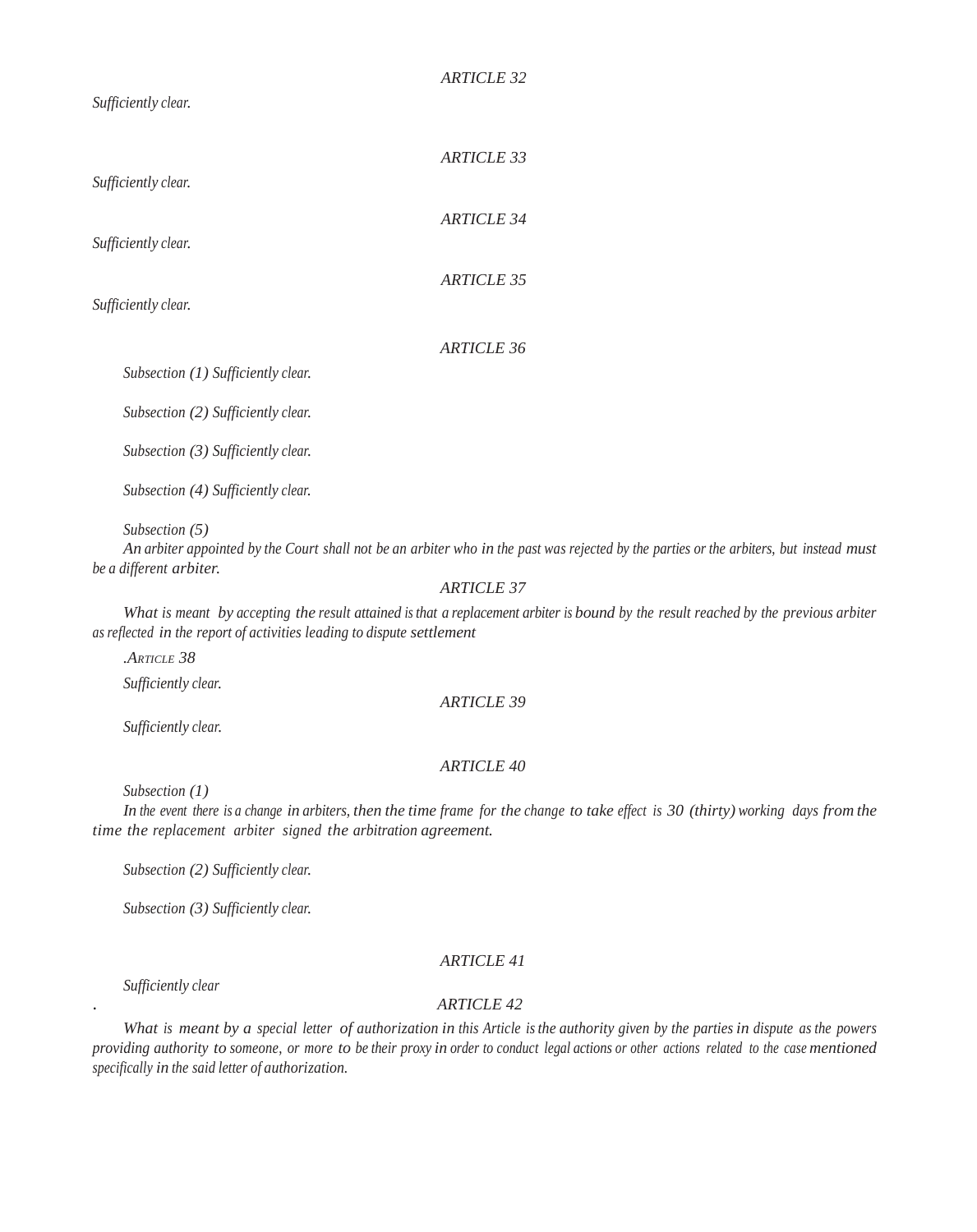#### *Subsection (1)*

What is meant by "summoned in a reasonable manner" in this Subsection is that the parties involved have been summoned 3 *(three) times in succession, with each one respectively lasting for a time span of 3 (three) days.*

*Subsection (2) Sufficiently clear.*

*Subsection (3) Sufficiently clear.*

#### *ARTICLE 44*

*Sufficiently clear.*

*ARTICLE 45*

*Sufficiently clear.*

#### *ARTICLE 46*

*Sufficiently clear.*

*ARTICLE 47*

*Subsection (1)*

What is meant by opening the company books and showing documents in this Article is for example, showing the register on wages *or the orderfor overtime work, and must be conducted by someone with expertise in bookkeeping, appointed by the arbiter.*

*Subsection (2)*

Due to the fact that certain positions, based on legal regulations, must preserve secrecy, so any request for information from *persons in those positions serving as expert witnesses must followa predetermined procedure.*

Example: In the case of someone requesting information about any other party's bank account details that request will only be met by bank officials if there is permission from the Bank Indonesia or from the owner of the account himself/herself (Act No. 10 of *1998 on Banking). The same applies to the stipulations under Act No. 7 of 1971 concerning the Primary Regulations on Archival Materials etc.*

*Subsection (3) Sufficiently clear.*

|                     | <b>ARTICLE 48</b> |
|---------------------|-------------------|
| Sufficiently clear. | <b>ARTICLE 49</b> |
| Sufficiently clear. | <b>ARTICLE 50</b> |
| Sufficiently clear. | ARTICLE 51        |
| Sufficiently clear. | ARTICLE 52        |

*Subsection (1)*

A legal effort to request cancellation is meant to provide a fair opportunity to the injured party in the dispute.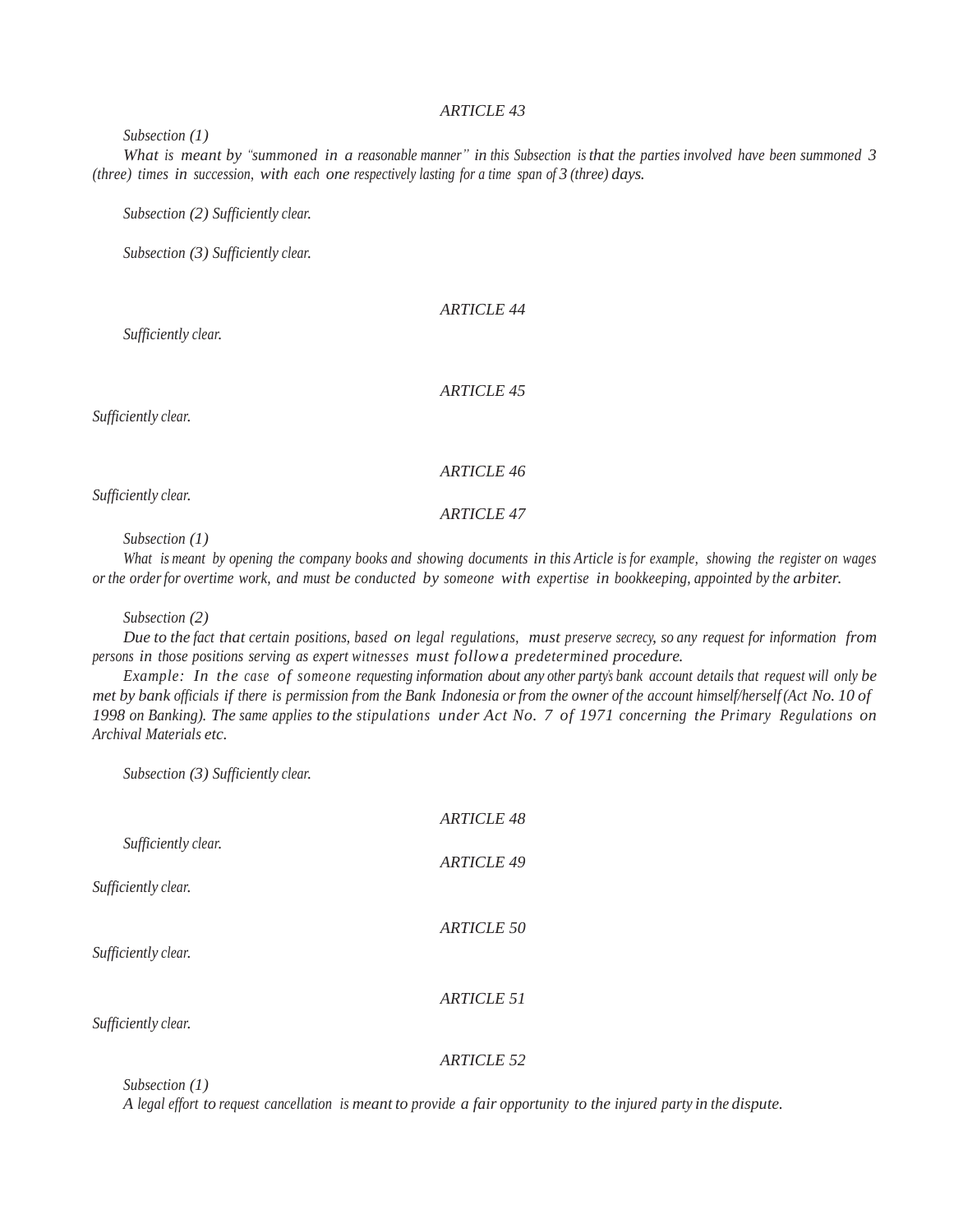*Subsection (2) Sufficiently clear.*

*Subsection (3) Sufficiently clear.*

#### *ARTICLE 53*

*The stipulations in this Article are for the purpose of providing legal certainty.*

|                     | <i>ARTICLE 54</i> |
|---------------------|-------------------|
| Sufficiently clear. |                   |
|                     | <b>ARTICLE 55</b> |
| Sufficiently clear. |                   |
|                     | ARTICLE 56        |
| Sufficiently clear. |                   |
|                     |                   |
| Sufficiently clear. | <b>ARTICLE 57</b> |
|                     |                   |
|                     | ARTICLE 58        |
| Sufficiently clear. | <b>ARTICLE 59</b> |
|                     |                   |

*Subsection (1)*

- Bearing in mind that the Special Capital City Territory of Jakarta is a provincial capital and simultaneously the capital city of the Republic of Indonesia, and has more than one District Court, the Industrial Relations Court established for the first time with this *Act is the Industrial Relations Court at the Central Jakarta District Courthouse.*

- In the event that in any provincial capital, there exist a Municipal District Court and a District Court, then the Industrial *Relations Court will be a part of the District Court.*

*Subsection (2)*

What is meant by the term "immediately" in this Subsection is the time frame within 6 (six) months after this Act takes *effect.*

|                     | <b>ARTICLE 60</b> |
|---------------------|-------------------|
| Sufficiently clear. | ARTICLE 61        |
| Sufficiently clear. |                   |
|                     | ARTICLE 62        |
| Sufficiently clear. |                   |
| Sufficiently clear. | ARTICLE 63        |
|                     | <b>ARTICLE 64</b> |
| Sufficiently clear. |                   |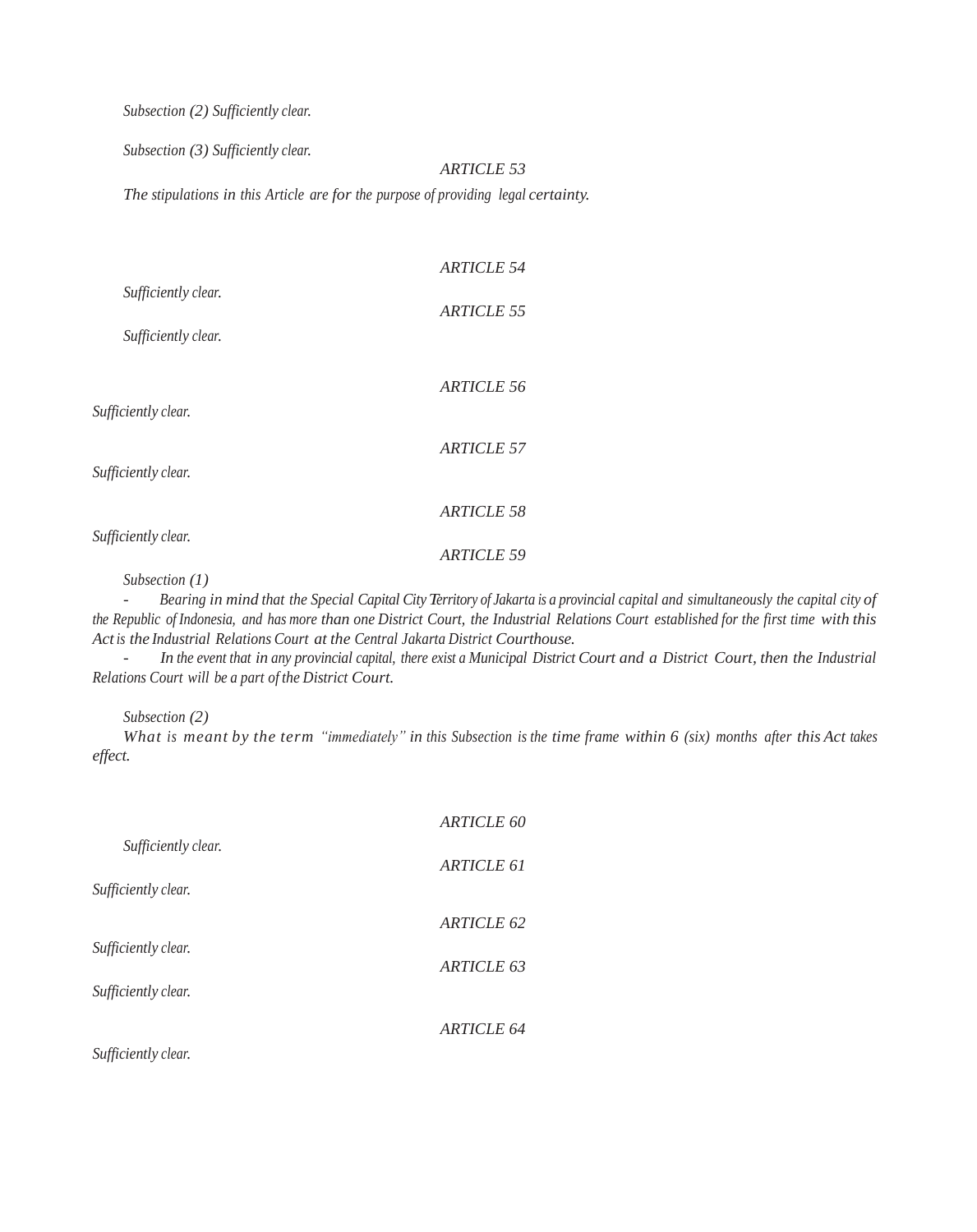*Subsection (1)*

*At the time the sacred oath/pledge is taken, certain words are spoken in accordance with the person's religion, for example for adherents*  of Islam, "For God's Sake" is said before repeating the oath, and for Protestants/ Catholics the words "May God Help Me" will be said *after repeating the oath.*

*Subsection (2) Sufficiently clear.*

#### *ARTICLE 66*

*Sufficiently clear.*

#### *ARTICLE 67*

*Subsection (1) Letter a Sufficiently clear. Letter b Sufficiently clear. Letter c*

What is meant by continuous physical or mental illness is a disability that causes the sufferer to be no longer capable of carrying *out his tasks well.*

*Letter d Sufficiently clear. Letter e*

What is meant by not competent in carrying out duties is for example, often making mistakes in conducting tasks for *reasons of lack of ability.*

*Letter f Sufficiently clear. Letter g Sufficiently clear.*

*Subsection (2) Sufficiently clear.*

|                                                                                                                | <b>ARTICLE 68</b> |
|----------------------------------------------------------------------------------------------------------------|-------------------|
| Sufficiently clear.                                                                                            |                   |
|                                                                                                                | <b>ARTICLE 69</b> |
| Sufficiently clear.                                                                                            |                   |
|                                                                                                                | <b>ARTICLE 70</b> |
| Sufficiently clear.                                                                                            | <b>ARTICLE 71</b> |
| Sufficiently clear.                                                                                            |                   |
|                                                                                                                | <b>ARTICLE 72</b> |
| Sufficiently clear.                                                                                            |                   |
|                                                                                                                | <b>ARTICLE 73</b> |
| What is meant by benefits and other rights are official benefits and employee rights related to their welfare. |                   |
|                                                                                                                | <b>ARTICLE 74</b> |
| Sufficiently clear.                                                                                            | <b>ARTICLE 75</b> |
| Sufficiently clear.                                                                                            |                   |
|                                                                                                                | <b>ARTICLE 76</b> |
| Sufficiently clear.                                                                                            |                   |
|                                                                                                                | <b>ARTICLE 77</b> |
| Sufficiently clear.                                                                                            |                   |
|                                                                                                                | <b>ARTICLE 78</b> |
| Sufficiently clear.                                                                                            |                   |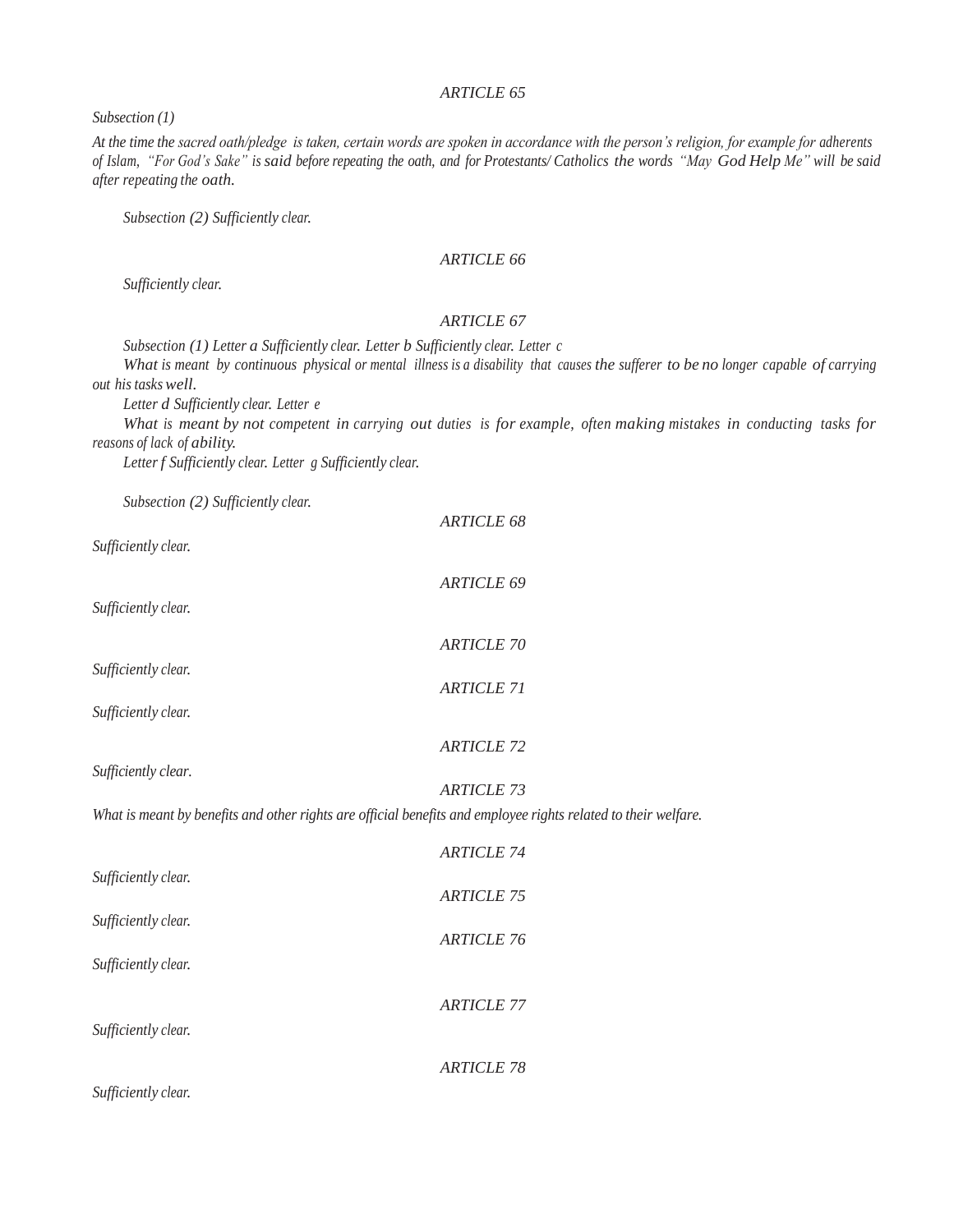*Sufficiently clear.*

| Sufficiently clear. | <b>ARTICLE 80</b> |
|---------------------|-------------------|
| Sufficiently clear. | <b>ARTICLE 81</b> |
| Sufficiently clear. | <b>ARTICLE 82</b> |
|                     | ARTICLE 83        |

*Subsection (1) Sufficiently clear.*

*Subsection (2)*

During the process for completion of a legal action, the Registrar or Alternate Registrar may assist in drawing up/completing the legal *action. Forthat purpose the Registrar or Alternate Registrar records in a special register data that includes:*

*ARTICLE 79*

*- full names and addresses or the location of the parties;*

*- the main topics that become a matter of dispute or the reason for the legal action;*

*- documents, correspondence, and other matters that are considered necessary by the plaintiff. ARTICLE 84*

*Sufficiently clear.*

#### *ARTICLE 85*

*ARTICLE 86*

*Sufficiently clear.*

*Sufficiently clear.*

#### *ARTICLE 87*

*What is meant by trade unions as mentioned under this Article cover the management at the company level, the district/ city level, the provincial level, and central level, whether for trade unions, federation members, or confederation members.*

|                     | <b>ARTICLE 88</b> |
|---------------------|-------------------|
| Sufficiently clear. | <b>ARTICLE 89</b> |
| Sufficiently clear. |                   |
|                     | <b>ARTICLE 90</b> |
| Sufficiently clear. | <i>ARTICLE 91</i> |

*Subsection (1) Sufficiently clear.*

*Subsection (2)*

As in certain positions, according to legal provisions, secrecy must be maintained, any request for information from the person in *that position and serving as an expert witness, must comply with a certain predetermined procedure.*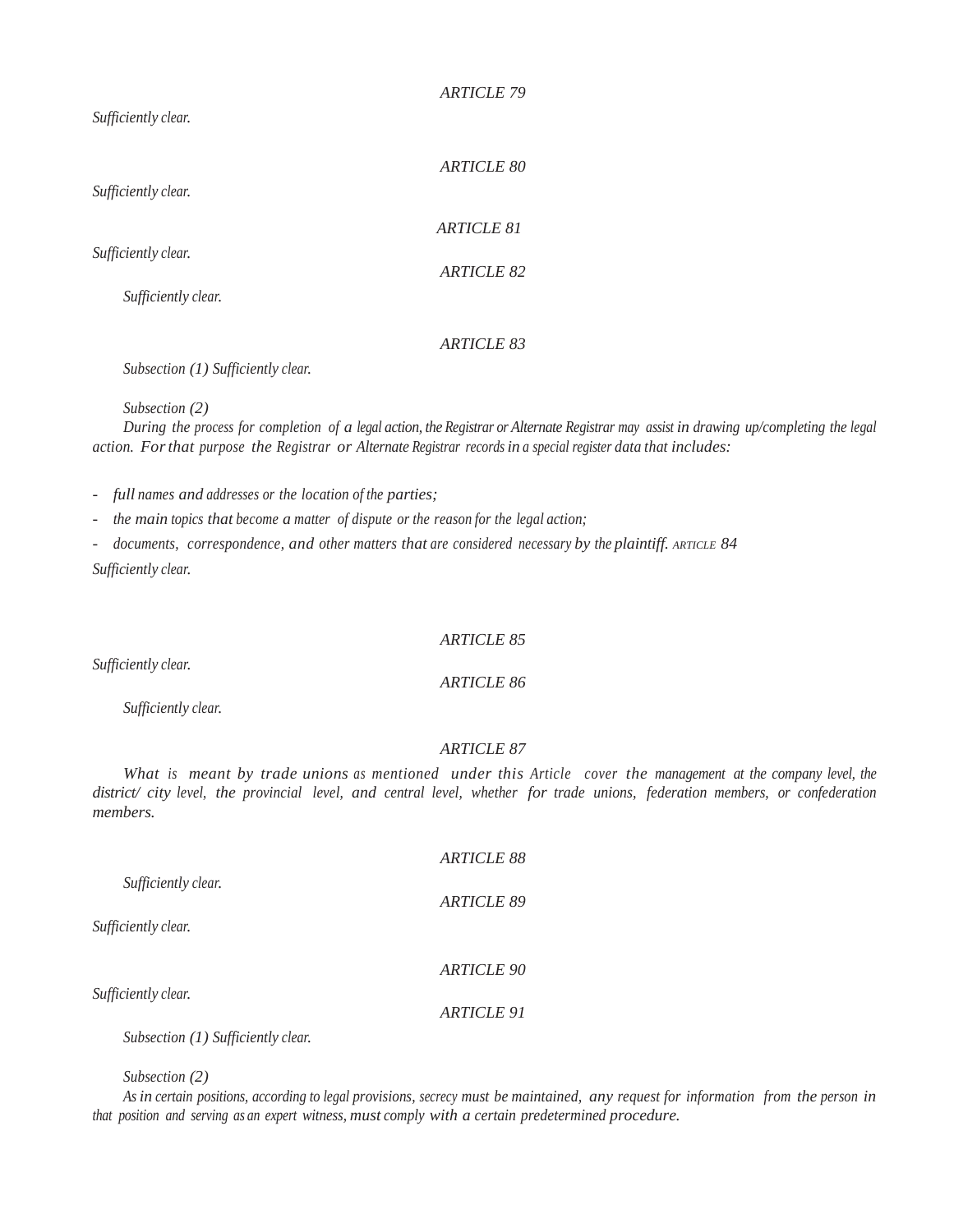*Subsection (3) Sufficiently clear.*

#### *ARTICLE 92*

The stipulation requiring the validity of the court proceedings under this Article is for the purpose of guaranteeing that every session must be attended by the Judge and all the Ad-Hoc Judges who have been appointed to resolve the dispute.

|                                                                                        | <b>ARTICLE 93</b>  |  |
|----------------------------------------------------------------------------------------|--------------------|--|
| Sufficiently clear.                                                                    |                    |  |
|                                                                                        | <b>ARTICLE 94</b>  |  |
| Sufficiently clear.                                                                    |                    |  |
| Sufficiently clear.                                                                    | <b>ARTICLE 95</b>  |  |
|                                                                                        |                    |  |
| Subsection $(1)$                                                                       | <b>ARTICLE 96</b>  |  |
| A request for a temporary verdict is submitted together with the legal action dossier. |                    |  |
| Subsection (2) Sufficiently clear.                                                     |                    |  |
| Subsection (3) Sufficiently clear.                                                     |                    |  |
| Subsection (4) Sufficiently clear.                                                     |                    |  |
|                                                                                        | <b>ARTICLE 97</b>  |  |
| Sufficiently clear.                                                                    | <b>ARTICLE 98</b>  |  |
| Sufficiently clear.                                                                    |                    |  |
|                                                                                        | <b>ARTICLE 99</b>  |  |
| Sufficiently clear.                                                                    |                    |  |
| Sufficiently clear.                                                                    | ARTICLE 100        |  |
|                                                                                        | <b>ARTICLE 101</b> |  |
| Sufficiently clear.                                                                    |                    |  |
|                                                                                        | <b>ARTICLE 102</b> |  |

*Sufficiently clear.*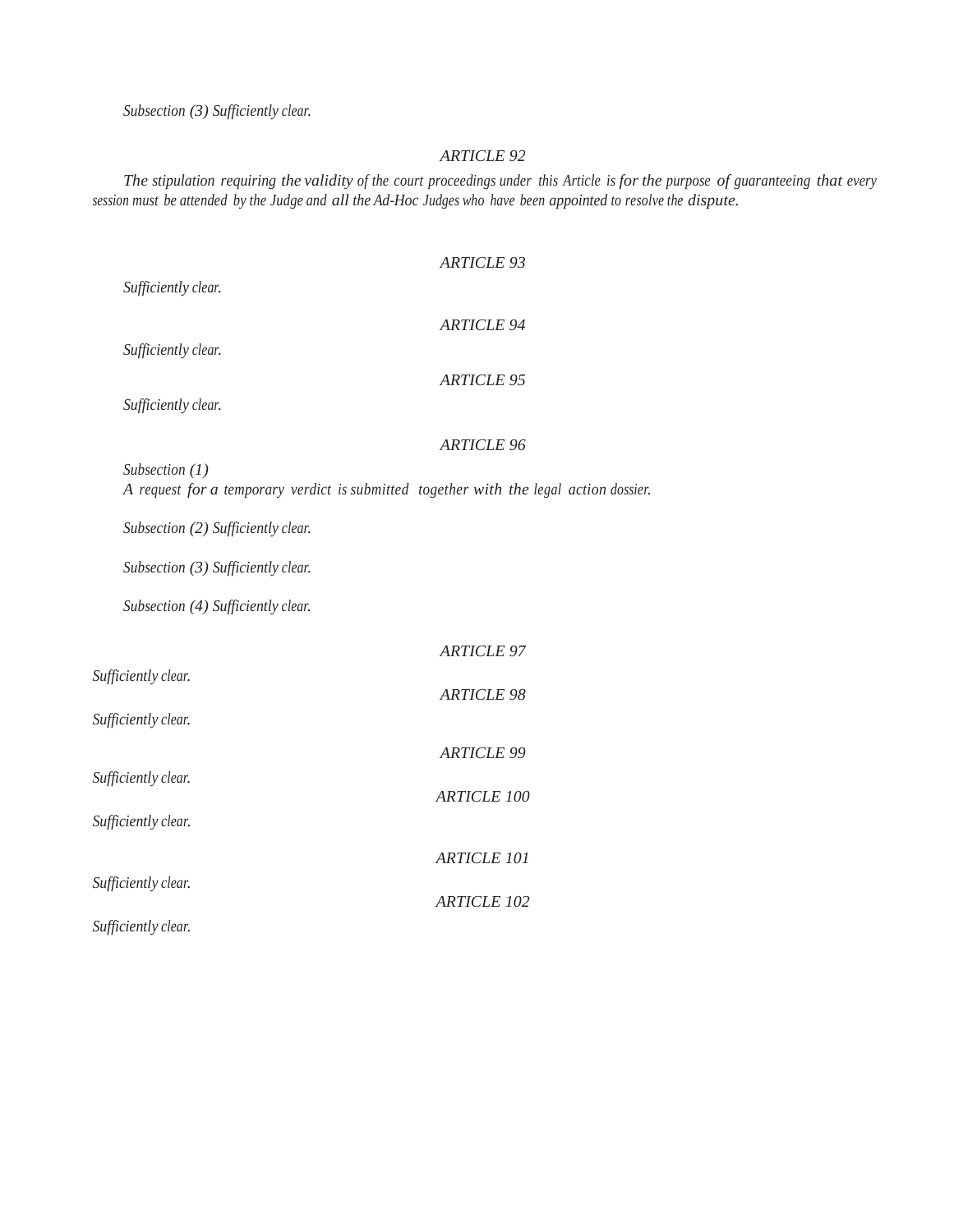|                                                                                                                             | <b>ARTICLE 103</b>                                                                                                                   |  |
|-----------------------------------------------------------------------------------------------------------------------------|--------------------------------------------------------------------------------------------------------------------------------------|--|
| Sufficiently clear.                                                                                                         |                                                                                                                                      |  |
|                                                                                                                             | <b>ARTICLE 104</b>                                                                                                                   |  |
| Sufficiently clear.                                                                                                         | <b>ARTICLE 105</b>                                                                                                                   |  |
| Sufficiently clear.                                                                                                         |                                                                                                                                      |  |
|                                                                                                                             | <b>ARTICLE 106</b>                                                                                                                   |  |
| 14 (fourteen) working days so that the matter is not detrimental to the party's legal rights.                               | This stipulation means that the time frame for arriving at the verdict in its original form and a copy of that verdict is limited to |  |
|                                                                                                                             | <b>ARTICLE 107</b>                                                                                                                   |  |
| Sufficiently clear.                                                                                                         |                                                                                                                                      |  |
|                                                                                                                             | <b>ARTICLE 108</b>                                                                                                                   |  |
| Sufficiently clear.                                                                                                         |                                                                                                                                      |  |
|                                                                                                                             | <b>ARTICLE 109</b>                                                                                                                   |  |
| Sufficiently clear.                                                                                                         | <b>ARTICLE 110</b>                                                                                                                   |  |
| Sufficiently clear                                                                                                          | <b>ARTICLE 111</b>                                                                                                                   |  |
| What is meant by the local District Court under this Article is the District Court that decides on the aforementioned case. |                                                                                                                                      |  |

|                     | <b>ARTICLE 112</b> |
|---------------------|--------------------|
| Sufficiently clear. | ARTICLE 113        |
| Sufficiently clear. |                    |
|                     | <b>ARTICLE 114</b> |
| Sufficiently clear. | <b>ARTICLE 115</b> |
| Sufficiently clear. |                    |
|                     | <b>ARTICLE 116</b> |
| Sufficiently clear. |                    |
| Sufficiently clear. | <b>ARTICLE 117</b> |
|                     | <b>ARTICLE 118</b> |
| Sufficiently clear. | <b>ARTICLE 119</b> |
| Sufficiently clear. |                    |